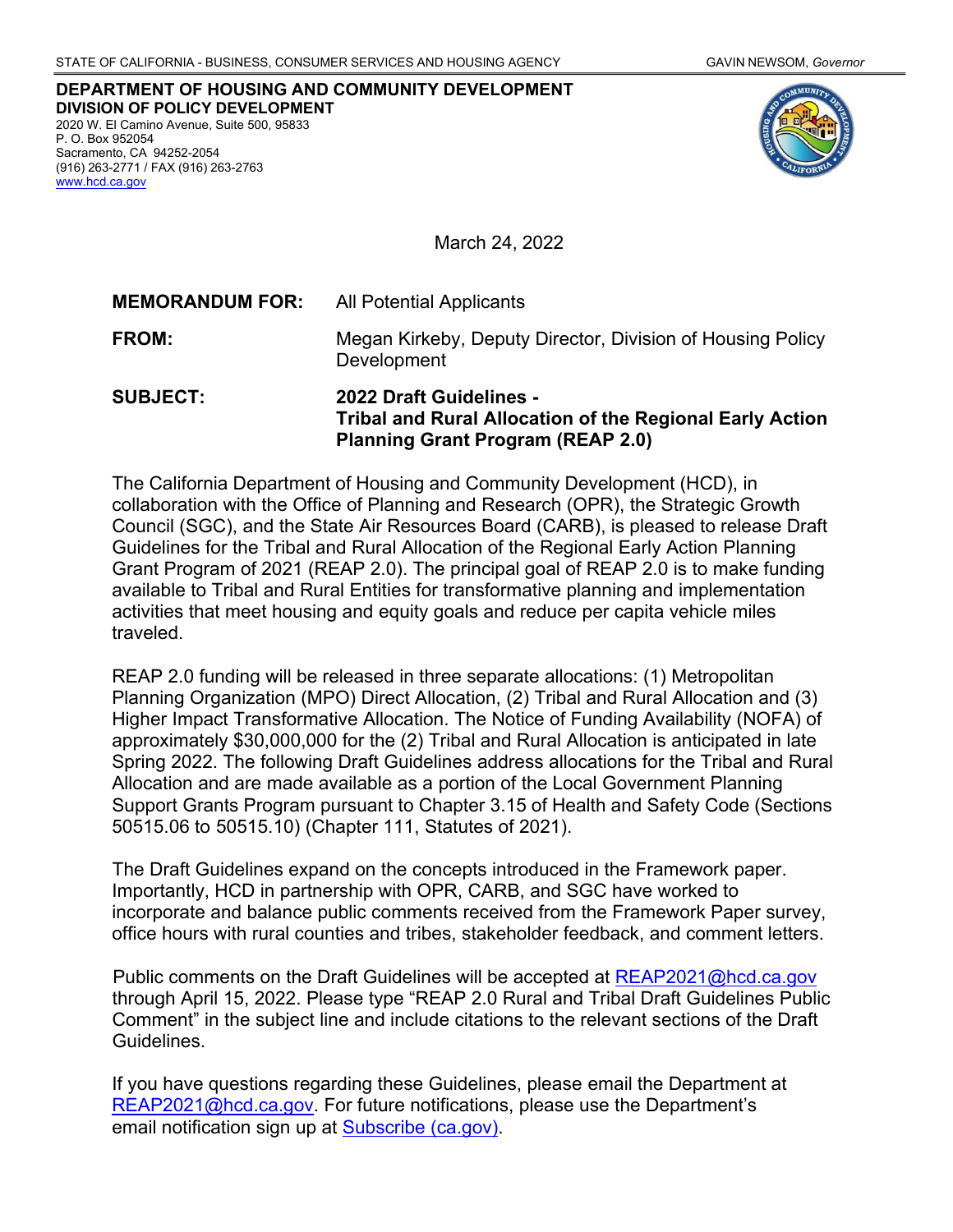# Tribal and Rural Allocation Regional Early Action Planning Grants of 2021 (REAP 2.0)

Draft Guidelines forthe Tribal and Rural Allocation

# **State of California Governor Gavin Newsom**



March 2022 Website: <https://www.hcd.ca.gov/grants-funding/active-funding/reap2.shtml> Email: [REAP2021@hcd.ca.gov](mailto:REAP2021@hcd.ca.gov)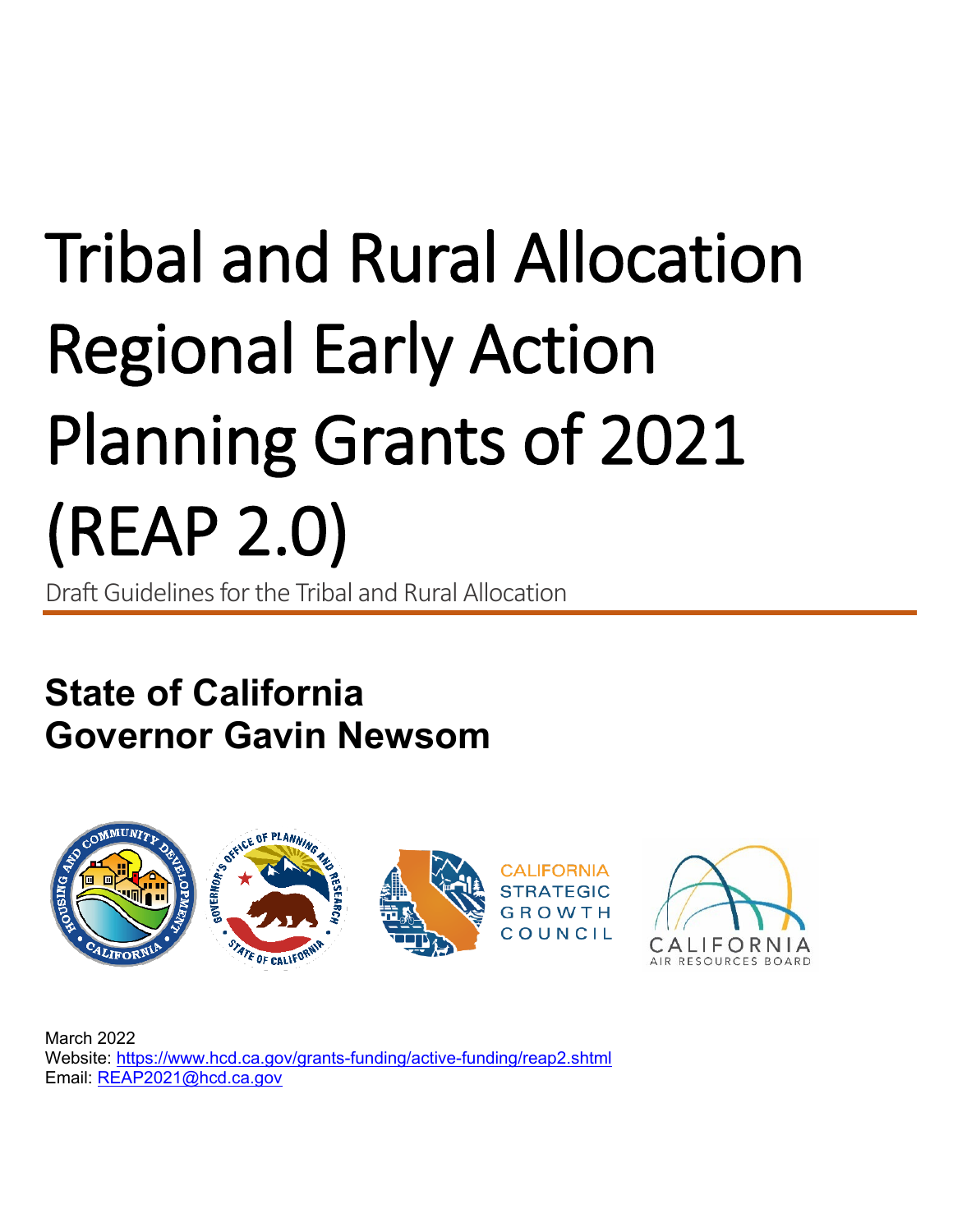# **Table of Contents**

| Section 200: Program Goals, Objectives, Threshold Requirements and Eligible Uses5 |
|-----------------------------------------------------------------------------------|
|                                                                                   |
|                                                                                   |
|                                                                                   |
|                                                                                   |
|                                                                                   |
|                                                                                   |
|                                                                                   |
|                                                                                   |
|                                                                                   |
|                                                                                   |
|                                                                                   |
|                                                                                   |
|                                                                                   |
|                                                                                   |
|                                                                                   |
|                                                                                   |
|                                                                                   |
|                                                                                   |
|                                                                                   |
|                                                                                   |
|                                                                                   |
|                                                                                   |
| Section 600: Right to Modify or Suspend Guidelines and Final Decision Making 20   |
|                                                                                   |
|                                                                                   |
|                                                                                   |
|                                                                                   |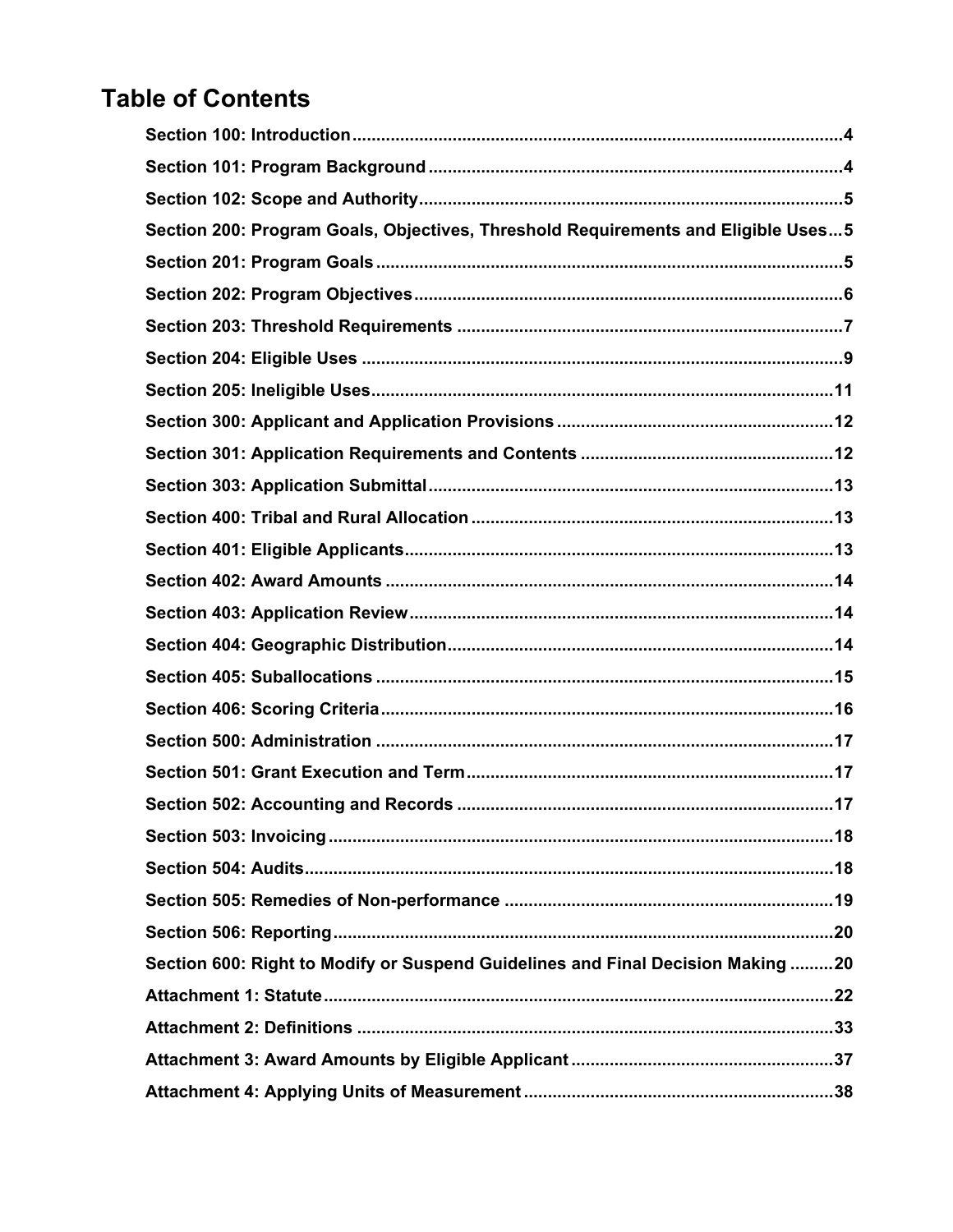# <span id="page-3-0"></span>**Section 100: Introduction**

The REAP 2.0 Program is funded in the amount of \$500 million from the Coronavirus Fiscal Recovery Fund of 2021 and \$100 million from the State General Fund. The Regional Early Action Planning Grants of 2021 will be administered by the California Department of Housing and Community Development (HCD), in collaboration with the Governor's Office of Planning and Research (OPR), the Strategic Growth Council (SGC), and the California Air Resources Board (CARB). (Referred hereafter collectively as "State Collaborative Partners".) The Tribal and Rural allocation will be funded by the State General Fund portion of the program.

A majority of the funds (85 percent) will be allocated directly to the state's Metropolitan Planning Organizations (MPOs). Five percent of the funds have been set aside for the Tribal and Rural Allocation, and an additional five percent has been set aside for the Higher Impact Transformative Allocation.

#### <span id="page-3-1"></span>**Section 101: Program Background**

California is committed to a future where we all have the option to live closer to our jobs, services, and daily destinations fostered through more housing options and affordability in nearby neighborhoods which include transportation options so we can walk our kids to school, ride our bikes to work, or take transit. REAP 2.0 is a key part of the state's strategic investments toward this more sustainable, resilient, and inclusive future for people in all areas of the state.

REAP 2.0 builds on the success of 2019's REAP program but expands the focus by integrating housing and climate goals, and allowing for broader planning and implementation investments, including infrastructure investments that support future housing development. REAP 2.0 is explicitly intended to meet multiple objectives – infill development, housing for all incomes, Vehicle Miles Traveled (VMT) reduction, and affirmatively furthering fair housing in ways that lead to transformative outcomes and accelerate the implementation of regional and local plans to achieve these goals.

REAP 2.0 provides funds to Tribal and Rural Entities to accelerate housing production and, where appropriate, facilitate compliance with the  $6<sup>th</sup>$  housing element cycle, including regional housing need allocations. In addition, REAP 2.0 is specifically designed to provide Tribal and Rural Entities with tools and resources to help implement and advance eligible uses that meet Program requirements.

<span id="page-3-2"></span>Eligible Entities are encouraged to examine and consider land use and transportation strategies adopted by Metropolitan Planning Organizations in Sustainable Communities Strategies (SCSs). A Tribal or Rural Entity is not required to prepare an SCS, however, a region's Regional Transportation Plan (RTP) includes actions to reduce greenhouse gas emissions by reducing VMT, and therefore, may be relevant to the REAP 2.0 Program.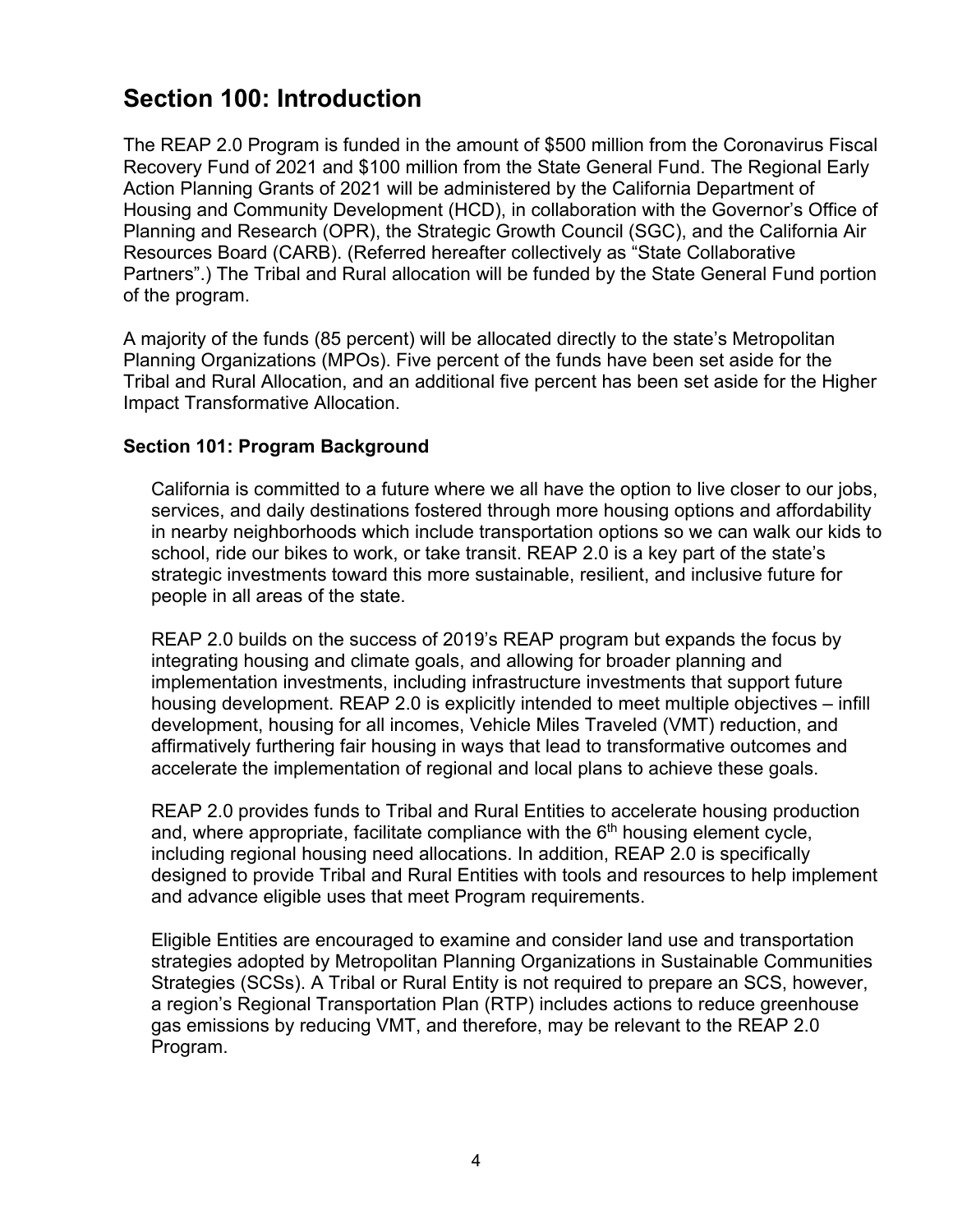#### **Section 102: Scope and Authority**

These Guidelines are authorized pursuant to Chapter 3.15 of Health and Safety Code sections 50515.06 to 50515.10 and implements, interprets, and makes statute specific for purposes of implementing REAP 2.0. These Guidelines establish terms, conditions, forms, procedures, and other mechanisms as the Department deems necessary to exercise the powers and perform the duties conferred by Chapter 3.15.

The matters set forth herein are regulatory mandates, and are adopted in accordance with the authorities set forth below:

Quasi-legislative regulations … have the dignity of statutes … [and]… delegation of legislative authority includes the power to elaborate the meaning of key statutory terms…

*Ramirez v. Yosemite Water Co.*, 20 Cal. 4th 785, 800 (1999).

Further, the Department and State Collaborative Partners may implement REAP 2.0 through the issuance of forms, guidelines, and one or more NOFAs, as the Department deems necessary, to exercise the powers and perform the duties conferred on it by this Chapter 3.15 of Health and Safety Code. Any forms, guidelines, and NOFAs adopted pursuant to this section 50515.10 are specifically exempted from the rulemaking provisions of the Administrative Procedure Act (Chapter 3.5 (commencing with section 11340) of Part 1 of Division 3 of Title 2 of the Gov. Code). (Health and Safety Code section 50515.10, (h).)

The Department reserves the right, at its sole discretion, to suspend or amend the provisions of these Guidelines, including, but not limited to, grant award amounts, in collaboration with State Collaborative Partners.

## <span id="page-4-0"></span>**Section 200: Program Goals, Objectives, Threshold Requirements and Eligible Uses**

#### <span id="page-4-1"></span>**Section 201: Program Goals**

Program goals include:

- (A) Invest in housing, planning, and housing-supportive infrastructure across the entire state in a manner that promotes infill development, reduces VMT, increases housing affordability, and advances equity, consistent with all of the following:
	- 1. Advancing the State Planning Priorities, as described in Section 65041.1 of the Government Code;
	- 2. Affirmatively Furthering Fair Housing pursuant to Section 8899.50 of the Government Code;
	- 3. Where applicable, facilitating housing element compliance and progress for the sixth cycle Regional Housing Needs Assessment pursuant to Section 65302 of the Government Code prepared in accordance with Article 10.6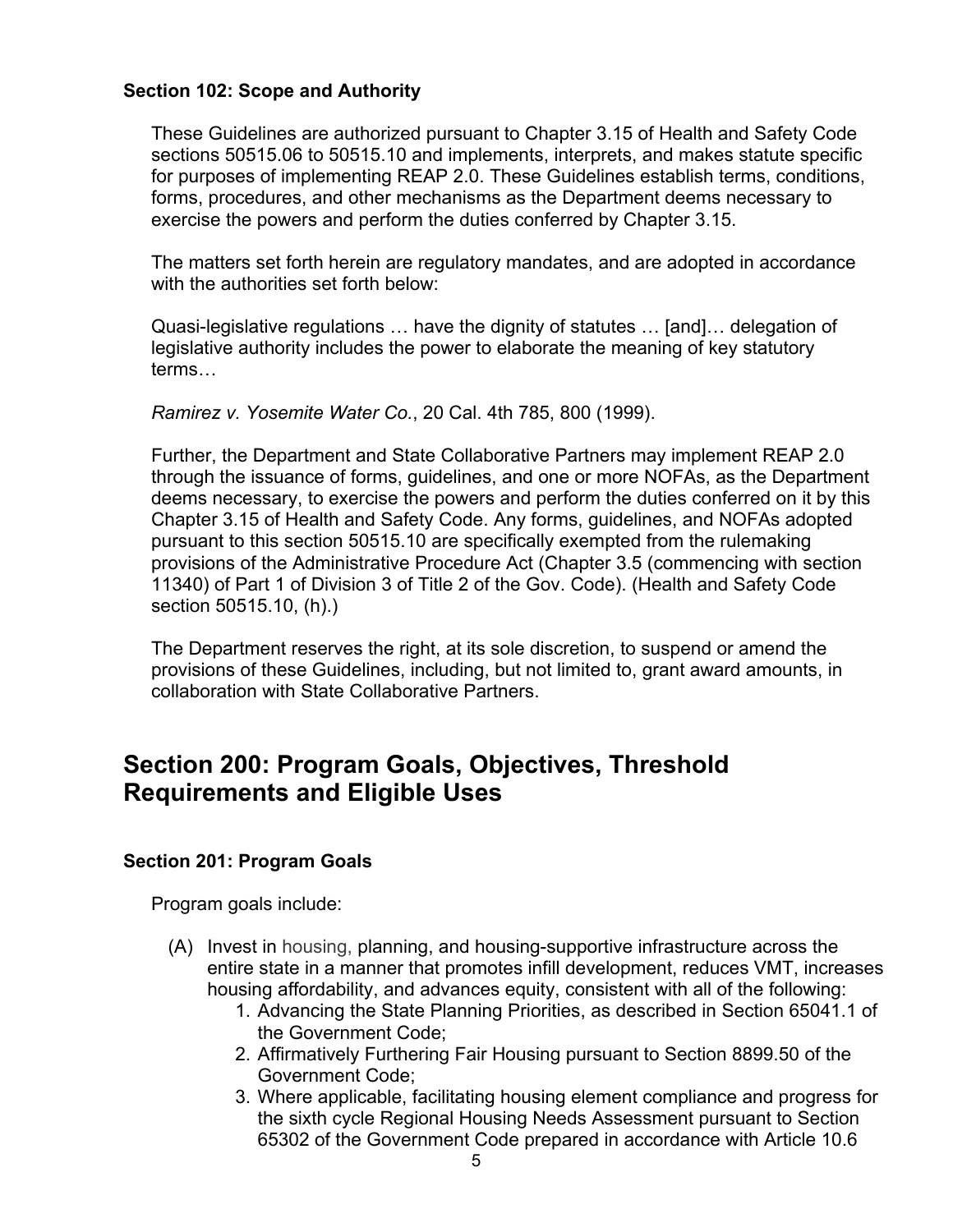(commencing with Section 65580) of Chapter 3 of Division 1 of Title 7 of the Government Code; and

- (B) Reduce Vehicle Miles Traveled (VMT) by fostering more complete, accessible, and inclusive communities by implementing planning and action-oriented programming activities that are consistent with all of the following:
	- 1. Connecting and integrating regional and local growth patterns,
	- 2. Developing in infill areas with a diversity of land uses, and
	- 3. Achieving a coordinated and balanced transportation system.

#### <span id="page-5-0"></span>**Section 202: Program Objectives**

Program Objectives include:

- (A) Accelerating Infill Development that Facilitates Housing Supply, Choice and Affordability
	- 1. Accelerating infill development near jobs and other key destinations to support increasing housing choices and affordability that effectively reduce Vehicle Miles Traveled and greenhouse gas emissions. Applications should explain how proposed uses prioritize the construction of new housing or development that supports housing at infill sites.
	- 2. Applications should describe how proposed uses prioritize development that increases housing choice and affordability at infill sites. Applications should have strong housing affordability components that serve lower and moderate-income households.
- (B) Affirmatively Furthering Fair Housing (AFFH)
	- 1. Affirmatively furthering fair housing objectives must combat discrimination, overcome patterns of segregation, and foster equitable and inclusive communities. Specifically, proposed uses must include meaningful actions, that taken together, address significant disparities in housing needs and in access to opportunity, replacing segregated living patterns with truly integrated and balanced living patterns, transforming racially and ethnically concentrated areas of poverty into areas of opportunity pursuant to Government Code section 8899.50. Proposed uses should support regional and local efforts that work towards ensuring all people have full and equal access to opportunities enabling them to lead healthy lives.
	- 2. Actions to affirmatively further fair housing may include, but are not limited to:
		- i. Enhancing housing mobility strategies that remove barriers to housing, infrastructure, and transportation in areas of opportunity and strategically enhancing access
		- ii. Encouraging development of new affordable housing in high resource areas that promotes housing, infrastructure, and transportation choices and affordability in areas of high opportunity outside areas of concentrated poverty.
		- iii. Improving place-based strategies to encourage community revitalization. This includes preservation of existing affordable housing that involves approaches focused on conserving and improving assets in areas of lower opportunity and concentrated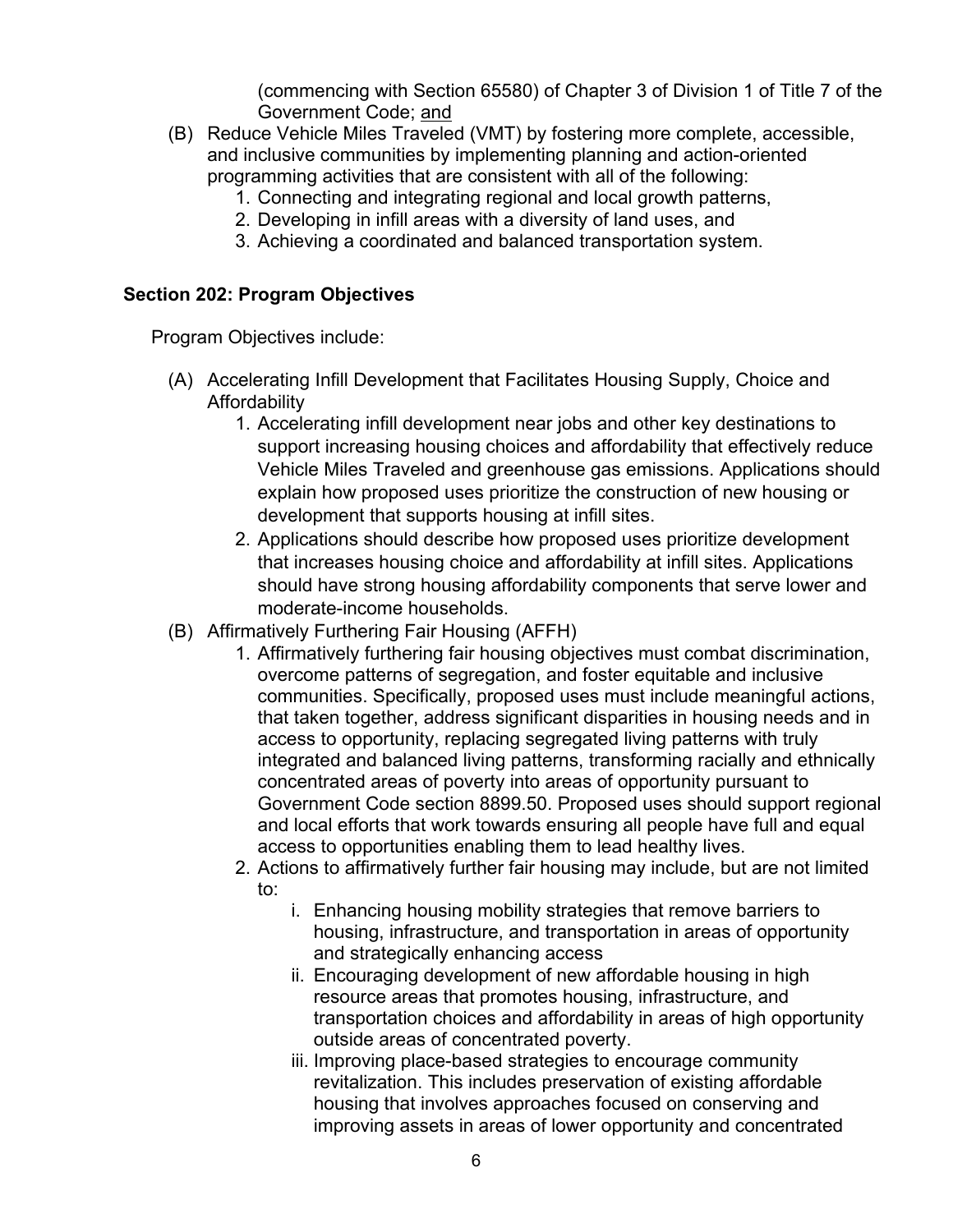poverty, such as targeted investments in neighborhood revitalization, preserving or rehabilitating existing affordable housing, improving infrastructure, schools, employment, parks, transportation, and other community amenities.

- iv. Protecting existing residents from displacement and preserving housing choices and affordability in areas of lower or moderate opportunity and concentrated poverty.
- 3. Eligible Entities are required to consider affirmatively furthering fair housing principles and equity in all proposed uses, and no proposed use should be inconsistent with AFFH.
- 4. Eligible Entities are required to consider geographic equity in how the application(s) disburse funding across the region or a broad impact area.
- 5. Eligible Entities shall target funding to benefit disadvantaged and historically underserved communities and households.
- 6. Eligible Entities, as applicable, must suballocate funds that address local, unique equity priorities.
- (C) Reducing Vehicle Miles Traveled
	- 1. Eligible Entities shall explain how each proposed use reduces VMT, when implemented, by reducing the number or length of vehicle trips, or both.
	- 2. Eligible Entities should explain how proposed uses implement land use planning and transportation investment strategies that are consistent with the following:
		- i. Land Use Planning: Encourage infill development that facilitates housing supply, choice and affordability and located in infill areas serviced by existing or planned-for expansions of a multimodal transportation system.
		- ii. Transportation Investments: Increase or enhance travel options to homes, jobs, and services, provide or enhance active transportation infrastructure, and/or support new or planned-for multimodal community networks.
	- 3. Eligible Entities should explain how proposed uses align with the state's 2030 climate target and 2050 climate goals discussed in the California 2017 Climate Change Scoping Plan.
	- 4. Eligible Entities are encouraged to pursue uses that support new housing development and implement or support clean fuel technologies, pedestrian and bicycling infrastructure, and other alternative transportation programs.

#### <span id="page-6-0"></span>**Section 203: Threshold Requirements**

- (A) Significant Beneficial Impact
	- 1. Applicants must demonstrate each proposed use results in a significant beneficial impact to all Program Objectives.
	- 2. Applicants must explain how each proposed use demonstrates a nexus to all Program Objectives, provide a reasonable and verifiable methodology, and utilize forms in a manner prescribed by the Department and State Collaborative Partners. Proposed uses may be at a program level, combine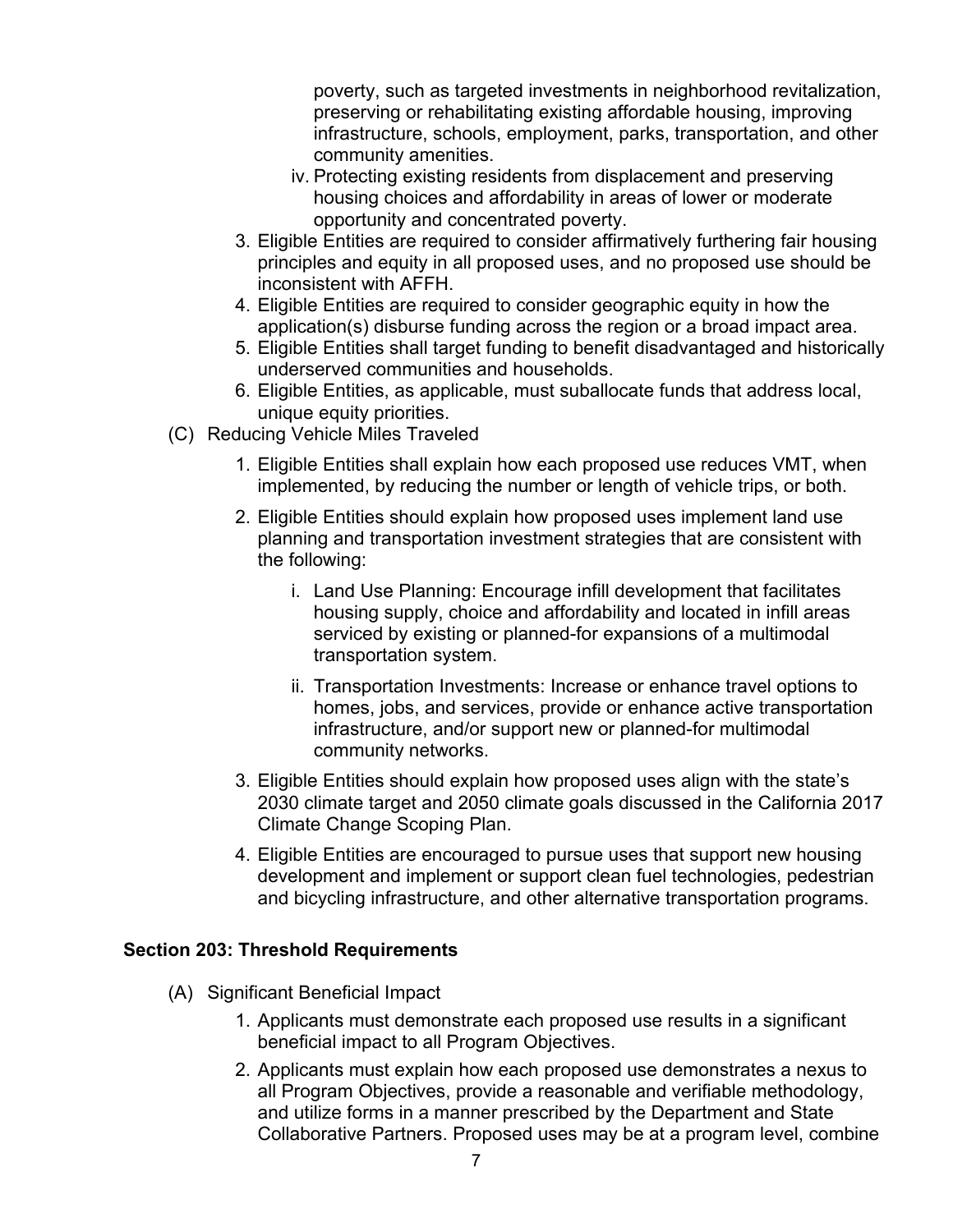eligible uses, and may be combined with planning and implementation efforts not proposed in the REAP 2.0 application to demonstrate a nexus to all Program Objectives if those efforts are demonstrated to have a reasonable relationship, including timing and completion, to REAP 2.0 proposed uses.

- 3. Where instructed, applicants must provide evidence that demonstrates a nexus between each proposed use and Program Objectives, utilizing numeric targets, outputs, or units of measurement that can be measured and evaluated as defined by these Guidelines (See Attachment 4).
- 4. Applicants may propose other units of measurement in consultation with the Department and State Collaborative Partners; such other measurements may be subject to a greater level of scrutiny.
- 5. Applicants must also demonstrate a significant beneficial impact of each proposed use to all Program goals and objectives through Policy Outcomes in a form and manner prescribed by the Department and State Collaborative Partners. Policy Outcomes should be multi-pronged (e.g., health and equity, and climate and equity – See, Attachment 5), measurable (utilizing recommended units – See, Attachment 4), and must have a nexus to Program Objectives and eligible uses.
- (B) Equitable Targeted Outreach
	- 1. Eligible Entities must conduct outreach as part of the development of their application for funds and implementation of proposed uses.
	- 2. Eligible Entities should use outreach to develop priorities, proposed uses and amounts, the blend of planning and implementation uses, the amount retained by the Eligible Entity versus suballocations, and various other program components.
	- 3. Outreach should proactively employ a variety of methods. Eligible Entities must conduct and must document targeted outreach to disadvantaged and historically underserved communities, including Tribal Entities.
	- 4. Eligible Entities shall explain how outreach was incorporated into the application and explain how the proposed uses reflect the input received. Eligible Entities are encouraged to provide responses to stakeholder and public input to provide for transparency and demonstrate how input was incorporated into planning and implementation activities.
	- 5. Eligible Entities should use a variety of methods to reach individuals and organizations representing pertinent interests such as housing, transportation, infrastructure, climate change, infill development and equity. Methods may consider community-based surveys and participatory research, advisory or shared decision-making bodies, interviews, focus groups, community and stakeholder meetings, public and quasi-public meetings, community benefit agreements, and committees with representatives of pertinent special interests and neighborhoods.
	- 6. Eligible Entities should make draft approaches available to the public with sufficient time to comment.
	- 7. Eligible Entities should conduct outreach throughout the program development and implementation process. This includes outreach well in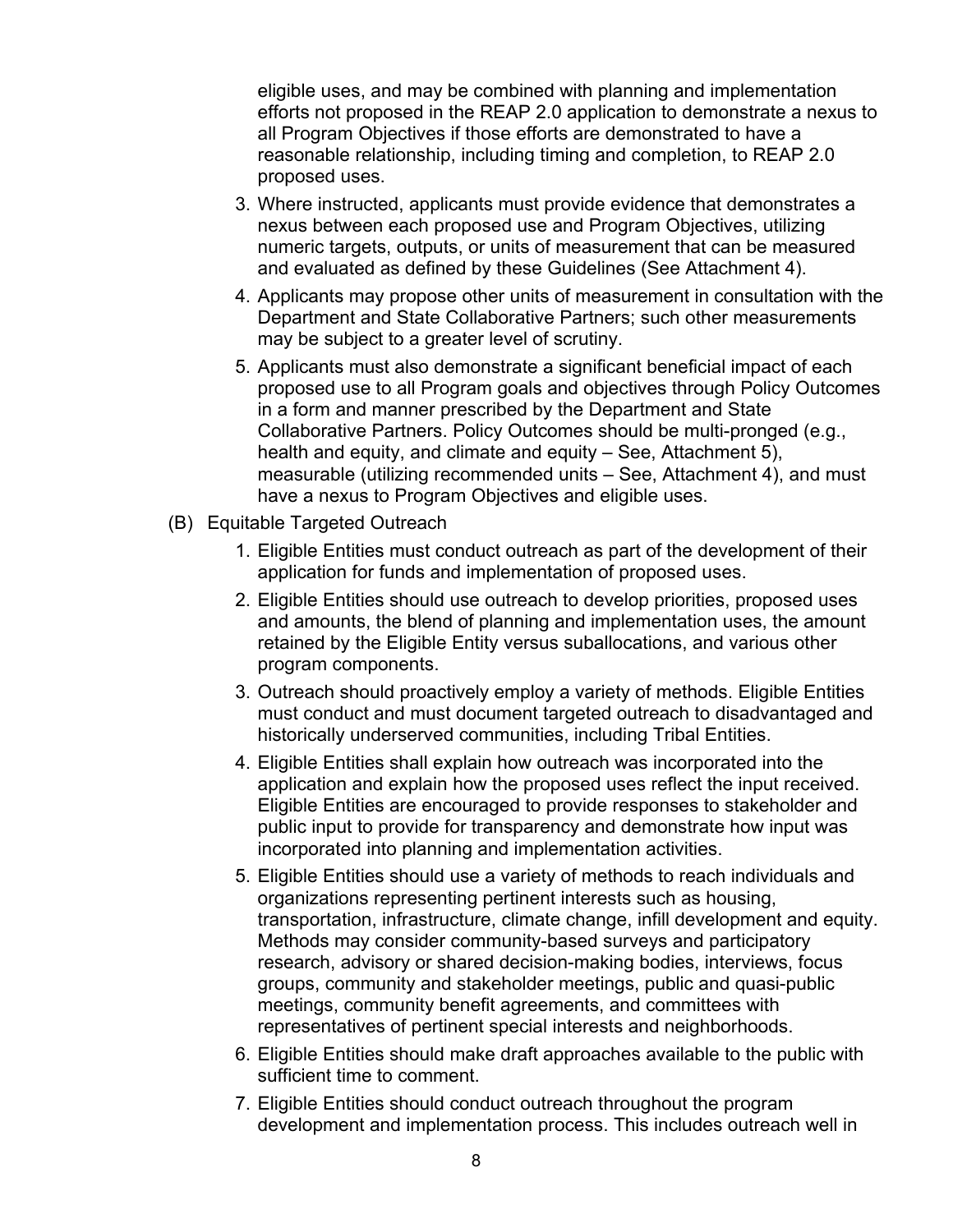advance of developing proposed uses and approaches, in the early stages of program development, throughout program development, and through implementation.

- 8. Eligible Entities must employ outreach that is unique to the REAP 2.0 program. Eligible Entities may utilize closely related outreach efforts but should not solely rely on those efforts.
- 9. Outreach methods should consider language access and other potential barriers to providing input.
- 10. Outreach may include coordination with other Eligible Entities (including Tribal Entities) within the same region or other regions. Eligible Entities may wish to consider the potential for joint activities and the coordination of housing and transportation planning across regions.
- 11. Outreach must include effective and meaningful methods to gather and consider input and partnership with Tribal Entities. Methods must demonstrate a diligent effort to consult with Tribal Entities. Examples include acknowledgement of outreach, demonstration of consultation and incorporation of Tribal interest in priority setting and proposed uses.

#### <span id="page-8-0"></span>**Section 204: Eligible Uses**

- (A) Eligible uses must be Transformative Planning and Implementation Activities, and generally may include:
	- 1. Technical assistance, planning, staffing, consultant needs for planning documents, and other actions that accelerate infill development that facilitates housing supply, choice, and affordability,
	- 2. Administration costs,
	- 3. Staffing or consultant needs,
	- 4. Accelerating infill development that facilitates housing supply, choice, and affordability through various planning and investment,
	- 5. Realizing multimodal communities through programs, plans, and implementation actions
	- 6. Shifting travel behavior by reducing driving through programs, ordinances, funds, and other mechanisms, and
	- 7. Increasing transit ridership through funding, implementation actions, and planning
- (B) In consultation with the Department and State Collaborative Partners, applicants may determine the blend of planning and implementation activities. The blend of planning and implementation may consider the extent to which planning needs remain in the region after REAP 1.0, housing and infrastructure needs of the communities and overall region, consideration of outreach and priority setting, including to disadvantaged communities, overall impact of proposed projects on housing production and VMT reduction and affirmatively furthering fair housing.
- (C) The collection of eligible uses in the application should be integrated wherever possible and should lead to greater impact when implemented together.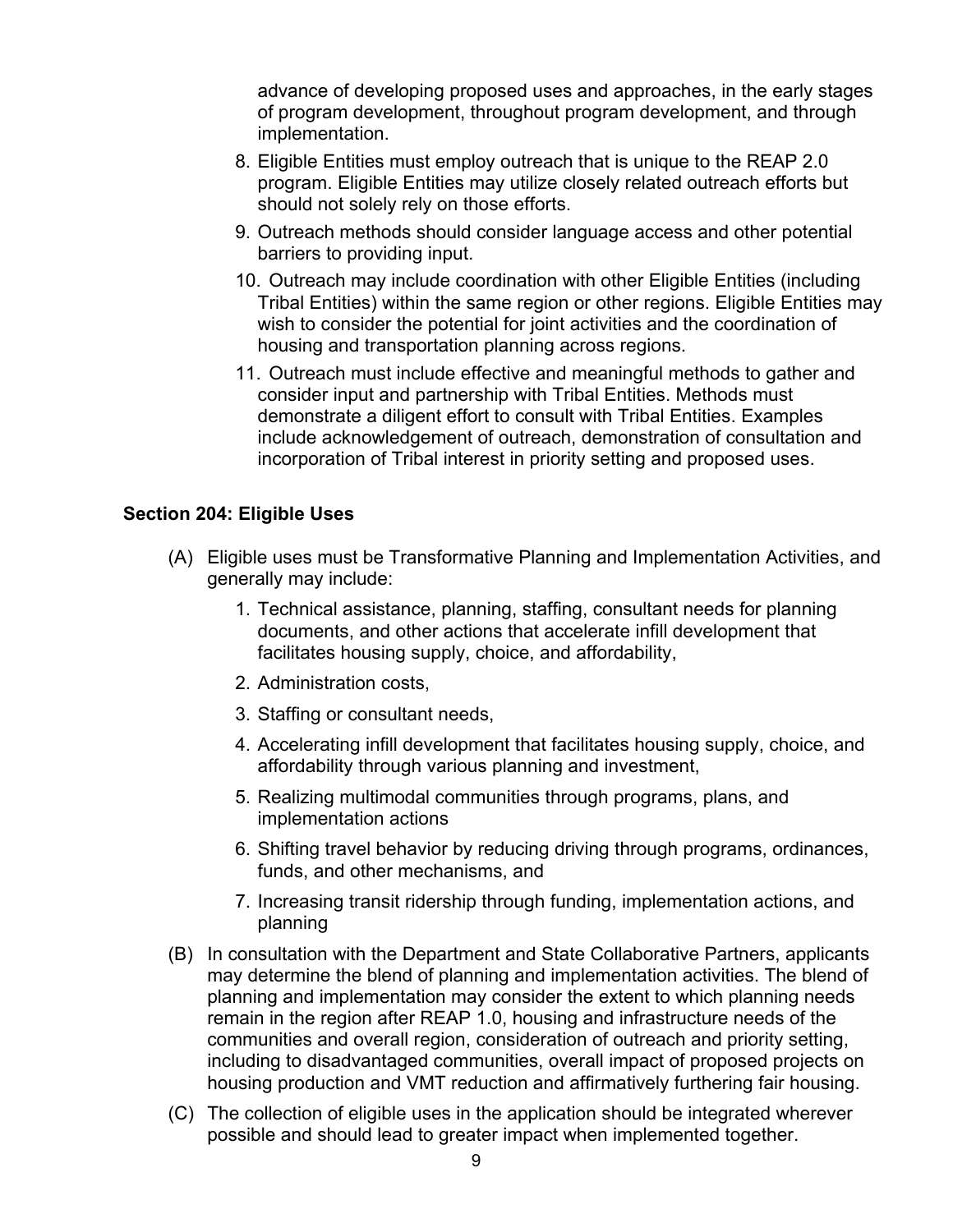- (D) Eligible uses may be coupled with other verifiable and related activities being undertaken that will be completed by the applicant or in coordination with other Entities as demonstrated by a formal written agreement or other documentation to the satisfaction of the Department.
- (E) Eligible uses could include but are not limited to:
	- 1. Accelerating infill development that facilitates housing supply, choice, and affordability:
		- i. Affordable housing development programs which may involve large expenditures and capital investments – are eligible uses if the developments increase the supply of long-term affordable housing for lower and moderate-income households across a relatively broader beneficial impact area. This can include housing development soft costs, such as predevelopment costs, as long as these programs lead to the start of development by the expenditure deadline and include a schedule of actions and commitment to project completion.
		- ii. Rezoning and guiding development by updating planning documents and zoning ordinances, including general plans, community plans, specific plans, and local coastal programs.
		- iii. Revamping local planning processes to accelerate infill development that facilitates housing supply, choice, and affordability.
		- iv. Completing environmental clearance to eliminate the need for project-specific review for infill development that facilitates housing supply, choice, and affordability.
		- v. Establishing and funding an affordable housing catalyst fund, trust fund, or revolving loan fund for location efficient projects, as long as the fund is spent by the expenditure deadline.
		- vi. Performing infrastructure planning and investing in upgrading infrastructure, including for sewers, water systems, transit, roads that do not induce additional vehicle demand, or other public facilities necessary to enable reduction in per capita VMT, including accelerating infill development that facilitates housing supply, choice, and affordability.
	- 2. Realizing multimodal communities:
		- i. Establishing and implementing a vision-zero policy and program, a safety plan, and a slow streets program.
		- ii. Developing bicycle and pedestrian infrastructure plans and other multimodal plans or policies.
		- iii. Investing in infrastructure projects and other programs to expand active transportation and implement bicycle or pedestrian plans.
		- iv. Producing multimodal corridor studies associated with developing specific planning documents or implementation actions.
	- 3. Shifting travel behavior through reducing driving:
		- i. Studying and implementing road pricing.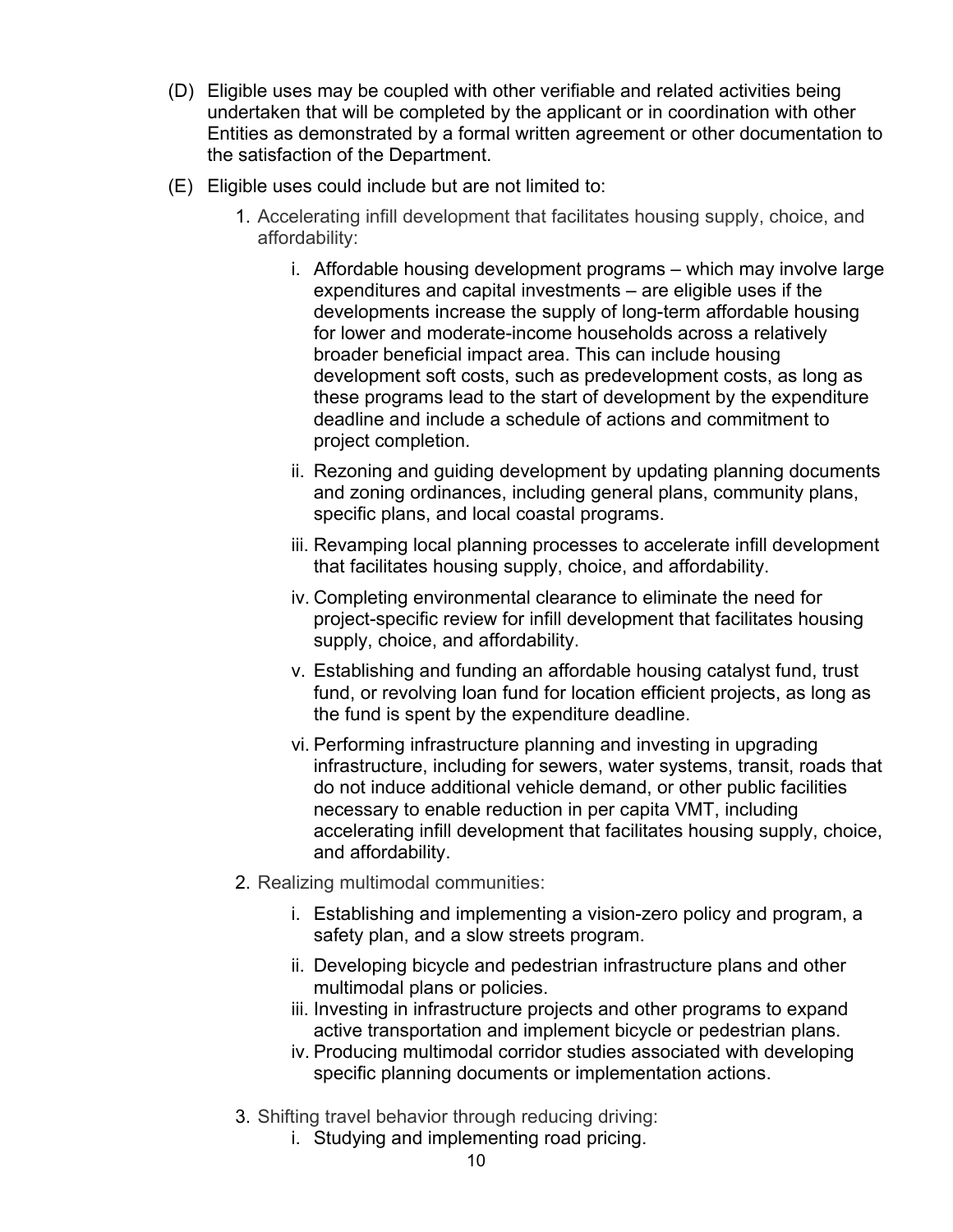- ii. Funding the establishment of a local VMT impact fee or catalyzing a regional VMT mitigation bank (seed funding for mitigation is considered ineligible).
- iii. Funding and implementing parking and transportation demand management programs or ordinances.
- iv. Accelerating infill development that facilitates housing supply, choice, and affordability near jobs, transit, and resources.
- 4. Increasing transit ridership:
	- i. Funding and implementing actions to establish more seamless regional transit systems between and across communities, including establishing common fares, schedules, service design, and wayfinding.
	- ii. Developing and implementing multimodal access plans to and from transit facilities.
	- iii. Planning for additional housing near transit.
- (F) Eligible activities must affirmatively further fair housing. Examples of eligible activities that affirmatively further fair housing include, but are not limited to, rezoning in transit-oriented locations to create more housing capacity coupled with affordability and tenant stability strategies, multimodal infrastructure investments in disadvantaged communities that increase access to opportunity, and transit investments in anticipated high-density corridors with displacement mitigation strategies. In addition, rental assistance approaches to support lowincome households in securing stable, long-term housing, including housing vouchers, residential counseling, or housing navigation assistance to facilitate low-income household moves to neighborhoods with high levels of economic opportunity are eligible uses.
- (G) Eligible activities under technical assistance may be broadly construed but must demonstrate a clear and strong nexus to significantly accelerating infill development that facilitates housing supply, choice, and affordability and reducing VMT.
- (H) Eligible activities, as a whole, must have a significant geographic or region-wide benefit; awards are not intended to fund individual projects that are relatively small in scope.

#### <span id="page-10-0"></span>**Section 205: Ineligible Uses**

- (A) Ineligible uses are uses inconsistent with Program goals and objectives.
- (B) Ineligible uses include but are not limited to:
	- 1. Roadway or highway capacity increases
	- 2. Advocacy work (direct lobbying for specific bills or local propositions)
	- 3. Bonus payments of any kind
	- 4. Ceremonial expenses
	- 5. Commission fees
	- 6. Real estate brokerage fees or expenses
	- 7. Services, materials, or equipment obtained under any other state program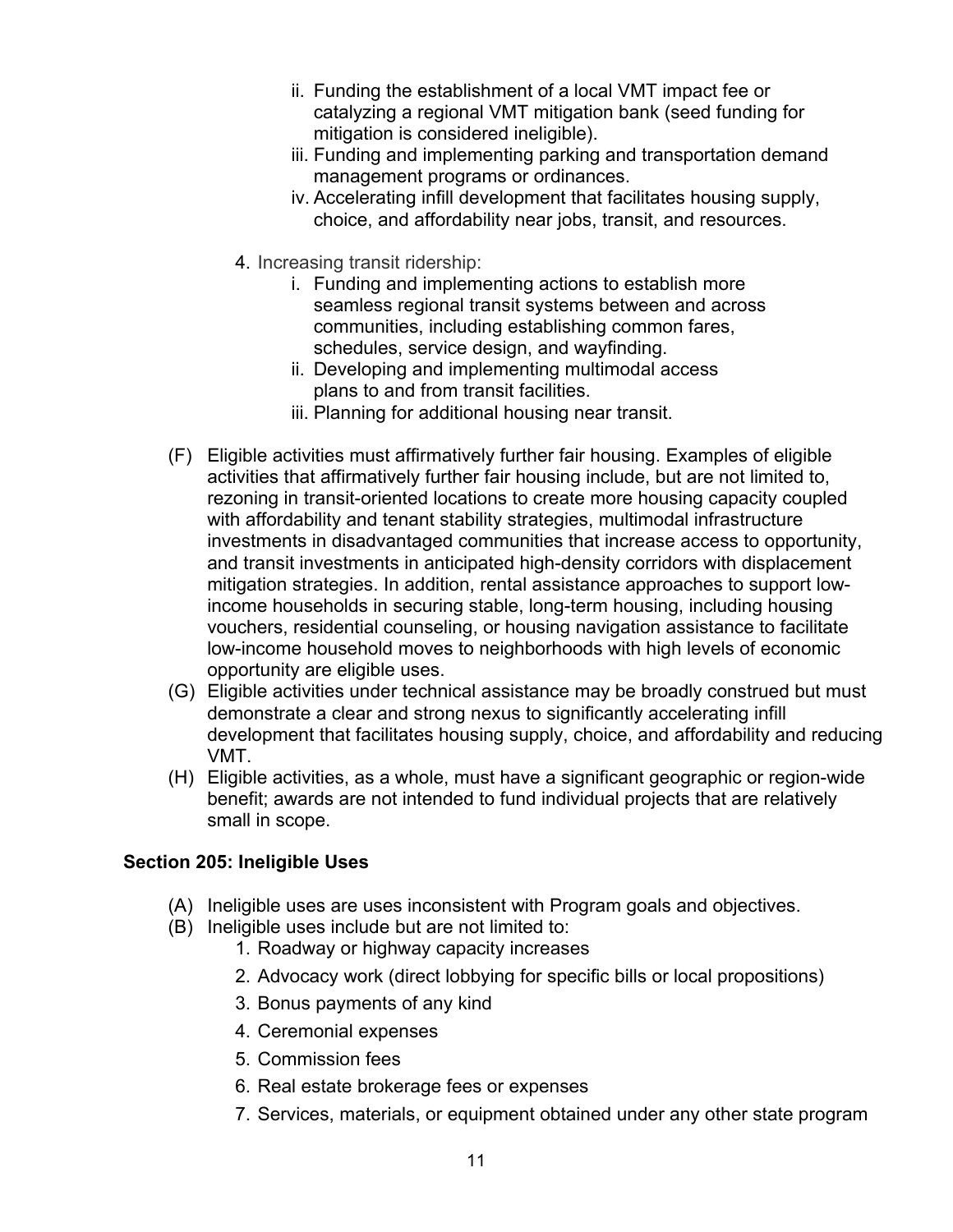- 8. Stewardship of legal defense funds
- 9. General meetings that do not specifically discuss or advance implementation of awarded REAP 2.0 funds
- 10. Using funds for mitigation activities already mandated by local or state governing bodies or agencies
- 11. On-going expenses (e.g., routine maintenance or operations of transportation infrastructure associated with transit service expansion)
- 12. Costs associated with automobile or motorcycle parking (excluding EV charging infrastructure). Proposed uses with a surface parking component are not eligible.
- 13. Costs associated with infrastructure related to fossil fuels, including connections to natural gas infrastructure
- 14. Costs associated with on-going provisions of internet service
- 15. In lieu fees for local inclusionary housing programs
- 16. Updates to the RTP
- 17. Organizational membership fees
- 18. Street construction or repair to benefit vehicular traffic
- 19. Other items unrelated to the REAP 2.0 Program or application

## <span id="page-11-0"></span>**Section 300: Applicant and Application Provisions**

#### <span id="page-11-1"></span>**Section 301: Application Requirements and Contents**

- (A) Until December 31, 2022, or as otherwise prescribed, an Eligible Entity may request an allocation of funds by submitting an application, in the form and manner prescribed by the Department,and developed with the Department and State Collaborative Partners, that includes all of the following information:
	- 1. An identification of priorities utilizing outreach that reflects Program goals and objectives and consideration of inter- and intra-regional coordination, geographic equity, appropriate blends of planning and implementation activities, amount retained by the Eligible Entity versus suballocations, eligible uses (e.g., technical assistance and other activities, accelerating infill development that facilitates housing supply, choice, and affordability) and the goals of suballocations in a manner that addresses the unique needs of the region related to housing, land use, transportation, climate change, equity, and other planning priorities;
	- 2. An allocation budget for the funds;
	- 3. The amounts retained by the Eligible Entity and any suballocations;
	- 4. An explanation of how the proposed uses will meet the definition of transformative planning and implementation activities and, as applicable, constitute high-impact and innovative projects;
	- 5. An explanation of how the proposed uses will implement and achieve housing goals that also reduces VMT;
	- 6. The application shall reference one or more of the following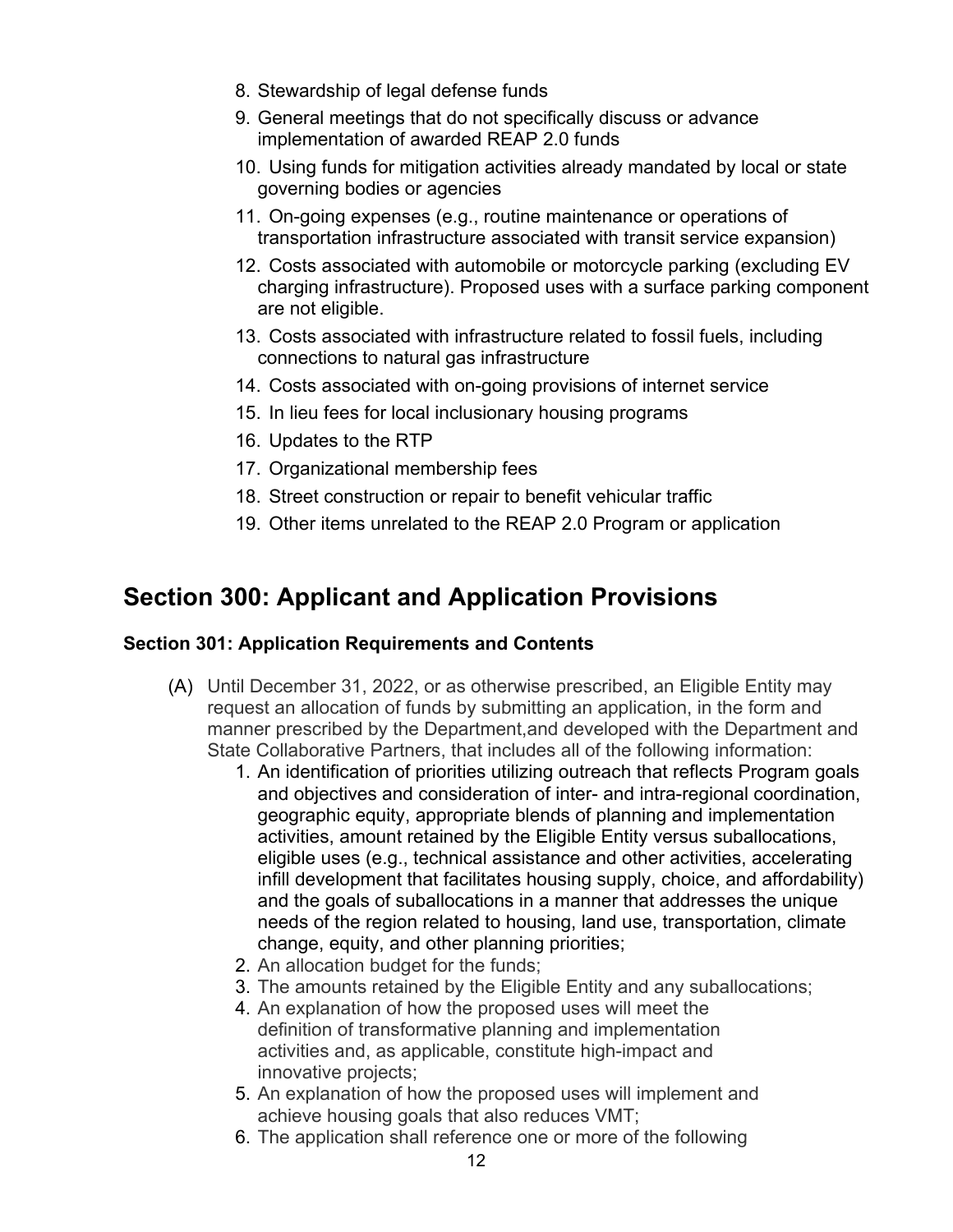categories of allowable uses of the funds:

- i. Accelerating infill development that facilitates housing supply, choice, and affordability
- ii. Supporting residents through realizing multimodal communities.
- iii. Reducing driving through shifting travel behavior.
- iv. Increasing transit ridership;
- 7. An explanation of the targeted outreach the Eligible Entity has conducted to disadvantaged and historically underserved communities and how that outreach was incorporated into the proposed uses; and
- 8. An explanation of how proposed uses will advance equity by benefiting disadvantaged and historically underserved communities.
- 9. The Department may request additional information and documentation as appropriate.
- 10. The Department may consult with and gather relevant information from any individual, entity, or public agency.

#### <span id="page-12-0"></span>**Section 303: Application Submittal**

- (A) An applicant must submit a complete and signed application under the penalty of perjury by email to REAP2021@hcd.ca.gov.
- (B) Applications must be on Department forms and cannot be altered or modified by the applicant. Program applications and forms are available on the [Department's](https://www.hcd.ca.gov/grants-funding/active-funding/reap2.shtml) [website.](https://www.hcd.ca.gov/grants-funding/active-funding/reap.shtml)
- (C) The Department and State Collaborative Partners encourage early applications and will accept applications up to the date noted in this Notice of Funding Availability.

## <span id="page-12-2"></span><span id="page-12-1"></span>**Section 400: Tribal and Rural Allocation**

#### **Section 401: Eligible Applicants**

- (A) Eligible applicants include Counties of Alpine, Amador, Calaveras, Colusa, Del Norte, Glenn, Humboldt, Inyo, Lake, Lassen, Mariposa, Mendocino, Modoc, Mono, Nevada, Plumas, Sierra, Siskiyou, Tehama, Tuolumne, and Trinity.
- (B) Eligible applicants also include Tribal Entities, a county, a city, a city and county, a transit agency or district and a county transportation agency.
- (C) The Department may approve a fiscal agent to receive funds on behalf of a consortium of Eligible Entities listed.
- (D) Eligible Entities may apply directly to HCD for funds pursuant to the program or through a fiscal agent.
- (E) If appointing a fiscal agent, eligible applicants may include single or multiple Eligible Entities.
- (F) Eligible Entities may partner through legally binding agreements with other forms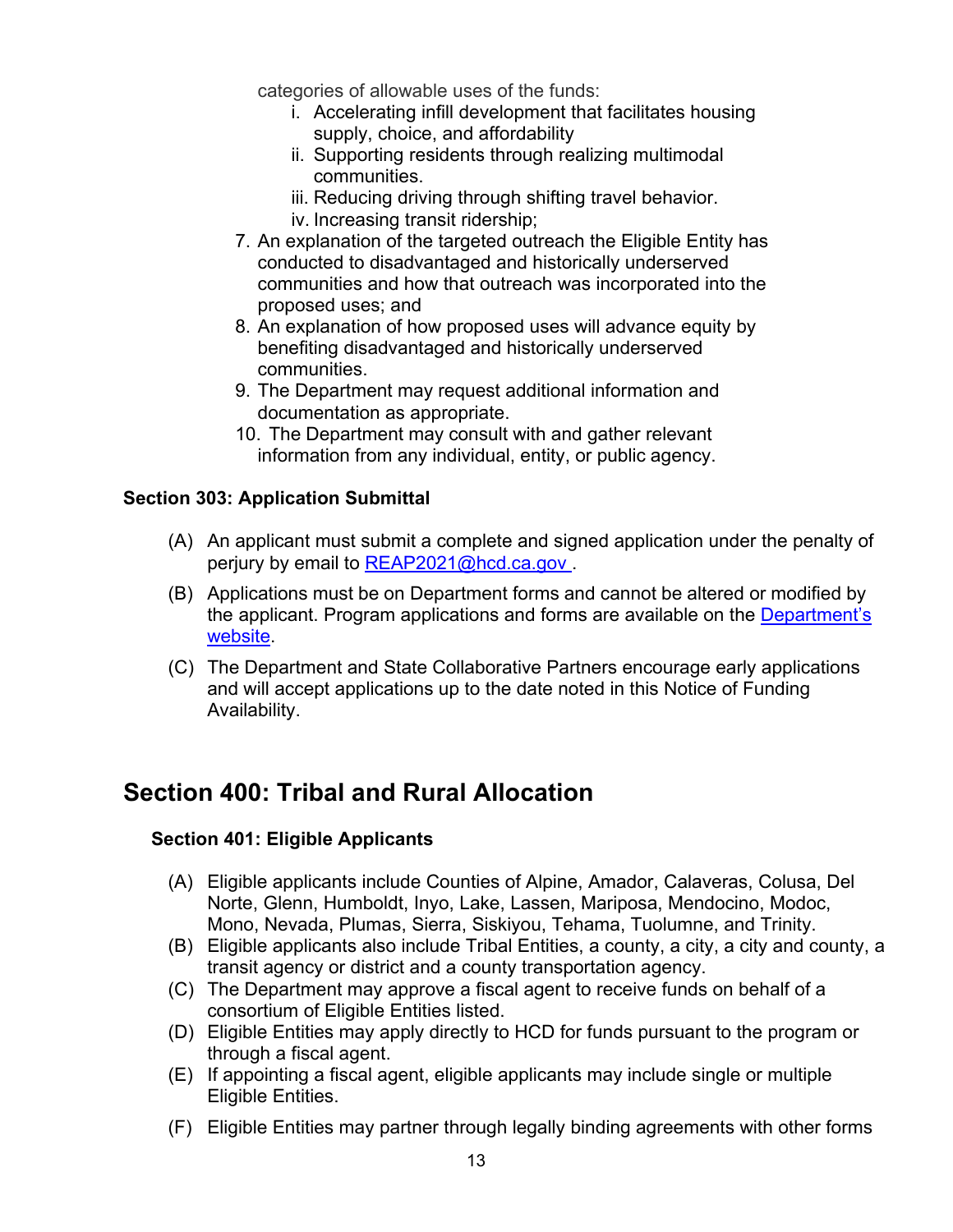of governments where the proposal will have a direct effect on land-use, transportation, or development within areas of influence of the Eligible Entity. This includes, but is not limited to, partnerships with other localities, regional governments, housing authorities, school districts, special districts, communitybased organizations, Tribal Entities or any duly constituted governing body of an Indian Reservation or Rancheria. Applicants forming partnerships must submit separate, completed, and signed application packages, including resolutions and a copy of the signed agreement between partners. Applicant partners may not submit an application on behalf of the eligible applicant.

#### <span id="page-13-0"></span>**Section 402: Award Amounts**

- (A) The maximum amount that an eligible applicant may receive shall be based on the most recent Department of Finance P-2A County Population Projections as of July 1, 2021.
- (B) Amounts shall be calculated based on aggregate 2030 projected population per each eligible applicant as a percentage of projected 2030 statewide population. See Attachment 3.

#### <span id="page-13-1"></span>**Section 403: Application Review**

- (A) Applications will be reviewed on a competitive basis.
- (B) The Department, in collaboration with State Collaborative Partners, shall review an application in an expeditious manner.
- (C) Applications will be reviewed for completeness, accuracy, threshold, and eligibility requirements.
- (D) Complete applications meeting threshold requirements will be scored and ranked according to scoring and geographic distribution criteria.
- (E) Ranked applications will be placed in geographic categories until filled. Once the geographic categories are filled, previously unselected applicants will be selected according to the ranking up until the amount available under the Notice of Funding Availability. If geographic categories are not filled after exhausting the ranking, then previously unselected applicants will be selected according to the ranking until the money is gone.
- (F) Successful applicants will receive an Award Letter from the Department and will be awarded funds. Applicants will enter into a state Standard Agreement (Standard Agreement) for distribution of funds. The Standard Agreement process will specify, among other things, the amount of funds granted, timeline for expenditure of funds, and the approved use of funds.

#### <span id="page-13-2"></span>**Section 404: Geographic Distribution**

- (A) Ranked Applications with be considered according to geographic categories, as follows:
	- 1. Eastern Slope: Alpine, Inyo and Mono
	- 2. Far North: Lassen, Modoc, Plumas, Sierra, and Siskiyou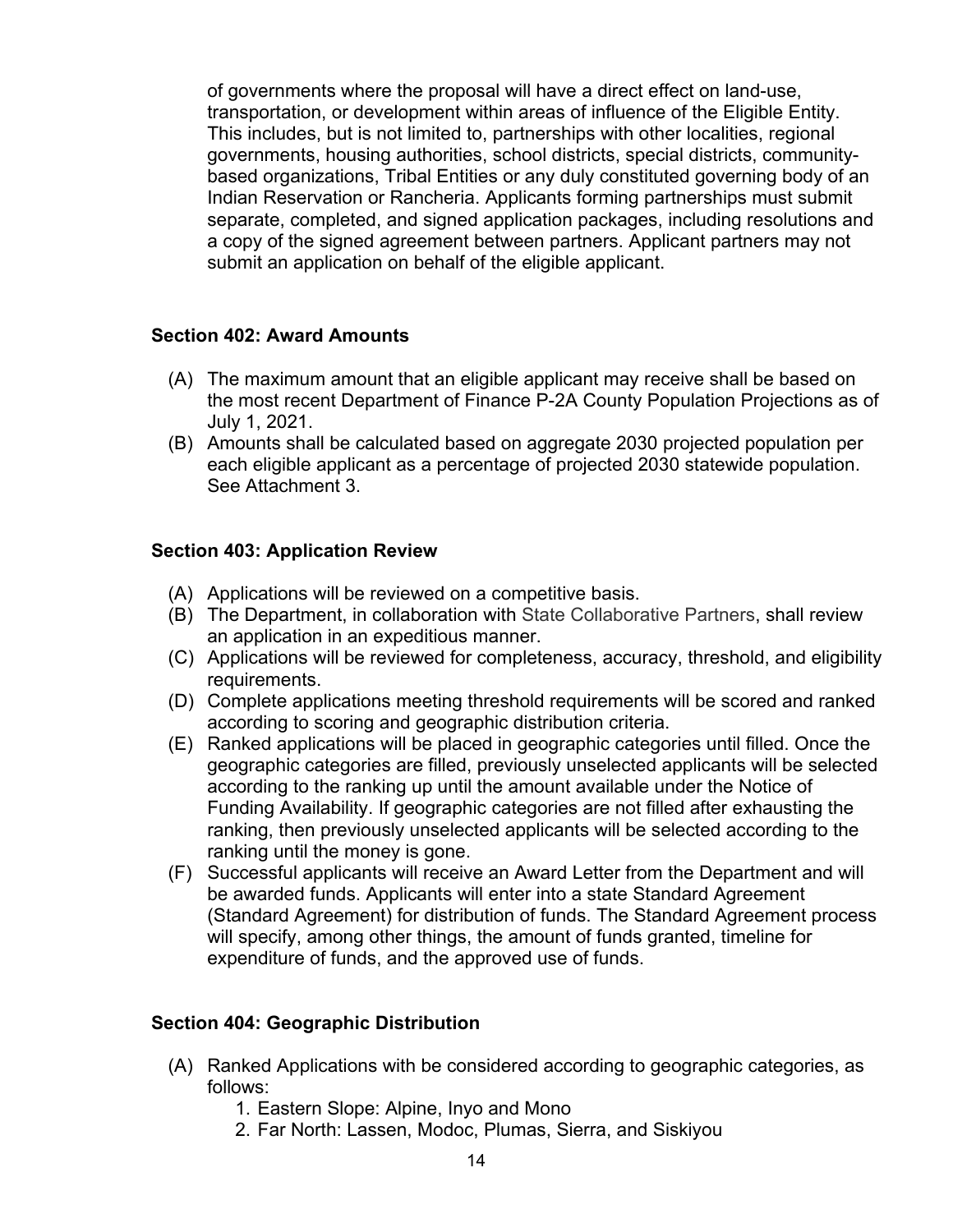- 3. Motherlode: Amador, Calaveras, Mariposa, Nevada, and Tuolumne
- 4. North Coast: Del Norte, Humboldt, Lake, Mendocino, and Trinity
- 5. Upper Sacramento Valley: Colusa, Glenn, and Tehama
- 6. Tribal Entities: All Tribal Entities
- (B) 25 percent of the total available under this allocation for the Notice of Funding Availability will be a Tribal set aside only for Tribal Entities.
- (C) Of the 75 percent remaining to eligible County applicants, 75 percent will be allocated in geographic categories (1)-(5) and calculated proportionally based on 2030 population projections, as determined by the Department of Finance. See Attachment 3: Award Amounts for Eligible Applicants.
- (D) The remaining 25 percent will be used as a residual set aside for eligible County applicants.
- (E) If a County applicant's award amount exceeds the funding available to its geographic category, the applicant may qualify to fulfill their eligible award from the residual set aside (25 percent) in the order the applications were ranked according to scoring criteria.
- (F) If funds for geographic categories are not depleted, then funds may, at the discretion of the Department, be utilized toward the residual set aside. Absence of applicants in a geographic category will deem the geographic category closed and funds from that geographic category may, at the discretion of the Department, be utilized toward the residual set aside.
- (G) Once a geographic category's funds have been exhausted, applicants from that geographic category may qualify for funding available in the residual set aside. Upon exhausting the geographic categories, the Department will award remaining applicants in the scored ranking order with funds from the residual set aside. Once funds from the residual set aside are awarded, the final applicant in the ranking of applications received will only be eligible for the award amount that remains in the residual set aside.

#### <span id="page-14-0"></span>**Section 405: Suballocations**

- (A) Eligible Entities may suballocate funds to Eligible Entities in the form of grants.
- (B) Eligible Entities, for the purposes of suballocations, may be broadly construed and include, but not limited to, a county, a city, a city and county, a transit agency or district, a county transportation agency, Tribal Entity, community-based organizations, academic institutions, or regional housing trust fund.
- (C) Proposed evaluation criteria for suballocation uses must be determined in consultation with the Department and State Collaborative Partners during the application process.
- (D) The amount of funds distributed through suballocations must be based on the applicants' unique housing, land use, transportation, climate change, equity, and other planning priorities. Additional factors include, but are not limited to, outreach and priority setting, maximization of program Policy Outcomes consistent with goals and objectives, and timeliness of expenditure.
- (E) Suballocations shall consider geographic equity, transformative and collaborative approaches to planning and implementation, and the degree to which the suballocation furthers the REAP 2.0 objectives (i.e., accelerating infill development that facilitates housing supply, choice, and affordability, reducing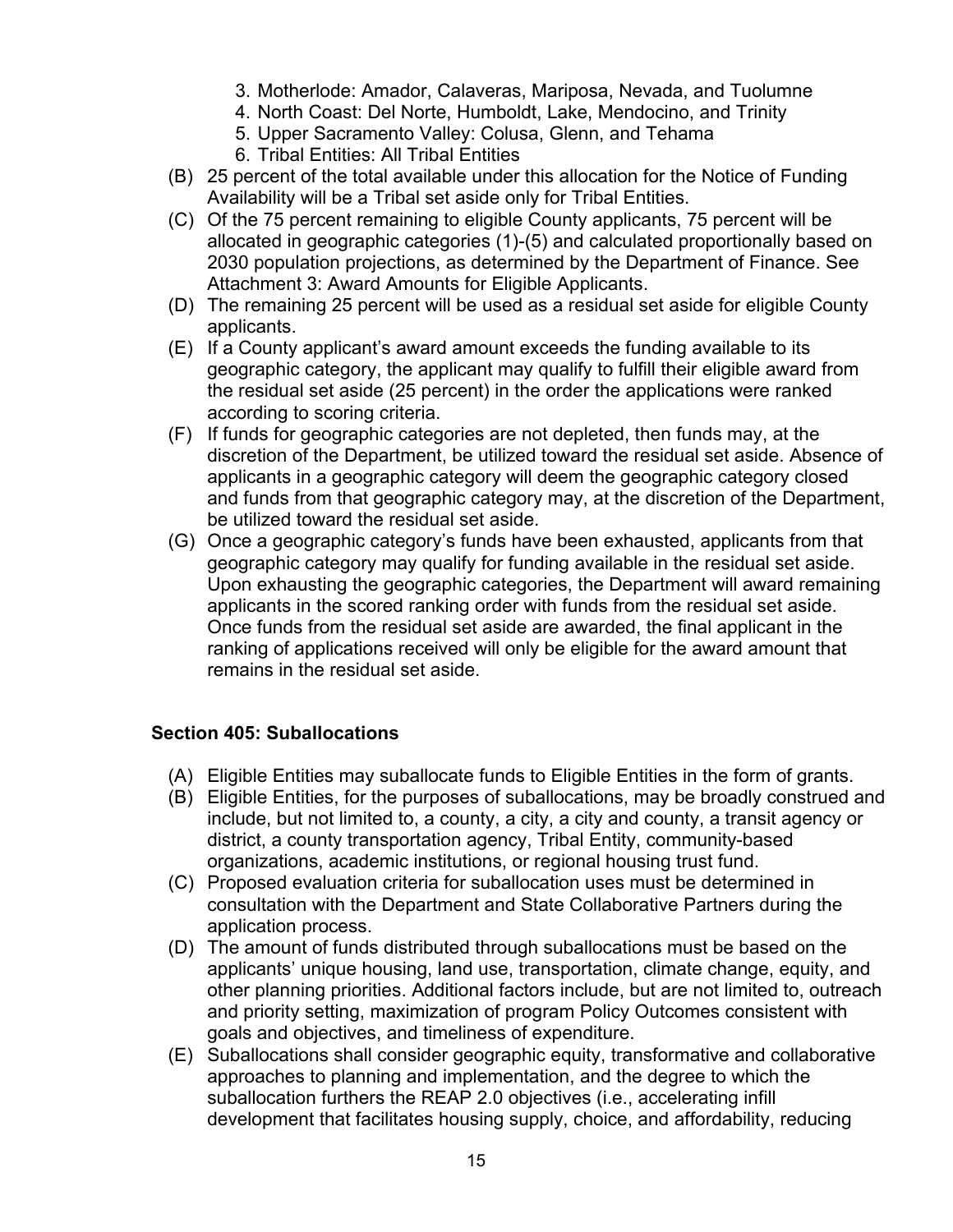VMT, and affirmatively furthering fair housing).

- (F) Eligible Entities may consider additional criteria tailored to its unique conditions and circumstances as well as planning priorities for the area. All and any additional criteria must demonstrably promote REAP 2.0 goals and objectives and be developed in consultation with the Department and State Collaborative Partners.
- (G) Eligible Entities must award suballocations within 60 days of a complete application being awarded. An award is defined by an official notice (e.g., letter) to the awardee and does not include encumbrance or an executed Standard Agreement.
- (H) Eligible Entities may propose suballocations as part of the application for this Program.
- (I) Eligible Entities shall expeditiously act to execute the Standard Agreement and ensure they're meeting expenditure deadlines throughout implementation of REAP 2.0.

#### <span id="page-15-0"></span>**Section 406: Scoring Criteria**

- (A) Scoring criteria will include Program Objectives and Additional Considerations.
	- 1. Program Objectives include Accelerating Infill Development that Facilitates Housing Supply, Choice, and Affordability; Affirmatively Furthering Fair Housing; and Reducing Vehicle Miles Traveled.
	- 2. Additional Considerations include building long term capacity and expertise, and the degree of housing, infrastructure, VMT reduction, and disaster recovery and mitigation needs.
- (B) Points will be awarded as follows:
	- 1. Program Objectives (up to 150 points)
		- i. Accelerating Infill Development that Facilitates Housing Supply, Choice and Affordability (up to 50 points)
		- ii. Affirmatively Furthering Fair Housing (up to 50 points)
		- iii. Reducing Vehicle Miles Traveled (up to 50 points)
	- 2. Additional Considerations (up to 50 points)
		- i. Building Long Term Capacity and Expertise (up to 25 points)
		- ii. Degree of Needs, including Housing, Infrastructure, VMT Reduction and Disaster Recovery and Mitigation (up to 25 points)
- (C) The extent the application achieves each of the Program Objectives and Additional Considerations will be evaluated according to the following criteria:
	- 1. Locational Considerations: The location of proposed uses and the degree of impact relative to achieving Program Objectives. Examples include urbanized areas, established community areas, areas with transit or mobility supportive densities, high growth areas, proximity to transportation mobility options, surrounding urban uses, areas of higher resource, areas of lower resource or concentrated areas of poverty and Disadvantaged and Historically Underserved Communities.
	- 2. Supporting Attributes: Characteristics of proposed uses and the degree of beneficial impact relative to Program Objectives. Examples include job and housing fits, access to housing options and affordability, walkable communities, expanded transit services, multimodal infrastructure, housing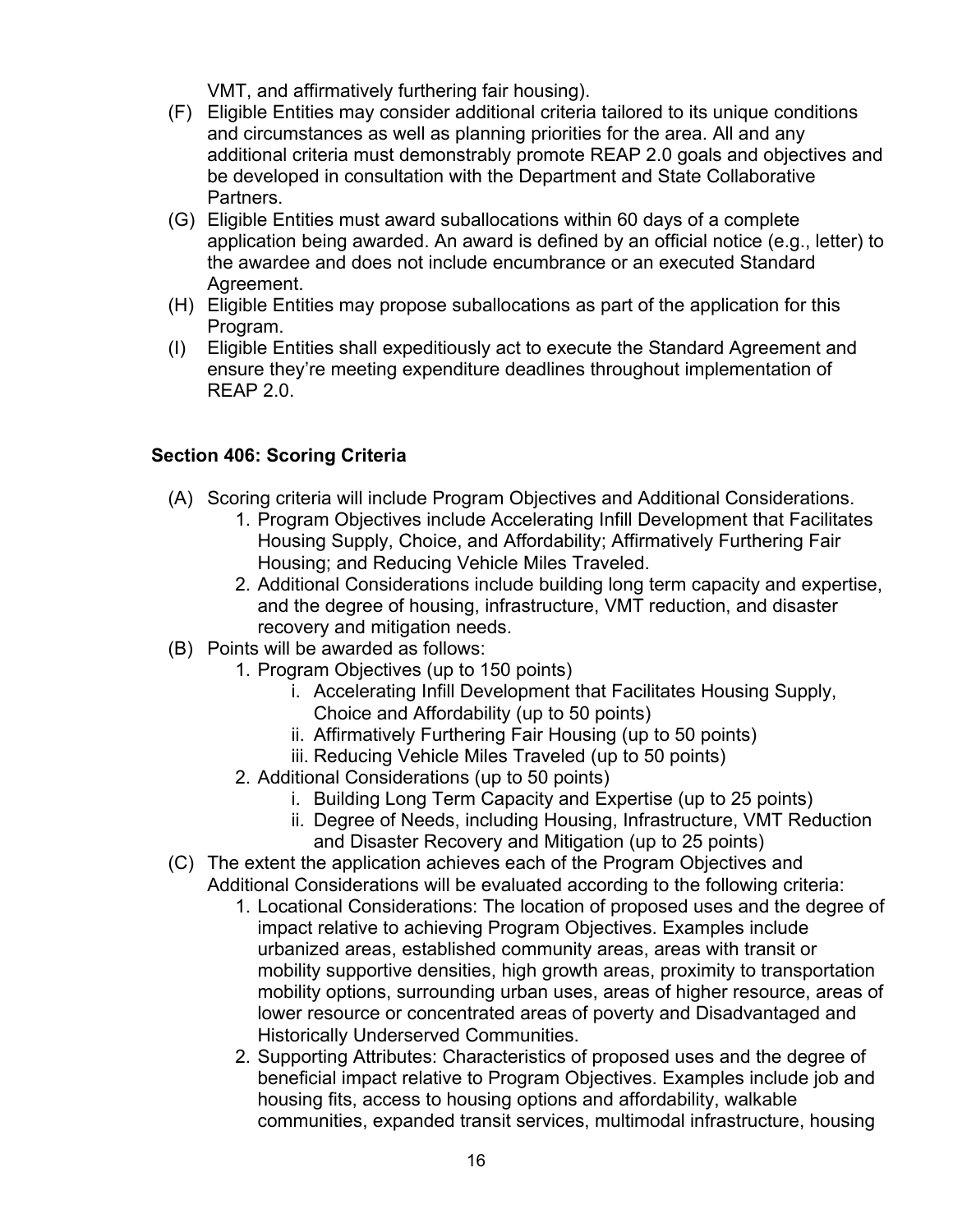mobility strategies, affordable housing for lower income households, reductions in barriers to high density and housing accessibility.

3. Measurable Outcomes: Quantifiable targets of proposed uses and the degree of impact relative to Program Objectives. Examples include mix and intensity of land uses, connections to transportation options, vehicle miles traveled, affordable housing by income group, housing types by income group, infrastructure connections, density, and development costs and timing.

## <span id="page-16-0"></span>**Section 500: Administration**

#### <span id="page-16-1"></span>**Section 501: Grant Execution and Term**

- (A) The Department will notify the grantee if they have been selected for a grant award.
- (B) After the Standard Agreement has been sent electronically, the grantee will be provided instructions for signing all required documents. The grantee must submit all supporting materials and a signed Standard Agreement within the timeline provided in the instructions or risk forfeiting the grant award
- (C) The grant term begins on the day the Department and the grantee have fully executed the Standard Agreement. The Department will notify the grantee and partners when work may proceed under the agreement. However, eligible activities that are approved by the Department may be retroactively reimbursed to July 1, 2021.
- (D) Each recipient of funds under REAP shall encumber those funds no later than June 30, 2024, and expend those funds no later than June 30, 2026. Final invoices shall be submitted to the Department three months prior to the expenditure deadline.

#### <span id="page-16-2"></span>**Section 502: Accounting and Records**

- (A) The grantee, its staff, contractors, and subcontractors shall establish and maintain an accounting system and reports that properly accumulate incurred project costs by line. The accounting system shall conform to Generally Accepted Accounting Principles (GAAP), enable the determination of incurred costs at interim points of completion, and provide support for payment vouchers and invoices.
- (B) The grantee must establish a separate ledger account for receipts and expenditures of grant funds and maintain expenditure details in accordance with the budget and timeline. Separate bank accounts are not required.
- (C) The grantee shall maintain documentation of its normal procurement policy, competitive bid process (including the use of sole source purchasing), and financial records of expenditures incurred during the course of the project in accordance with GAAP.
- (D) The grantee agrees that the state or designated representative shall have the right to review and to copy any records and supporting documentation pertaining to the performance of the Standard Agreement.
- (E) The grantee agrees to maintain such records for possible audit for a minimum of three (3) years after final payment unless a longer period of records retention is stipulated.
- (F) Subcontractors employed by the grantee and paid with moneys under the terms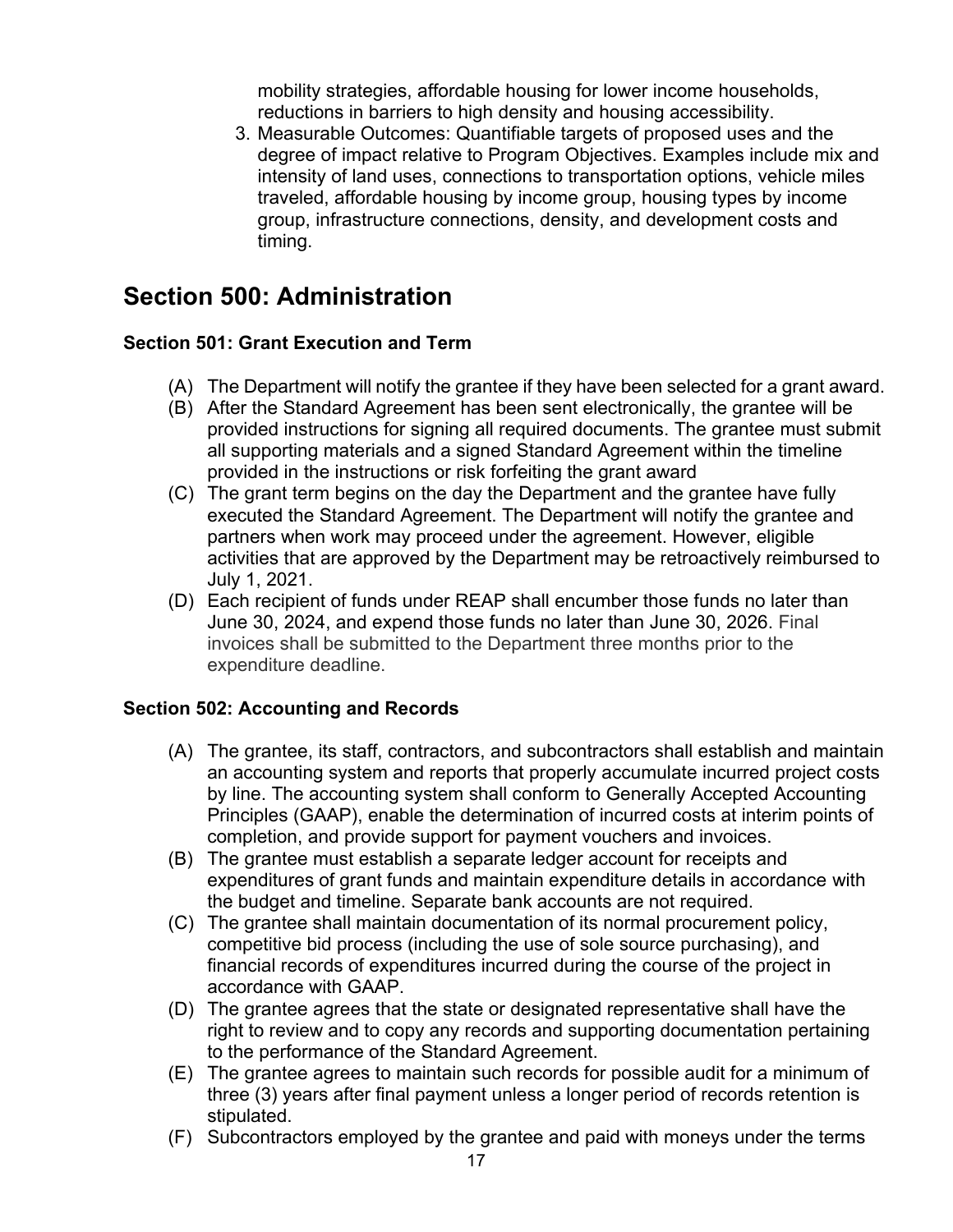of this Standard Agreement shall be responsible for maintaining accounting records as specified above.

#### <span id="page-17-0"></span>**Section 503: Invoicing**

- (A) Grant funds cannot be disbursed until the Standard Agreement has been fully executed.
- (B) The grantee will be responsible for compiling and submitting all invoices and reporting documents.
- (C) The grantee must bill the state based on clear deliverables outlined in the Standard Agreement or budget timeline. Generally, approved and eligible costs incurred for work after execution of the Standard Agreement and completed during the grant term will be reimbursable. However, eligible activities conducted prior to award will be reimbursable to July 1, 2021. Approved and eligible costs incurred prior to July 1, 2021, are ineligible,
- (D) Applicants who received advance funds shall expend all such funds or show substantial progress prior to a full application by submitting an updated project timeline and budget for their eligible projects from the application and any supporting documentation.
- (E) Project invoices may be submitted to the Department by the grantee on a quarterly basis or upon completion of a deliverable, subject to the Department's approval.
- (F) The Department may consider advance payments or alternative arrangements to reimbursement and payment methods based on demonstrated need. The Department may consider factors such as available funds for eligible activities. Suballocations to jurisdictions must request funds in increments or a schedule for advance payments, and report progress according to an implementation and expenditure timetable.
- (G) Supporting documentation may include, but is not limited to, purchase orders, receipts, progress payments, subcontractor invoices, timecards, reports, or any other documentation as deemed necessary by the Department to support the reimbursement to the grantee for expenditures incurred.
- (H) Invoices must be accompanied by supporting documentation where appropriate. Invoices without supporting documentation will not be paid. The Department may withhold 10 percent of the grant until grant terms have been fulfilled, including all required reporting.

#### <span id="page-17-1"></span>**Section 504: Audits**

- (A) At any time during the term of the Standard Agreement, the Department may perform or cause to be performed a financial audit of any and all phases of the award. At the Department's request, the awardee shall provide, at its own expense, a financial audit prepared by a certified public accountant. The State of California has the right to review project documents and conduct audits during project implementation and over the project life.
- (B) The grantee agrees that the Department or the Department's designee shall have the right to review, obtain, and copy all records and supporting documentation pertaining to performance of this Agreement.
- (C) The grantee agrees to provide the Department or the Department's designee with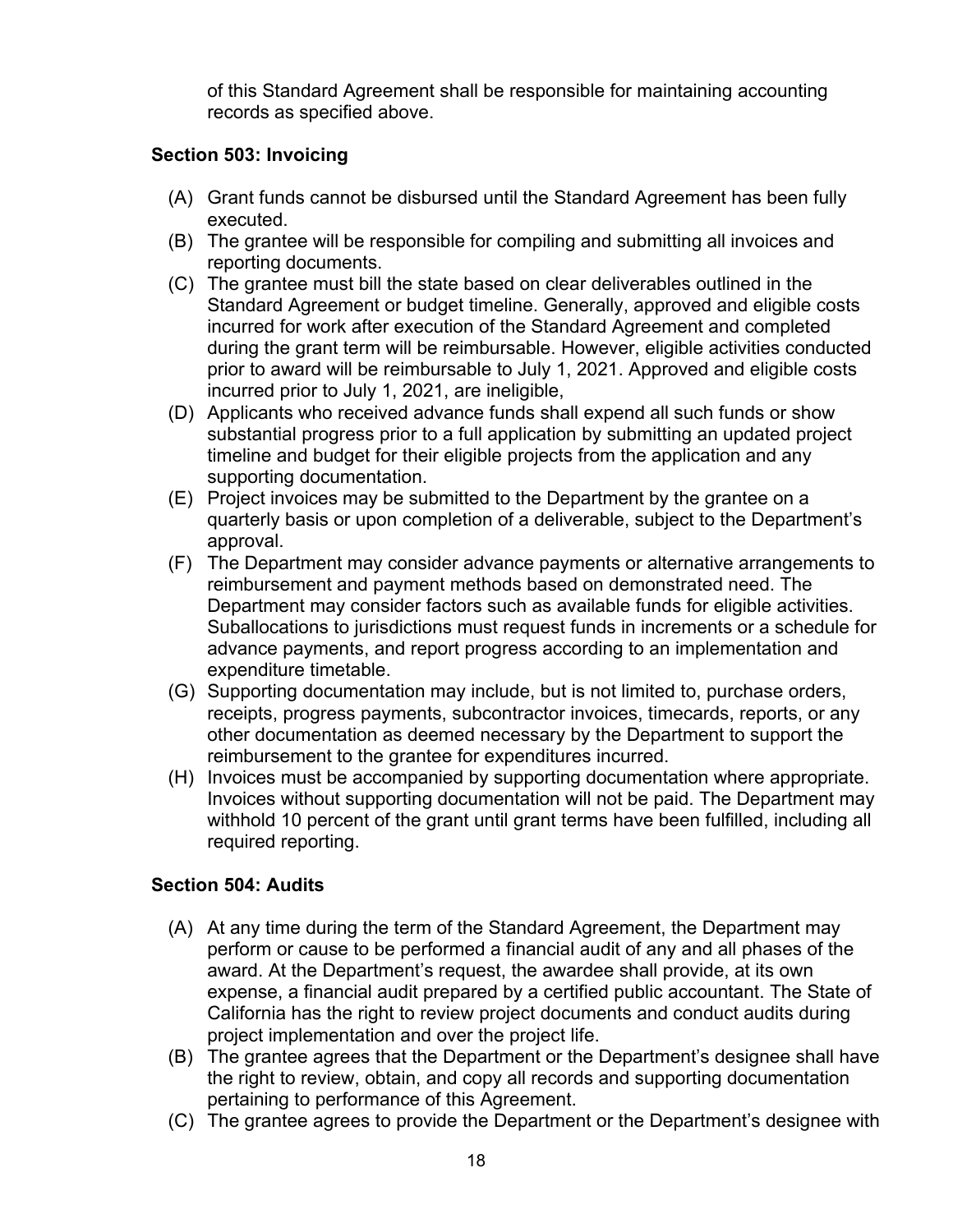any relevant information requested.

- (D) The grantee agrees to permit the Department or the Department's designee access to its premises, upon reasonable notice, during normal business hours for the purpose of interviewing employees who might reasonably have information related to such records and inspecting and copying such books, records, accounts, and other material that may be relevant to a matter under investigation for the purpose of determining compliance with statutes, Program Guidelines, and the Standard Agreement.
- (E) The Department may request additional information, as needed, to meet other applicable audit requirements.
- (F) The Department may monitor expenditures and activities of an applicant, as the Department deems necessary, to ensure compliance with REAP requirements.
- (G) Applicants using federal or state transportation planning funds administered through the Overall Work Program (OWP) shall clearly identify the source of funds.
- (H) If there are audit findings, the grantee must submit a detailed response acceptable to the Department for each audit finding within 90 days from the date of the audit finding report.
- (I) The grantee agrees to maintain such records for possible audit after the final payment unless a longer period of records retention is stipulated.
- (J) If any litigation, claim, negotiation, audit, monitoring, inspection, or other action has been started before the expiration of the required record retention period, all records must be retained by the grantee, contractors, and sub-contractors until completion of the action and resolution of all issues which arise from it. In any contract that it enters into in an amount exceeding \$10,000, the grantee shall include the Department's right to audit the contractor's records and interview their employees.
- (K) The grantee shall comply with the caveats and be aware of the penalties for violations of fraud and for obstruction of investigation as set forth in California Public Contracts Code Section 10115.10.

#### <span id="page-18-0"></span>**Section 505: Remedies of Non-performance**

- (A) In the event that it is determined, at the sole discretion of the state, that the grantee is not meeting the terms and conditions of the Standard Agreement, immediately upon receiving a written notice from the Department to stop work, the grantee shall cease all work under the Standard Agreement. The Department has the sole discretion to determine that the grantee meets the terms and conditions after a stop work order, and to deliver a written notice to the grantee to resume work under the Standard Agreement.
- (B) The Department has the right to terminate the Standard Agreement at any time upon 30 days written notice. The notice shall specify the reason for early termination and may permit the grantee or the Department to rectify any deficiency(ies) prior to the early termination date. The grantee will submit any requested documents to the Department within 30 days of the early termination notice.
- (C) There must be a strong nexus to Program goals and objectives, including completion of activities toward Policy Outcomes. Any action inconsistent with Program goals and objectives may result in review and could be subject to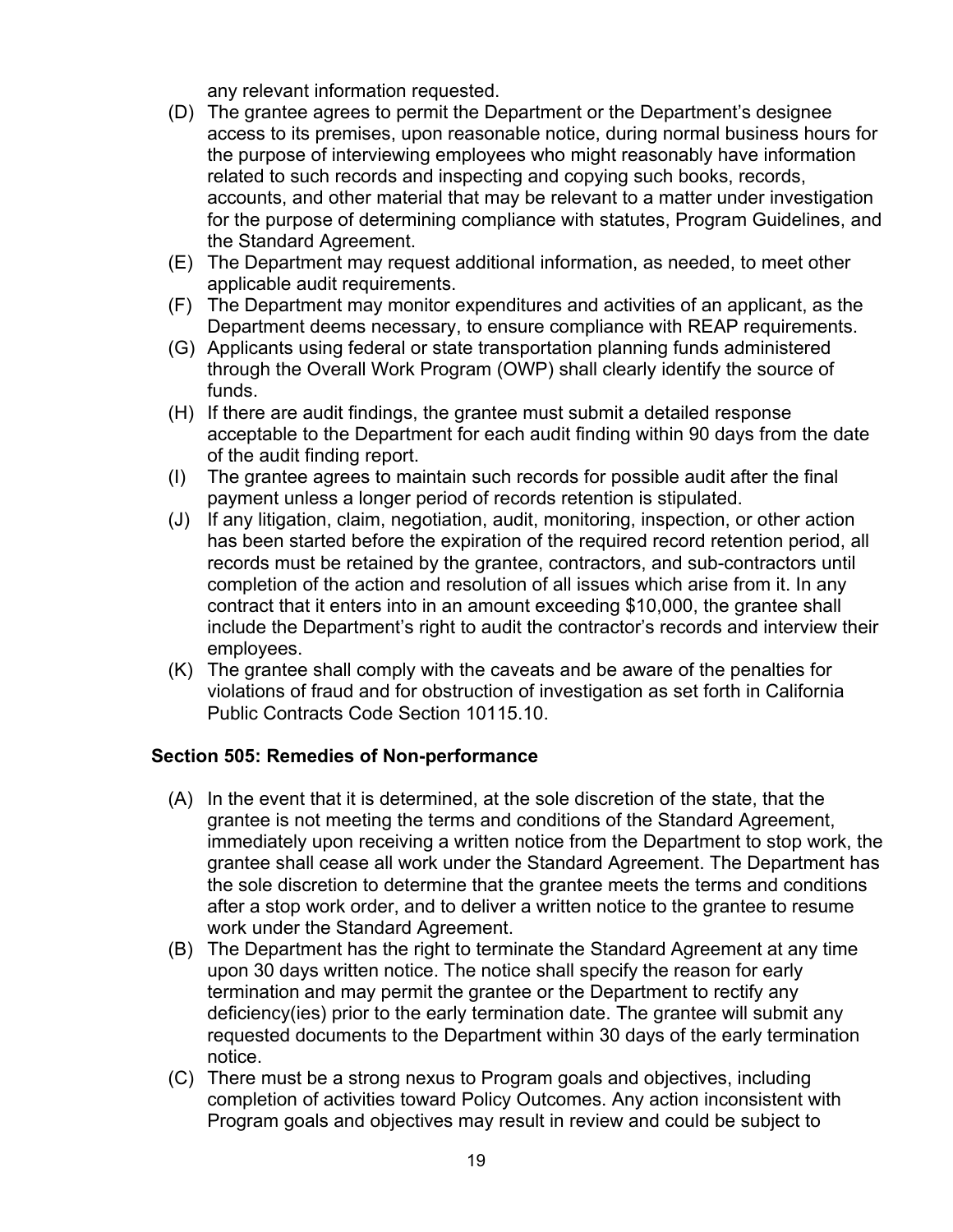repayment of the grant.

- (D) At any time, if the Department finds the applicant falsely proposed information in the application or as part of the application review, the Department may require the repayment of funds.
- (E) The Department may, as it deems appropriate or necessary, request the repayment of funds from an applicant, or pursue any other remedies available to it by law for failure to comply with Program requirements.

#### <span id="page-19-0"></span>**Section 506: Reporting**

- (A) At any time during the term of the Standard Agreement, the Department may request a performance report that demonstrates satisfaction of all requirements identified in the Standard Agreement with emphasis on eligible activities, eligible uses, ineligible uses and expenditures according to timelines and budgets referenced in the Standard Agreement.
- (B) Awardees shall submit a report, in the form and manner prescribed by the Department, to be made publicly available on its website, by April 1 of the year following the receipt of those funds, and annually thereafter until those funds are expended, that contains the following information:
	- 1. The status of the proposed uses and expenditures listed in the Eligible Entity's application for funding and the corresponding impact, including, but not limited to,
		- i. Housing units accelerated, and
		- ii. Reductions in per capita vehicle miles traveled, and
		- iii. Location of investment, and
		- iv. Socioeconomic statistics about the impacted geography, and
		- v. Regional impact explanation
	- 2. All status and impact reports shall be categorized based on the eligible uses specified in Section 50515.08.
- (C) Upon completion of all deliverables within the Standard Agreement, the awardee shall submit a close out report in a manner and form prescribed by the Department.
	- 1. Applicant may include a line item for advance payment or reimbursement, as part of its administrative costs, for its final report that is due by June 30, 2026. Funding requests for final reports must be submitted no later than August 31, 2023.

## <span id="page-19-1"></span>**Section 600: Right to Modify or Suspend Guidelines and Final Decision Making**

- (A) The Department reserves the right, at their sole discretion, to suspend, amend, or modify the provisions of these Guidelines at any time, including, without limitation, the amount of funds available hereunder. If such an action occurs, the Department will notify all interested parties and will post the revisions to the Department's website. You may subscribe to the [Department email listserv.](https://www.hcd.ca.gov/i-am/sub_email.shtml)
- (B) The Department's decision to approve or deny an application or request for funding pursuant to the Program, and its determination of the amount of funding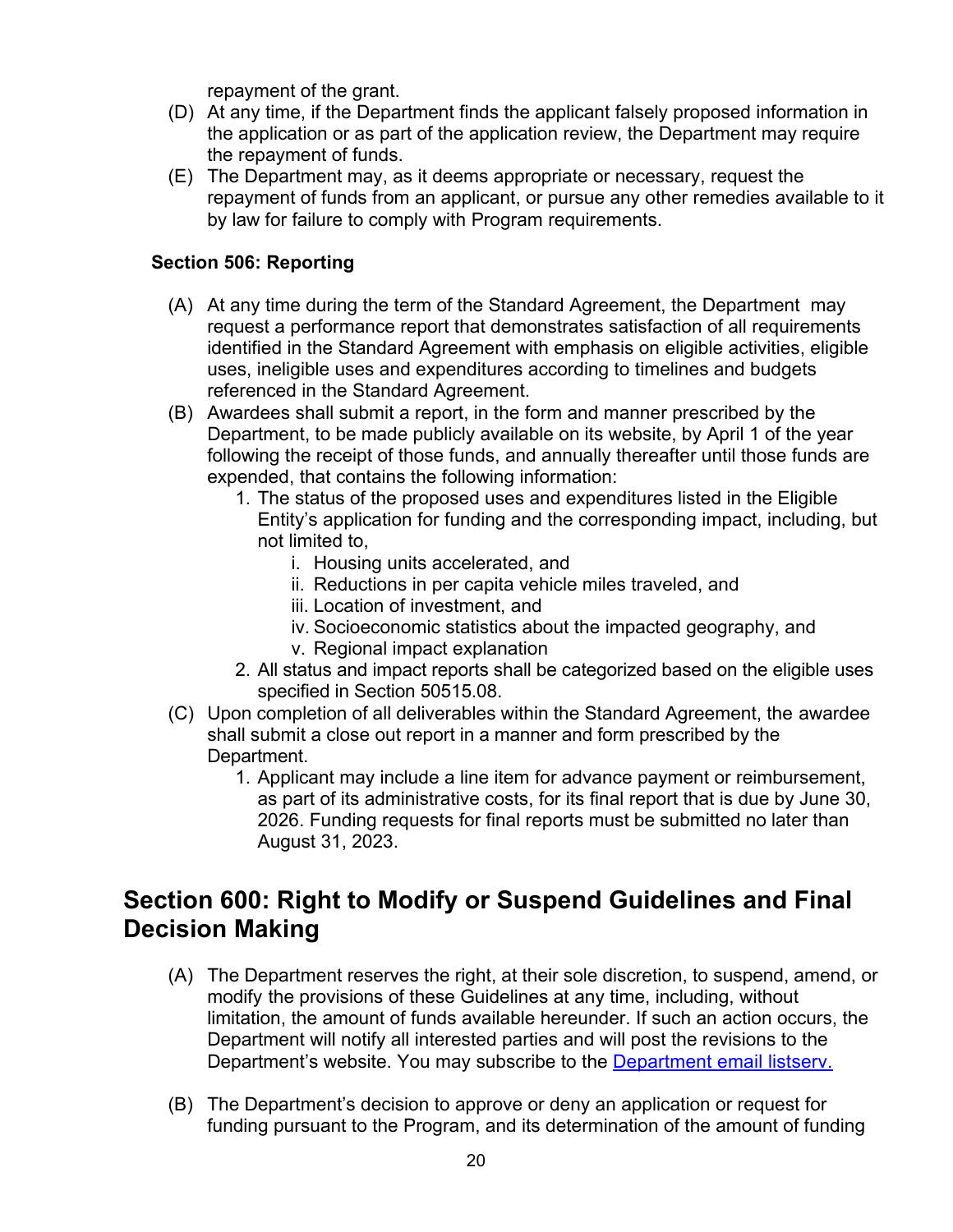to be provided or requested for repayment or other remedies for failure to comply with Program requirements, shall be final.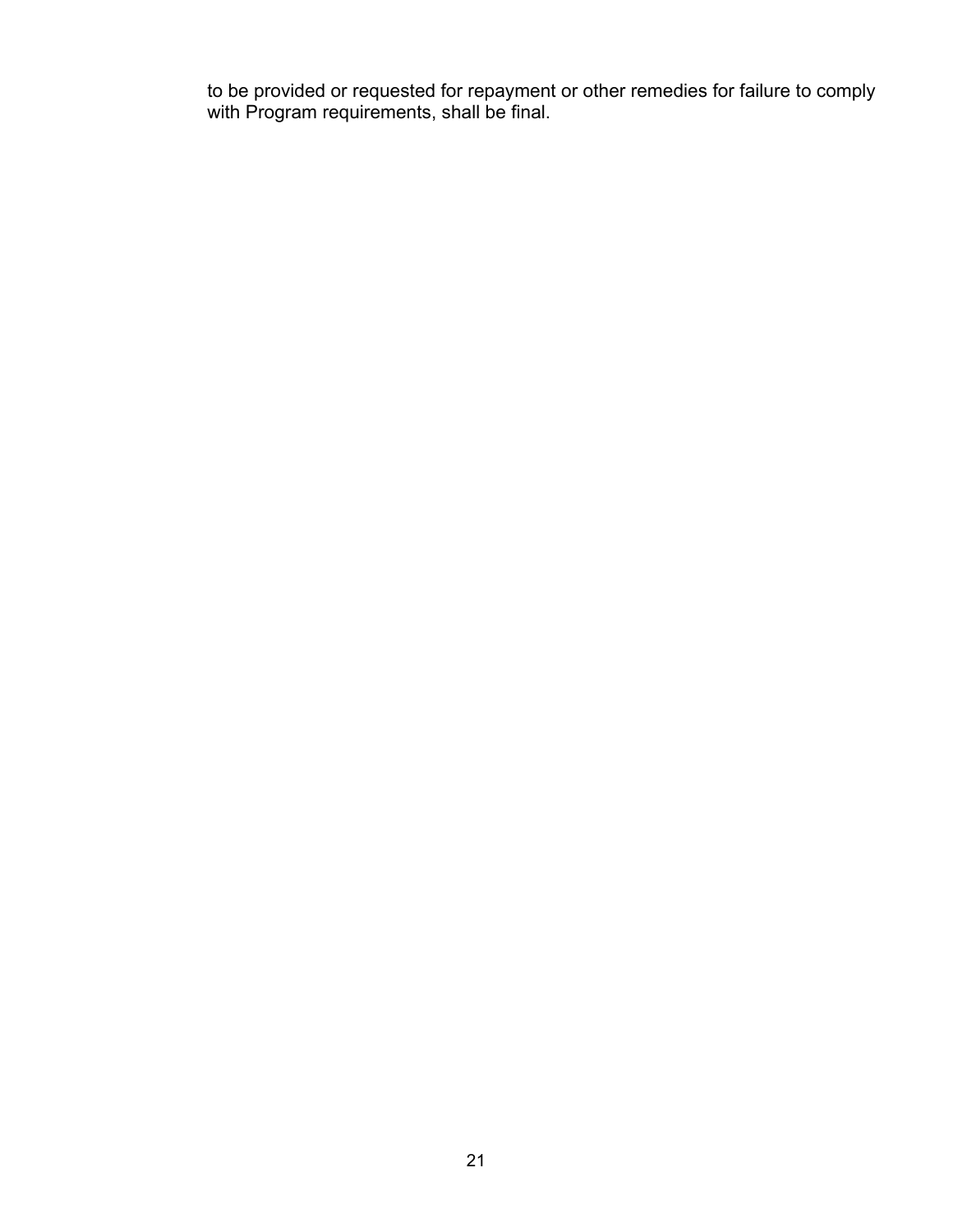# <span id="page-21-0"></span>**Attachment 1: Statute**

#### **SEC. 15.**

Chapter 3.15 (commencing with Section 50515.06) is added to Part 2 of Division 31 of the Health and Safety Code, to read:

#### **CHAPTER 3.15. Regional Early Action Planning Grants Program of 2021 50515.06.**

For purposes of this chapter:

(a) "Department" means the Department of Housing and Community Development.

(b) "Program" means the Regional Early Action Planning Grants of 2021 established pursuant to this chapter.

(c) "Regional housing need assessment" means the existing and projected need for housing for each region, as determined by the department pursuant to Section 65584.01 of the Government Code.

(d) "Sustainable Communities Strategies" refers to the plan prepared by each metropolitan planning organization pursuant to paragraph (2) of subdivision (b) of Section 65080 of the Government Code.

(e) "Alternative Planning Strategy" refers to the document, if any, prepared by a metropolitan planning organization pursuant to paragraph (1) of subdivision (b) of Section 65080 of the Government Code.

(f)

(1) "Transformative planning and implementation activities" means housing, planning, infrastructure investments supporting infill housing, and other actions that enable meeting housing goals that also result in per capita vehicle miles traveled reductions, including accelerating infill development, supporting residents through realizing multimodal communities, shifting travel behavior through reducing driving, and increasing transit ridership.

(2) Transformative planning and implementation activities shall be in furtherance of all of the following:

(A) State planning priorities, as described in Section 65041.1 of the Government Code.

(B) Affirmatively furthering fair housing pursuant to Section 8899.50 of the Government Code.

(C) Facilitating housing element compliance for the sixth cycle regional housing needs assessment pursuant to Section 65302 of the Government Code prepared in accordance with Article 10.6 (commencing with Section 65580) of Chapter 3 of Division 1 of Title 7 of the Government Code.

(D) A region's sustainable community strategy, as described in paragraph (2) of subdivision (b) of Section 65080 of the Government Code, or alternative planning strategy, as described in paragraph (2) of subdivision (b) of Section 65080 of the Government Code, as applicable.

(g) "Eligible Entity" means any recipient of these funds either through direct allocation from the department or through a suballocation from a recipient. For the purposes of this chapter, an Eligible Entity can include a metropolitan planning organization (MPO), a single or multicounty council of governments (COG), a regional transportation planning agency (RTPA), a county, a city, a city and county, a transit agency or district, a county transportation agency, or a Tribal Entity.

(h) "Tribal Entity" means an entity formed by the duly constituted governing body of a California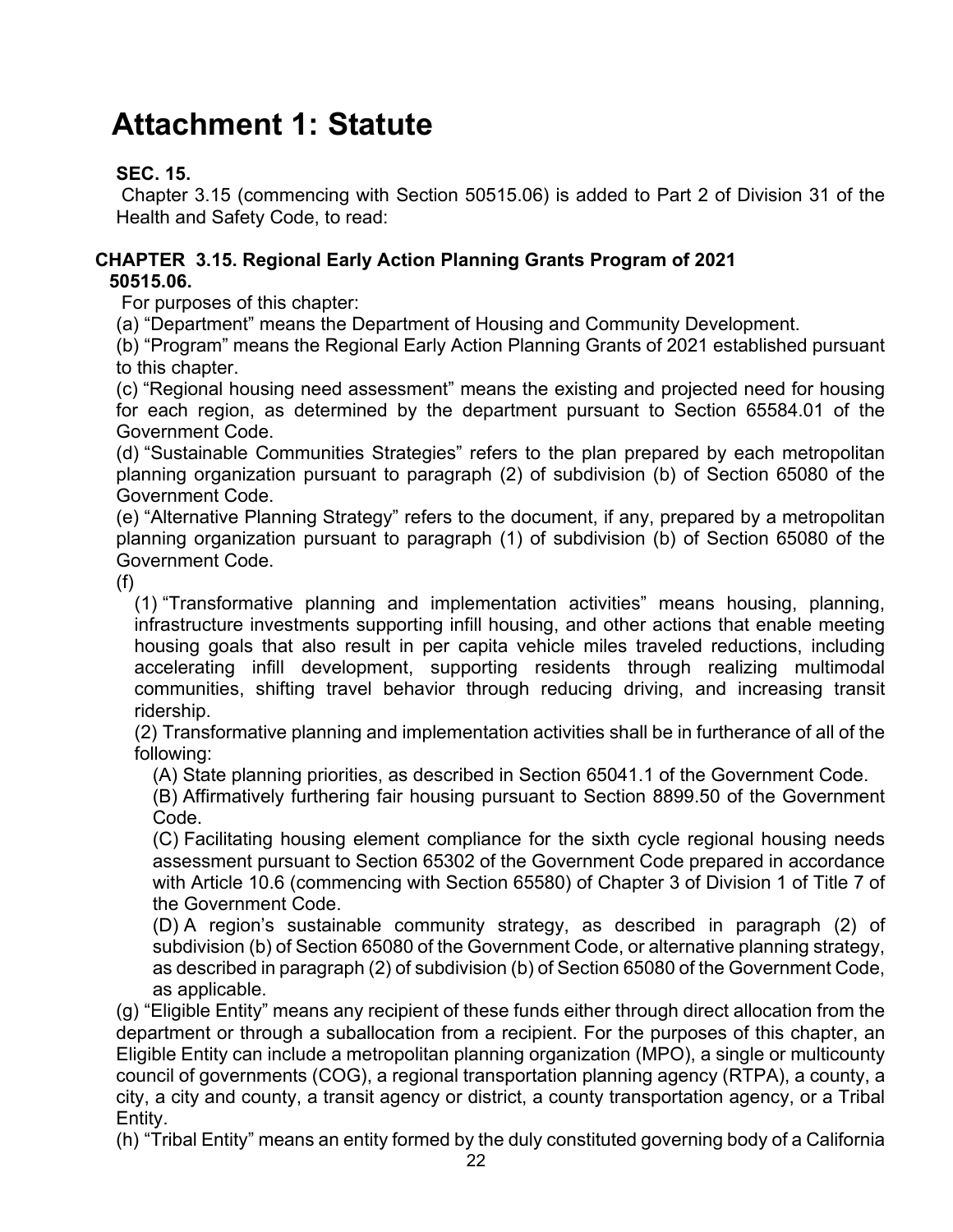Native American Tribe in Chapter 905 of the Statutes of 2004, as described in Section 21073 of the Public Resources Code.

#### **50515.07.**

(a)

(1) The Regional Early Action Planning Grants Program of 2021 is hereby established for the purpose of providing regions with funding, including grants, for transformative planning and implementation activities.

(2) Upon appropriation by the Legislature for this purpose, funds shall be distributed under the program in accordance with this chapter.

(b) The department, in collaboration with the Office of Planning and Research, the Strategic Growth Council, and the State Air Resources Board, shall develop and administer the program and, consistent with the requirements of this chapter, provide grants to eligible entities for implementing planning and implementation activities. The department shall seek input from the transportation and housing coordination workgroup established through Section 50407.5.

(c) Distribution and expenditures of funds shall be made consistent with the state planning priorities, established pursuant to Section 65041.1 of the Government Code, and shall consider geographic equity among regions of the state.

(d) Of the total amount of any moneys appropriated for purposes of this chapter, the department shall set aside up to 5 percent for program administration, including state operations expenditures and technical assistance, as well as expenditures by recipients of funding pursuant to Sections 50515.08 and 50515.09.

#### **50515.08.**

(a) The funds described in paragraph (2) of subdivision (a) of Section 50515.07 shall be available only to the following entities before any suballocation:

(1) The Metropolitan Transportation Commission, representing the Counties of Alameda, Contra Costa, Marin, Napa, San Mateo, Santa Clara, Solano, and Sonoma, and the City and County of San Francisco.

(2) The Sacramento Area Council of Governments, representing the Counties of El Dorado, Placer, Sacramento, Sutter, Yolo, and Yuba.

(3) The San Diego Association of Governments, representing the County of San Diego.

(4) The Southern California Association of Governments, representing the Counties of Imperial, Los Angeles, Orange, Riverside, San Bernardino, and Ventura.

(5) The Association of Monterey Bay Area Governments, representing the counties of Monterey, San Benito and Santa Cruz.

(6) The San Luis Obispo Council of Governments, the Santa Barbara County Association of Governments, the Fresno Council of Governments, the Kern Council of Governments, the Kings County Association of Government, the Madera County Transportation Commission, the Merced County Association of Governments, the San Joaquin Council of Governments, the Stanislaus Council of Governments, the Tulare County Association of Governments, the Butte County Association of Governments, Shasta County Regional Transportation Agency, and the Tahoe Regional Planning Agency created by interstate compact and ratified by Title 7.4 (commencing with Section 66800) of the Government Code. Notwithstanding any other provision of this chapter, the eligible entities described in this paragraph may apply directly to the department for funds pursuant to the program. (7) Eligible entities in the Counties of Alpine, Amador, Calaveras, Colusa, Del Norte, Glenn, Humboldt, Inyo, Lake, Lassen, Mariposa, Mendocino, Modoc, Mono, Nevada, Plumas, Sierra, Siskiyou, Tehama, Tuolumne, and Trinity. Notwithstanding any other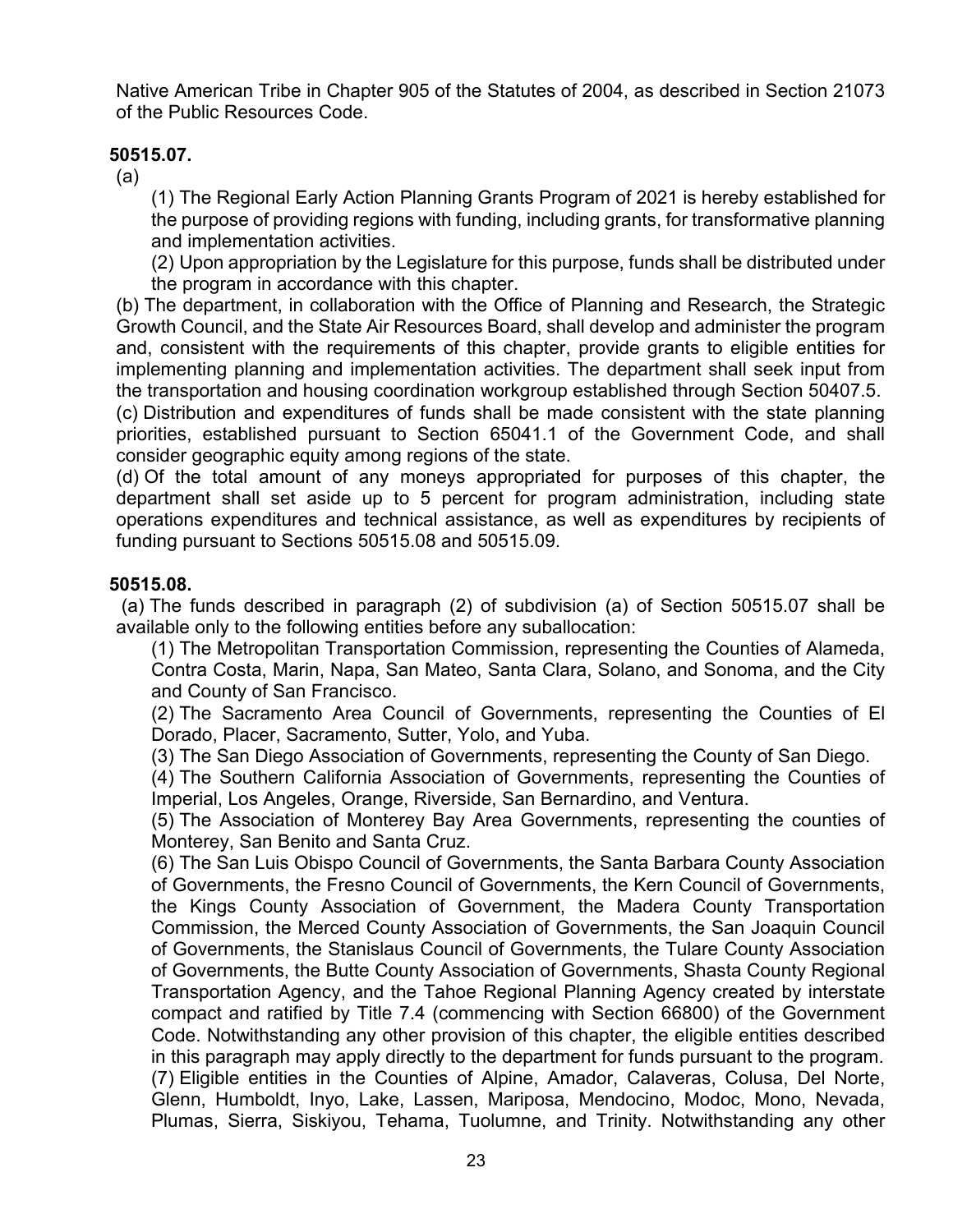provision of this chapter, eligible entities within the counties listed in this paragraph or Tribal Entities may apply directly to the department for funds pursuant to the program. The department may approve a fiscal agent to receive funds on behalf of a consortium of entities listed in this paragraph.

(b)

(1) The department shall calculate the amount of each maximum grant allocation in accordance with the methodology described in subdivision (a) of Section 50515.09.

(2) An eligible entity shall, in consultation with the department and consistent with the requirements of this chapter, determine the appropriate use of funds and suballocations within its boundaries in a manner that appropriately addresses its unique housing, land use, transportation, climate change, equity and other planning priorities.

(c)

(1) Subject to paragraph (5), until December 31, 2022, an eligible entity described in subdivision (a) may request an allocation of funds pursuant to this section by submitting an application, in the form and manner prescribed by the department, developed in collaboration with the Office of Planning and Research, the Strategic Growth Council, and the State Air Resources Board, that includes all of the following information:

(A) An allocation budget for the funds provided pursuant to this section.

(B) The amounts retained by the eligible entity and any suballocations.

(C) An explanation of how the proposed uses will meet the definition of transformative planning and implementation activities and, as applicable, constitute high-impact and innovative projects and actions.

(D) An explanation of how the proposed uses will implement and achieve housing goals that also result in per capita vehicle miles traveled reductions in furtherance of the region's Sustainable Communities Strategies or alternative planning strategy, as applicable.

(E) The application shall reference one or more of the following categories of allowable uses of the funds:

(i) Accelerating infill development, including housing.

- (ii) Supporting residents through realizing multimodal communities.
- (iii) Shifting travel behavior through reducing driving.
- (iv) Increasing transit ridership.

(F) An explanation of the targeted outreach the MPO has conducted to disadvantaged and historically underserved communities and how that outreach was incorporated into the proposed uses.

(2) The department, in collaboration with the Office of Planning and Research, the Strategic Growth Council, and the State Air Resources Board, shall review an application submitted pursuant to this subdivision in an expeditious manner. Upon approval of an application for funds pursuant to this subdivision, the department shall award the moneys for which the eligible entity qualifies.

(3) Commencing January 1, 2022, an eligible entity described in paragraphs (1) to (5) of subdivision (a), inclusive, as applicable, may request up to 10 percent of the funding available to it under this section in advance of a full request for funding made pursuant to paragraph (1) to develop and accelerate the implementation of the requirements described in paragraph (1), including, but not limited to, regional engagement in the development of the full application and of an education and outreach strategy. The department shall award funds requested pursuant to this paragraph to the relevant eligible entity in an expeditious manner after receiving that request.

(4) The department may develop a streamlined application procedure that accounts for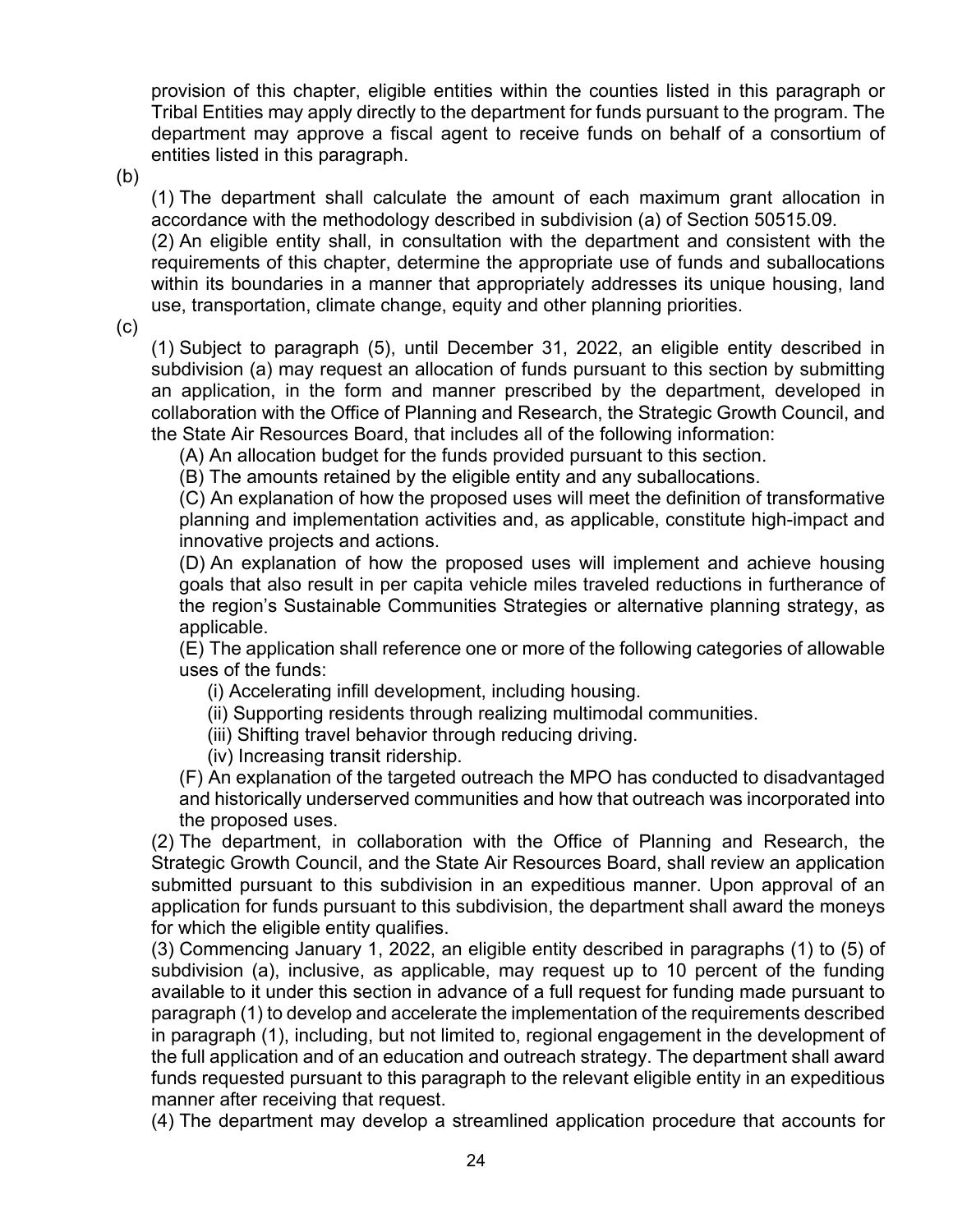the limited resources generally among the regional entities listed in paragraph (6) of subdivision (a).

(5) If an amount of funds described in paragraph (2) of subdivision (a) of Section 50515.07 remains unallocated after December 31, 2022, the department, at its discretion, may make those funds available through a subsequent notice of funding availability in which funds are offered on a competitive basis pursuant to this chapter. An eligible entity described in subdivision (a) may request an allocation of funds made available through the subsequent notice of funding availability by submitting an application, in the form and manner prescribed by the department.

(d) In consultation with the department, any entity that receives an allocation of funds pursuant to this section shall establish priorities and use those moneys for eligible transformative planning and implementation activities that include, but are not limited to, all of the following:

(1) Providing jurisdictions and other local agencies with technical assistance, planning, temporary staffing, or consultant needs associated with updating local planning and zoning documents and other actions that accelerate infill housing production.

(2) Administering any programs described in this subdivision.

(3) Covering the costs of temporary staffing or consultant needs associated with the activities described in paragraphs (1) and (2), inclusive.

(4) Accelerating infill development, including through all of the following:

(A) Rezoning and encouraging development by updating planning documents and zoning ordinances, including general plans, community plans, specific plans, Sustainable Communities Strategies, and local coastal programs.

(B) Revamping local planning processes to accelerate infill housing production and other infill development.

(C) Completing environmental clearance to eliminate the need for project-specific review for infill development.

(D) Establishing and funding an affordable housing catalyst fund, trust fund, or revolving loan fund for location efficient projects.

(E) Performing infrastructure planning and investing in upgrading infrastructure, including for sewers, water systems, transit, roads, or other public facilities necessary to enable reduction in per capita vehicle miles traveled, including accelerating housing production.

(5) Supporting residents through realizing multimodal communities, including through all of the following:

(A) Establishing and implementing a vision-zero policy and program, a safety plan, and a slow streets program.

(B) Developing bicycle and pedestrian infrastructure plans and other multimodal plans or policies.

(C) Investing in infrastructure projects and other programs to expand active transportation and implement bicycle or pedestrian plans.

(D) Producing multimodal corridor studies associated with developing specific planning documents or implementation actions.

(6) Shifting travel behavior through reducing driving, including through all of the following: (A) Studying and implementing road pricing.

(B) Funding the establishment of a local vehicle miles traveled impact fee or regional vehicle miles traveled mitigation bank.

(C) Funding and implementing parking and transportation demand management programs or ordinances.

(D) Accelerating infill housing production near jobs, transit, and resources.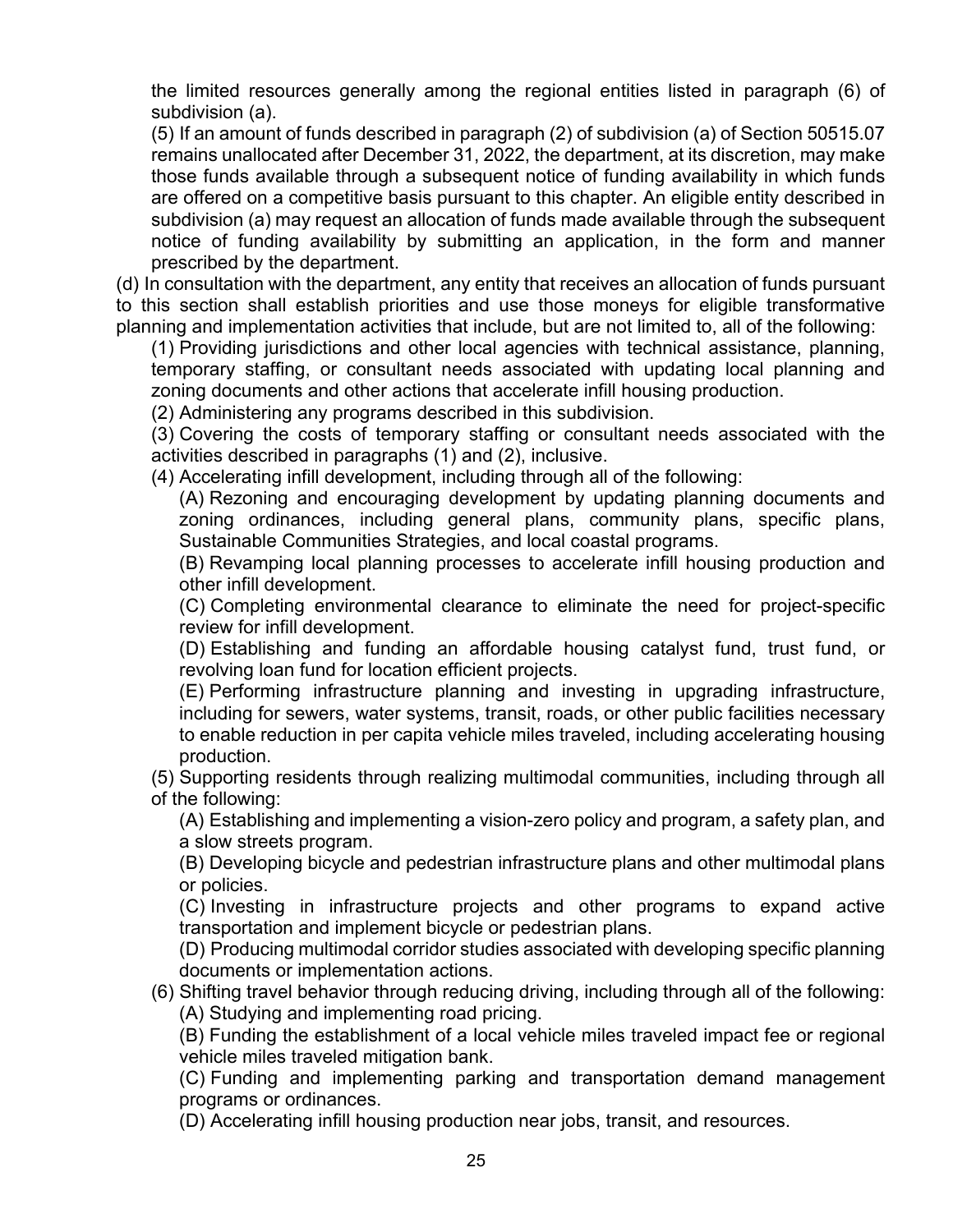(7) Increasing transit ridership, including through all of the following:

(A) Funding and implementing actions to establish more seamless regional transit systems between and across communities, including establishing common fares, schedules, service design, and wayfinding.

(B) Developing and implementing multimodal access plans to and from transit facilities.

(C) Planning for additional housing near transit.

(f)

(1) In consultation with the department, any entity that receives an allocation of funds pursuant to this section may suballocate moneys directly to eligible entities in the form of grants. Following awards to eligible entities, eligible entities shall award suballocations within 60 days.

(2) All suballocations pursuant to this subdivision shall consider geographic equity, including the needs of rural and urban communities, transformative and collaborative approaches, including through subregions, and the degree to which the suballocation will be in furtherance of all of the requirements of transformative planning and implementation activities described in paragraph (2) of subdivision (f) of Section 50515.06.

#### **50515.09.**

(a) Of the amount described in paragraph (2) of subdivision (a) of Section 50515.07, 85 percent shall be available to the entities described in paragraphs (1) to (5), inclusive, of subdivision (a) of Section 50515.08 for transformative planning and implementation activities. The maximum amount that an entity may receive pursuant to this subdivision shall be determined as follows:

The maximum amount that an Eligible Entity may receive pursuant to this subdivision shall be based on the most recent Department of Finance P-2A County Population Projections as of July 1, 2021. Amounts shall be calculated based on aggregate 2030 projected population per each eligible applicant as a percentage of projected 2030 statewide population.

(b) Of the amount described in paragraph (2) of subdivision (a) of Section 50515.07, 5 percent shall be available to the eligible entities described in paragraph (6) of subdivision (a) of Section 50515.08 for transformative planning and implementation activities.

(c) Of the amount described in paragraph (2) of subdivision (a) of Section 50515.07, 5 percent shall be available as a competitive set aside available to all eligible entities for transformative planning and implementation activities that demonstrably exceed the requirements of this chapter and further multiple policy objectives. Scoring criteria for this competitive set aside will include, but are not limited to, the extent of acceleration of infill housing production and reduction of per capita vehicle miles traveled.

#### **50515.10.**

(a)

(1) Subject to paragraph (2), an Eligible Entity that receives an allocation of program funds pursuant to Section 50515.08 shall submit a report, in the form and manner prescribed by the department, to be made publicly available on its internet website, by April 1 of the year following the receipt of those funds, and annually thereafter until those funds are expended, that includes, but is not limited to, the following information:

(A) The status of the proposed uses and expenditures listed in the Eligible Entity's application for funding and the corresponding impact, including, but not limited to, housing units accelerated and reductions in per capita vehicle miles traveled.

(B) All status and impact reports shall be categorized based on the Eligible Uses specified in Section 50515.08.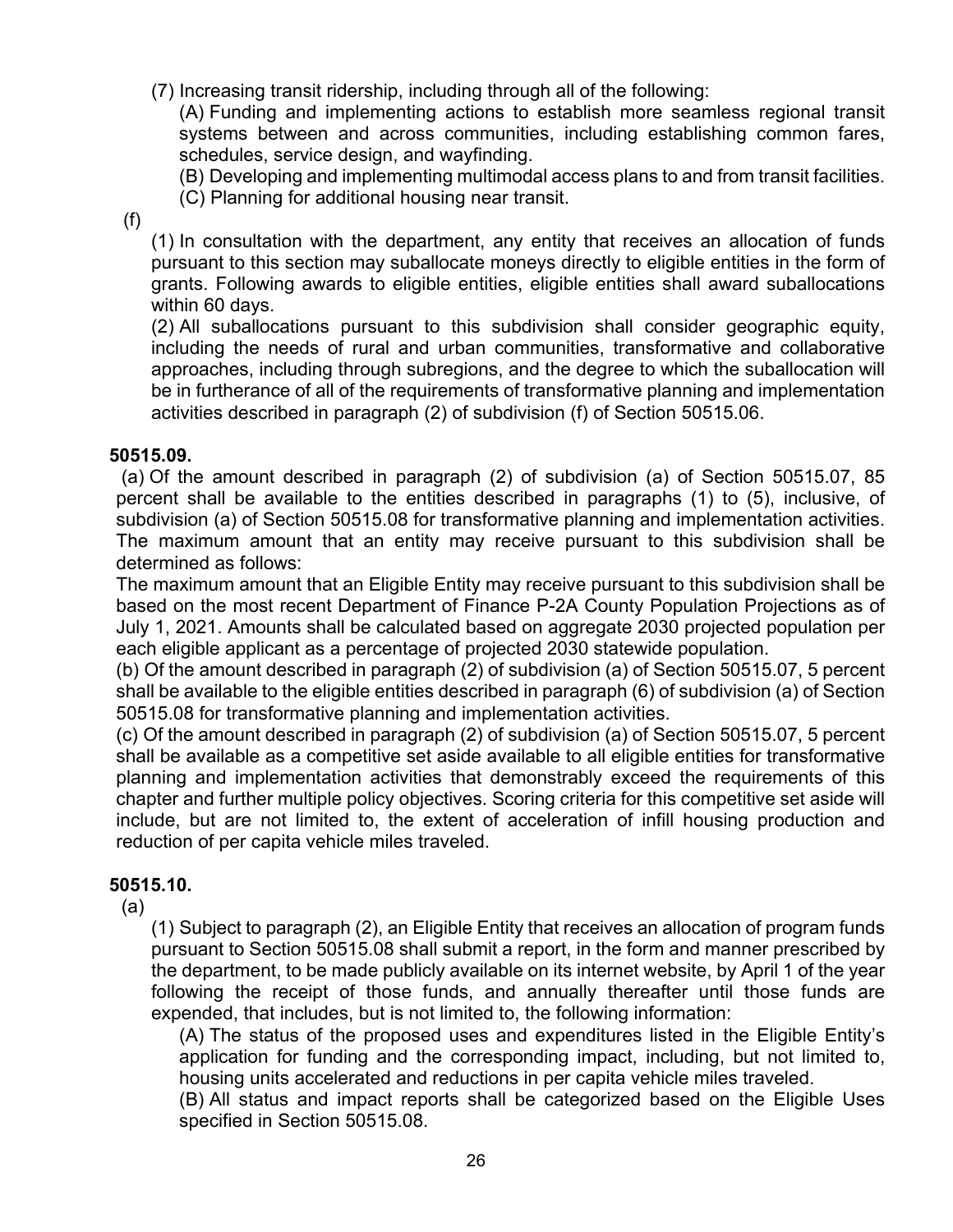(2) The department may request additional information, as needed, to meet other applicable reporting or audit requirements.

(b) The department shall maintain records of the following and provide that information publicly on its internet website:

(1) The name of each applicant for program funds and the status of that entity's application.

(2) The number of applications for program funding received by the department.

(3) The information described in subdivision (a) for each recipient of program funds.

(c) A recipient of funds under this program shall post, make available, and update, as appropriate on its internet website, land use maps and vehicle miles traveled generation maps produced in the development of its adopted Sustainable Communities Strategies.

(d) A recipient of funds under this program shall collaborate and share progress, templates, and best practices with the department and fellow recipients in implementation of funds. To the greatest extent practicable, adjacent eligible entities shall coordinate in the development of applications, consider potential for joint activities, and seek to coordinate housing and transportation planning across regions.

(e)

(1) A recipient of funds under the program shall expend those funds no later than June 30, 2024.

(2) No later than June 30, 2025, each Eligible Entity that receives an allocation of funds pursuant to Section 50515.08 shall submit a final report on the use of those funds to the department, in the form and manner prescribed by the department. The report required by this paragraph shall include an evaluation of actions taken in support of the entity's proposed uses of those funds, as specified in the entity's application, including, but not limited to, housing units accelerated and per capita reductions in vehicle miles traveled.

(f) The department may monitor expenditures and activities of an applicant, as the department deems necessary, to ensure compliance with program requirements.

(g) The department may, as it deems appropriate or necessary, request the repayment of funds from an applicant, or pursue any other remedies available to it by law for failure to comply with program requirements.

(h) The department, in collaboration with the Office of Planning and Research, the Strategic Growth Council, and the State Air Resources Board, may implement the program through the issuance of forms, guidelines, application materials, funding allocation methodologies, and one or more notices of funding availability, as the department deems necessary, to exercise the powers and perform the duties conferred on it by this chapter. Any forms, guidelines, application materials, funding allocation methodologies, or notices of funding availability prepared or adopted pursuant to this section are exempt from the rulemaking provisions of the Administrative Procedure Act (Chapter 3.5 (commencing with Section 11340) of Part 1 of Division 3 of Title 2 of the Government Code).

(i) The department's decision to approve or deny an application or request for funding pursuant to the program, and its determination of the amount of funding to be provided or request for repayment or other remedies for failure to comply with program requirements, shall be final.

#### **AB 175**

#### **SEC. 8.**

Section 50515.08 of the Health and Safety Code is amended to read:

#### **50515.08.**

(a) The funds described in paragraph (2) of subdivision (a) of Section 50515.07 shall be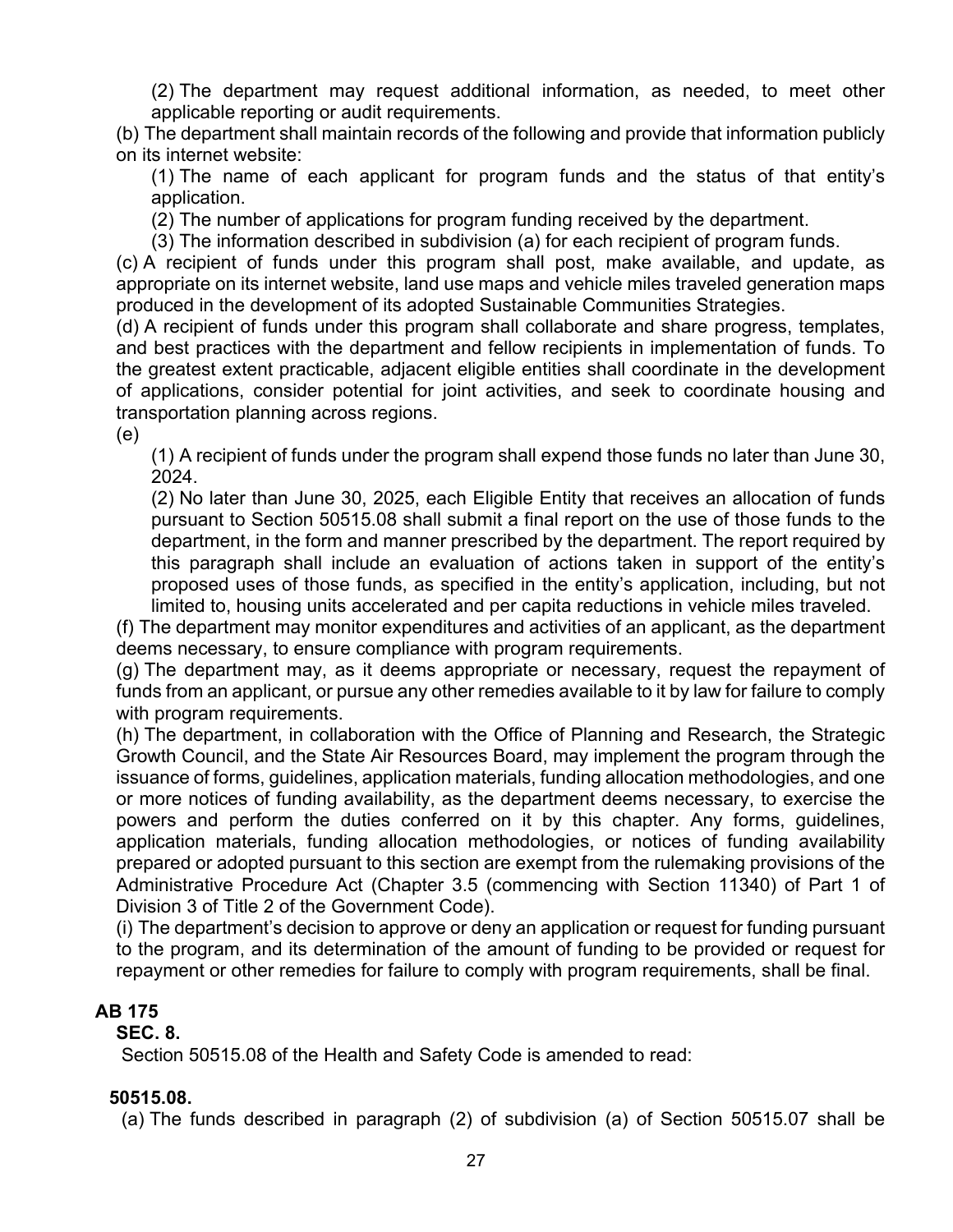available only to the following entities before any suballocation:

(1) The Metropolitan Transportation Commission, representing the Counties of Alameda, Contra Costa, Marin, Napa, San Mateo, Santa Clara, Solano, and Sonoma, and the City and County of San Francisco.

(2) The Sacramento Area Council of Governments, representing the Counties of El Dorado, Placer, Sacramento, Sutter, Yolo, and Yuba.

(3) The San Diego Association of Governments, representing the County of San Diego.

(4) The Southern California Association of Governments, representing the Counties of Imperial, Los Angeles, Orange, Riverside, San Bernardino, and Ventura.

(5) The Association of Monterey Bay Area Governments, representing the counties of Monterey, San Benito and Santa Cruz.

(6) The San Luis Obispo Council of Governments, the Santa Barbara County Association of Governments, the Fresno Council of Governments, the Kern Council of Governments, the Kings County Association of Government, the Madera County Transportation Commission, the Merced County Association of Governments, the San Joaquin Council of Governments, the Stanislaus Council of Governments, the Tulare County Association of Governments, the Butte County Association of Governments, Shasta County Regional Transportation Agency, and the Tahoe Regional Planning Agency created by interstate compact and ratified by Title 7.4 (commencing with Section 66800) of the Government Code. Notwithstanding any other provision of this chapter, the eligible entities described in this paragraph may apply directly to the department for funds pursuant to the program. (7) Eligible Entities in the Counties of Alpine, Amador, Calaveras, Colusa, Del Norte, Glenn, Humboldt, Inyo, Lake, Lassen, Mariposa, Mendocino, Modoc, Mono, Nevada, Plumas, Sierra, Siskiyou, Tehama, Tuolumne, and Trinity. Notwithstanding any other provision of this chapter, eligible entities within the counties listed in this paragraph or tribal entities may apply directly to the department for funds pursuant to the program. The department may approve a fiscal agent to receive funds on behalf of a consortium of entities listed in this paragraph.

(b)

(1) The department shall calculate the amount of each maximum grant allocation in accordance with the methodology described in subdivision (a) of Section 50515.09.

(2) An Eligible Entity shall, in consultation with the department and consistent with the requirements of this chapter, determine the appropriate use of funds and suballocations within its boundaries in a manner that appropriately addresses its unique housing, land use, transportation, climate change, equity and other planning priorities.

(c)

(1) Subject to paragraph (5), until December 31, 2022, an Eligible Entity described in subdivision (a) may request an allocation of funds pursuant to this section by submitting an application, in the form and manner prescribed by the department, developed in collaboration with the Office of Planning and Research, the Strategic Growth Council, and the State Air Resources Board, that includes all of the following information:

(A) An allocation budget for the funds provided pursuant to this section.

(B) The amounts retained by the Eligible Entity and any suballocations.

(C) An explanation of how the proposed uses will meet the definition of transformative planning and implementation activities and, as applicable, constitute high-impact and innovative projects and actions.

(D) An explanation of how the proposed uses will implement and achieve housing goals that also result in per capita vehicle miles traveled reductions in furtherance of the region's Sustainable Communities Strategies or alternative planning strategy, as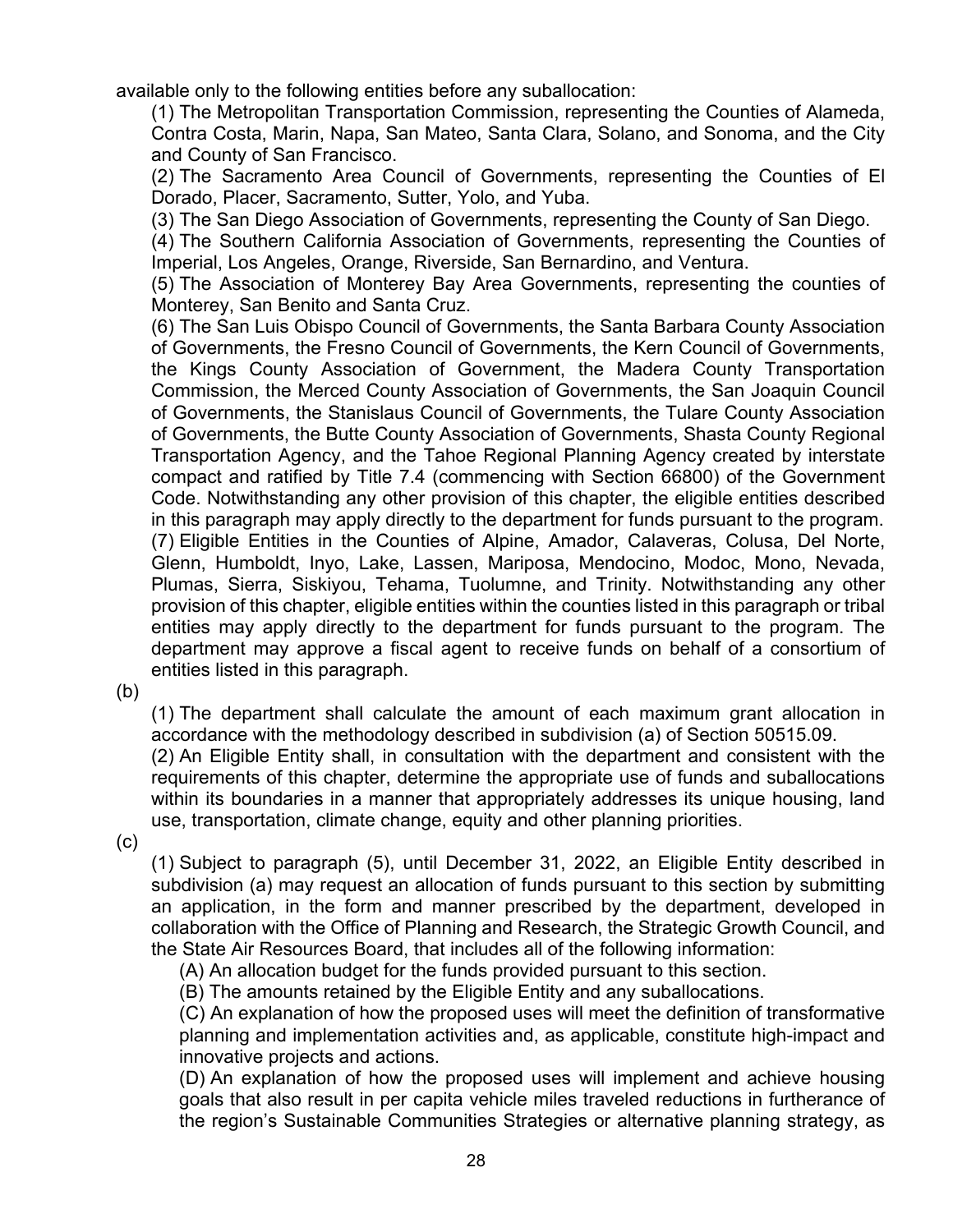applicable.

(E) The application shall reference one or more of the following categories of allowable uses of the funds:

(i) Accelerating infill development, including housing.

(ii) Supporting residents through realizing multimodal communities.

(iii) Shifting travel behavior through reducing driving.

(iv) Increasing transit ridership.

(F) An explanation of the targeted outreach the MPO has conducted to disadvantaged and historically underserved communities and how that outreach was incorporated into the proposed uses.

(G) An explanation of how proposed uses will advance equity by benefiting disadvantaged and historically underserved communities.

(2) The department, in collaboration with the Office of Planning and Research, the Strategic Growth Council, and the State Air Resources Board, shall review an application submitted pursuant to this subdivision in an expeditious manner. Upon approval of an application for funds pursuant to this subdivision, the department shall award the moneys for which the Eligible Entity qualifies.

(3) Commencing January 1, 2022, an Eligible Entity described in paragraphs (1) to  $\left(5\right)$  (6), inclusive, of subdivision (a), inclusive, as applicable, may request up to 10 percent of the funding available to it under this section in advance of a full request for funding made pursuant to paragraph (1) to develop and accelerate the implementation of the requirements described in paragraph (1), including, but not limited to, regional engagement in the development of the full application and of an education and outreach strategy. The department shall award funds requested pursuant to this paragraph to the relevant Eligible Entity in an expeditious manner after receiving that request.

(4) The department may develop a streamlined application procedure that accounts for the limited resources generally among the regional entities listed in paragraph  $(6)$  (7) of subdivision (a).

(5) If an amount of funds described in paragraph (2) of subdivision (a) of Section 50515.07 remains unallocated after December 31, 2022, the department, at its discretion, may make those funds available through a subsequent notice of funding availability in which funds are offered on a competitive basis pursuant to this chapter. An Eligible Entity described in subdivision (a) may request an allocation of funds made available through the subsequent notice of funding availability by submitting an application, in the form and manner prescribed by the department.

(d) In consultation with the department, any entity that receives an allocation of funds pursuant to this section shall establish priorities and use those moneys for eligible transformative planning and implementation activities that include, but are not limited to, all of the following:

(1) Providing jurisdictions and other local agencies with technical assistance, planning, temporary staffing, or consultant needs associated with updating local planning and zoning documents and other actions that accelerate infill housing production.

(2) Administering any programs described in this subdivision.

(3) Covering the costs of temporary staffing or consultant needs associated with the activities described in paragraphs (1) and (2), inclusive.

(4) Accelerating infill development, including through all of the following:

(A) Rezoning and encouraging development by updating planning documents and zoning ordinances, including general plans, community plans, specific plans, Sustainable Communities Strategies, and local coastal programs.

(B) Revamping local planning processes to accelerate infill housing production and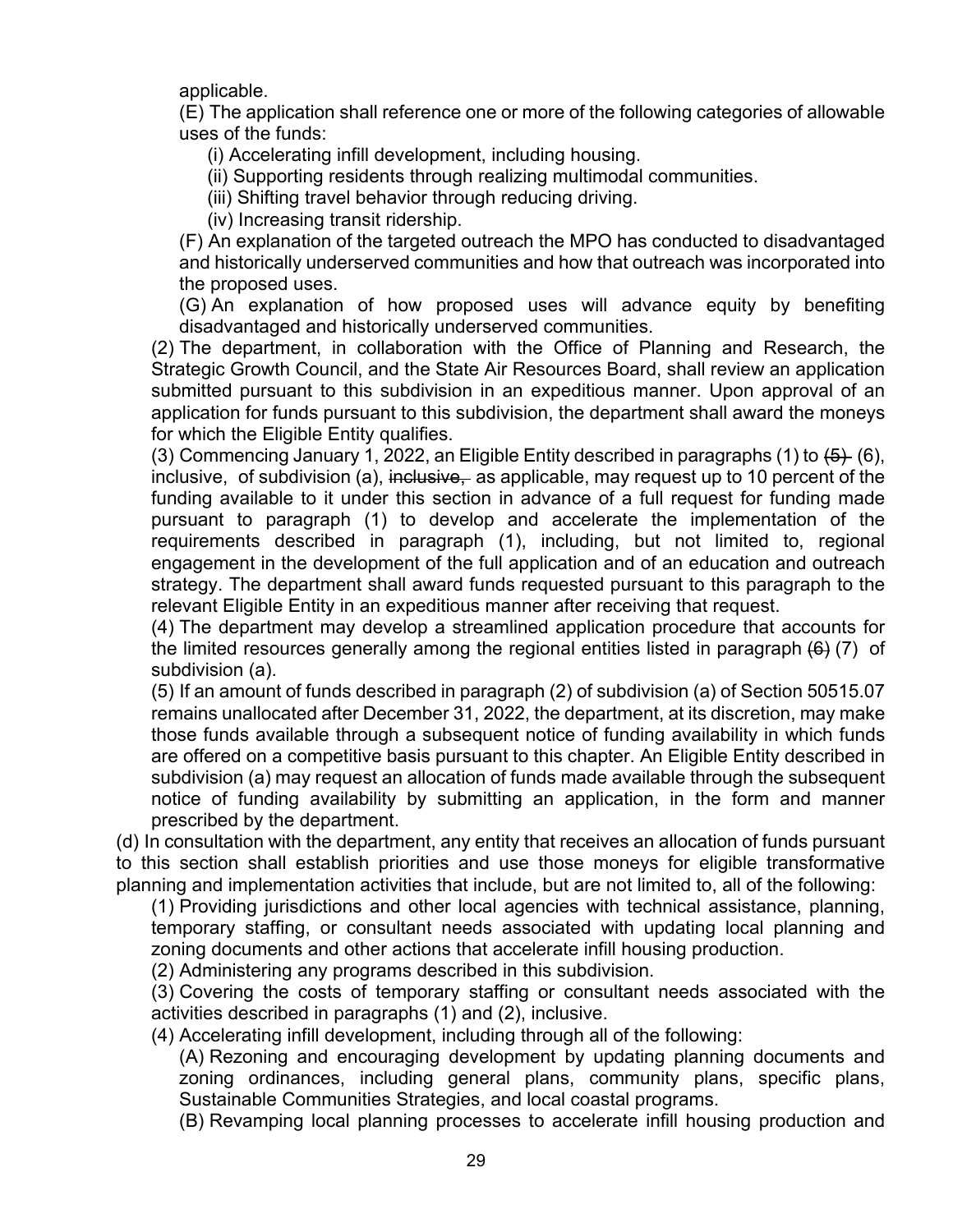other infill development.

(C) Completing environmental clearance to eliminate the need for project-specific review for infill development.

(D) Establishing and funding an affordable housing catalyst fund, trust fund, or revolving loan fund for location efficient projects.

(E) Performing infrastructure planning and investing in upgrading infrastructure, including for sewers, water systems, transit, roads, or other public facilities necessary to enable reduction in per capita vehicle miles traveled, including accelerating housing production.

(5) Supporting residents through realizing multimodal communities, including through all of the following:

(A) Establishing and implementing a vision-zero policy and program, a safety plan, and a slow streets program.

(B) Developing bicycle and pedestrian infrastructure plans and other multimodal plans or policies.

(C) Investing in infrastructure projects and other programs to expand active transportation and implement bicycle or pedestrian plans.

(D) Producing multimodal corridor studies associated with developing specific planning documents or implementation actions.

(6) Shifting travel behavior through reducing driving, including through all of the following: (A) Studying and implementing road pricing.

(B) Funding the establishment of a local vehicle miles traveled impact fee or regional vehicle miles traveled mitigation bank.

(C) Funding and implementing parking and transportation demand management programs or ordinances.

(D) Accelerating infill housing production near jobs, transit, and resources.

(7) Increasing transit ridership, including through all of the following:

(A) Funding and implementing actions to establish more seamless regional transit systems between and across communities, including establishing common fares, schedules, service design, and wayfinding.

(B) Developing and implementing multimodal access plans to and from transit facilities.

(C) Planning for additional housing near transit.

(f)

(1) In consultation with the department, any entity that receives an allocation of funds pursuant to this section may suballocate moneys directly to eligible entities in the form of grants. Following awards to eligible entities, eligible entities shall award suballocations within 60 days.

(2) All suballocations pursuant to this subdivision shall consider geographic equity, including the needs of rural and urban communities, transformative and collaborative approaches, including through subregions, and the degree to which the suballocation will be in furtherance of all of the requirements of transformative planning and implementation activities described in paragraph (2) of subdivision (f) of Section 50515.06.

#### **SEC. 9.**

Section 50515.09 of the Health and Safety Code is amended to read:

#### **50515.09.**

(a) Of the amount described in paragraph (2) of subdivision (a) of Section 50515.07, 85 percent shall be available to the entities described in paragraphs (1) to  $\left(5\right)$ ,  $\left(6\right)$ , inclusive, of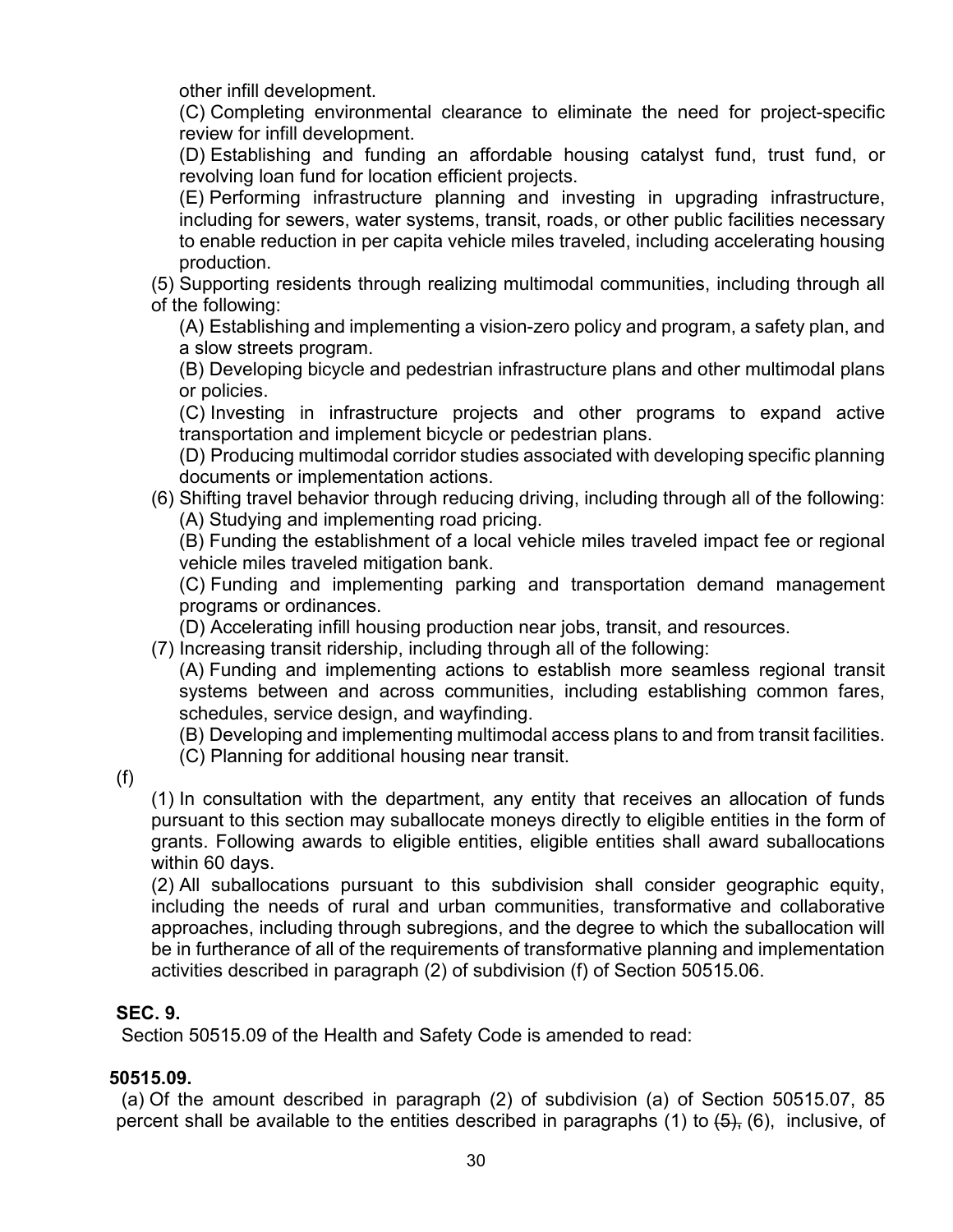subdivision (a) of Section 50515.08 for transformative planning and implementation activities. The maximum amount that an entity may receive pursuant to this subdivision shall be determined as follows:

The maximum amount that an Eligible Entity may receive pursuant to this subdivision shall be based on the most recent Department of Finance P-2A County Population Projections as of July 1, 2021. Amounts shall be calculated based on aggregate 2030 projected population per each eligible applicant as a percentage of projected 2030 statewide population.

(b) Of the amount described in paragraph (2) of subdivision (a) of Section 50515.07, 5 percent shall be available to the eligible entities described in paragraph  $(6)$  (7) of subdivision (a) of Section 50515.08 for transformative planning and implementation activities.

(c) Of the amount described in paragraph (2) of subdivision (a) of Section 50515.07, 5 percent shall be available as a competitive set aside available to all eligible entities for transformative planning and implementation activities that demonstrably exceed the requirements of this chapter and further multiple policy objectives. Scoring criteria for this competitive set aside will include, but are not limited to, the extent of acceleration of infill housing production and reduction of per capita vehicle miles traveled.

#### **SEC. 10.**

Section 50515.10 of the Health and Safety Code is amended to read:

#### **50515.10.**

(a)

(1) Subject to paragraph (2), an Eligible Entity that receives an allocation of program funds pursuant to Section 50515.08 shall submit a report, in the form and manner prescribed by the department, to be made publicly available on its internet website, by April 1 of the year following the receipt of those funds, and annually thereafter until those funds are expended, that includes, but is not limited to, the following information:

(A) The status of the proposed uses and expenditures listed in the Eligible Entity's application for funding and the corresponding impact, including, but not limited to, housing units accelerated and reductions in per capita vehicle miles traveled.

(B) All status and impact reports shall be categorized based on the Eligible Uses specified in Section 50515.08.

(2) The department may request additional information, as needed, to meet other applicable reporting or audit requirements.

(b) The department shall maintain records of the following and provide that information publicly on its internet website:

(1) The name of each applicant for program funds and the status of that entity's application.

(2) The number of applications for program funding received by the department.

(3) The information described in subdivision (a) for each recipient of program funds.

(c) A recipient of funds under this program shall post, make available, and update, as appropriate on its internet website, land use maps and vehicle miles traveled generation maps produced in the development of its adopted Sustainable Communities Strategies.

(d) A recipient of funds under this program shall collaborate and share progress, templates, and best practices with the department and fellow recipients in implementation of funds. To the greatest extent practicable, adjacent eligible entities shall coordinate in the development of applications, consider potential for joint activities, and seek to coordinate housing and transportation planning across regions.

(e)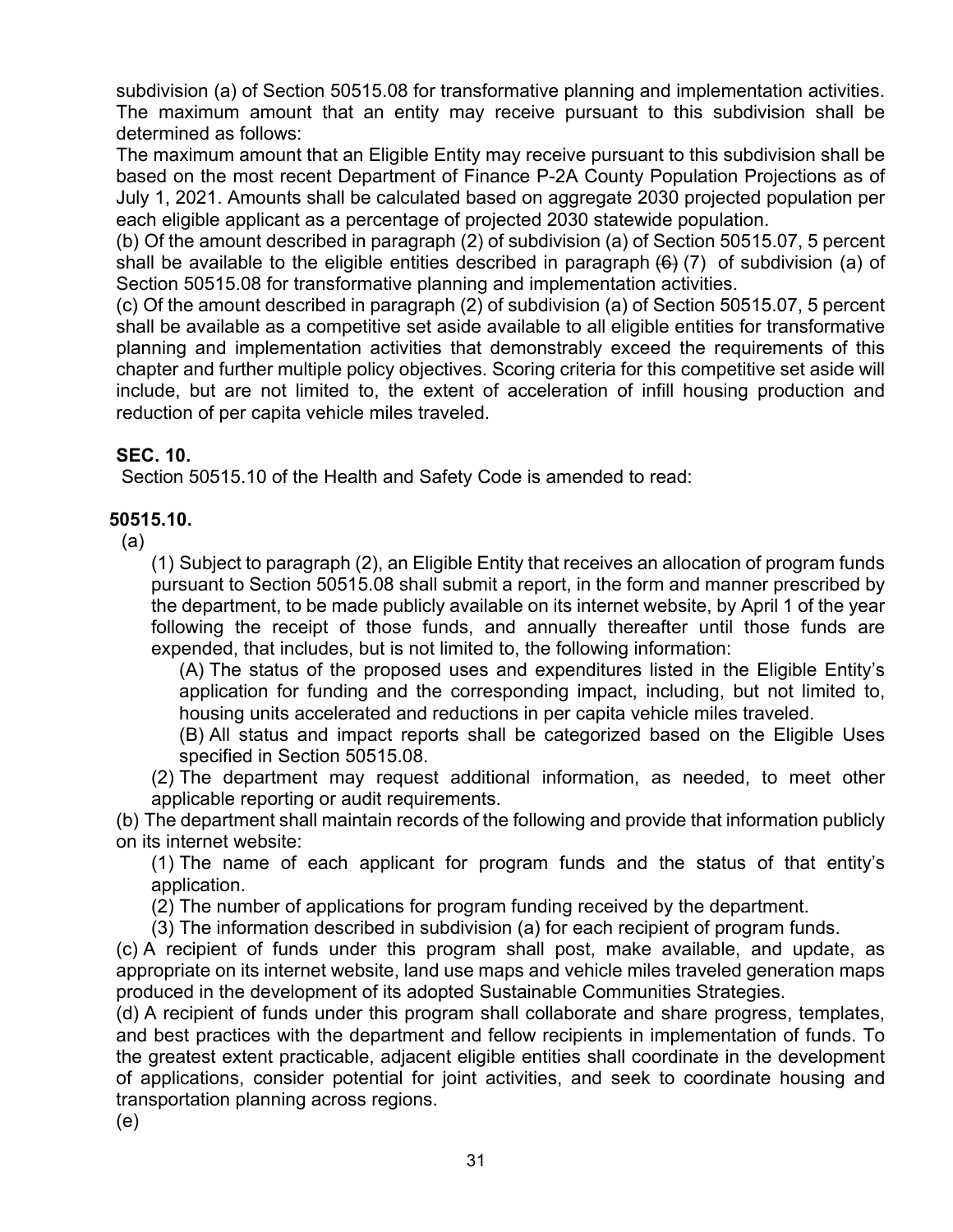(1) A recipient of funds under the program shall obligate those funds no later than June 30, 2024, and expend those funds no later than June 30, 2024. 2026.

(2) No later than June 30, 2025, 2026, each Eligible Entity that receives an allocation of funds pursuant to Section 50515.08 shall submit a final report on the use of those funds to the department, in the form and manner prescribed by the department. The report required by this paragraph shall include an evaluation of actions taken in support of the entity's proposed uses of those funds, as specified in the entity's application, including, but not limited to, housing units accelerated and per capita reductions in vehicle miles traveled.

(f) The department may monitor expenditures and activities of an applicant, as the department deems necessary, to ensure compliance with program requirements.

(g) The department may, as it deems appropriate or necessary, request the repayment of funds from an applicant, or pursue any other remedies available to it by law for failure to comply with program requirements.

(h) The department, in collaboration with the Office of Planning and Research, the Strategic Growth Council, and the State Air Resources Board, may implement the program through the issuance of forms, guidelines, application materials, funding allocation methodologies, and one or more notices of funding availability, as the department deems necessary, to exercise the powers and perform the duties conferred on it by this chapter. Any forms, guidelines, application materials, funding allocation methodologies, or notices of funding availability prepared or adopted pursuant to this section are exempt from the rulemaking provisions of the Administrative Procedure Act (Chapter 3.5 (commencing with Section 11340) of Part 1 of Division 3 of Title 2 of the Government Code).

(i) The department's decision to approve or deny an application or request for funding pursuant to the program, and its determination of the amount of funding to be provided or request for repayment or other remedies for failure to comply with program requirements, shall be final.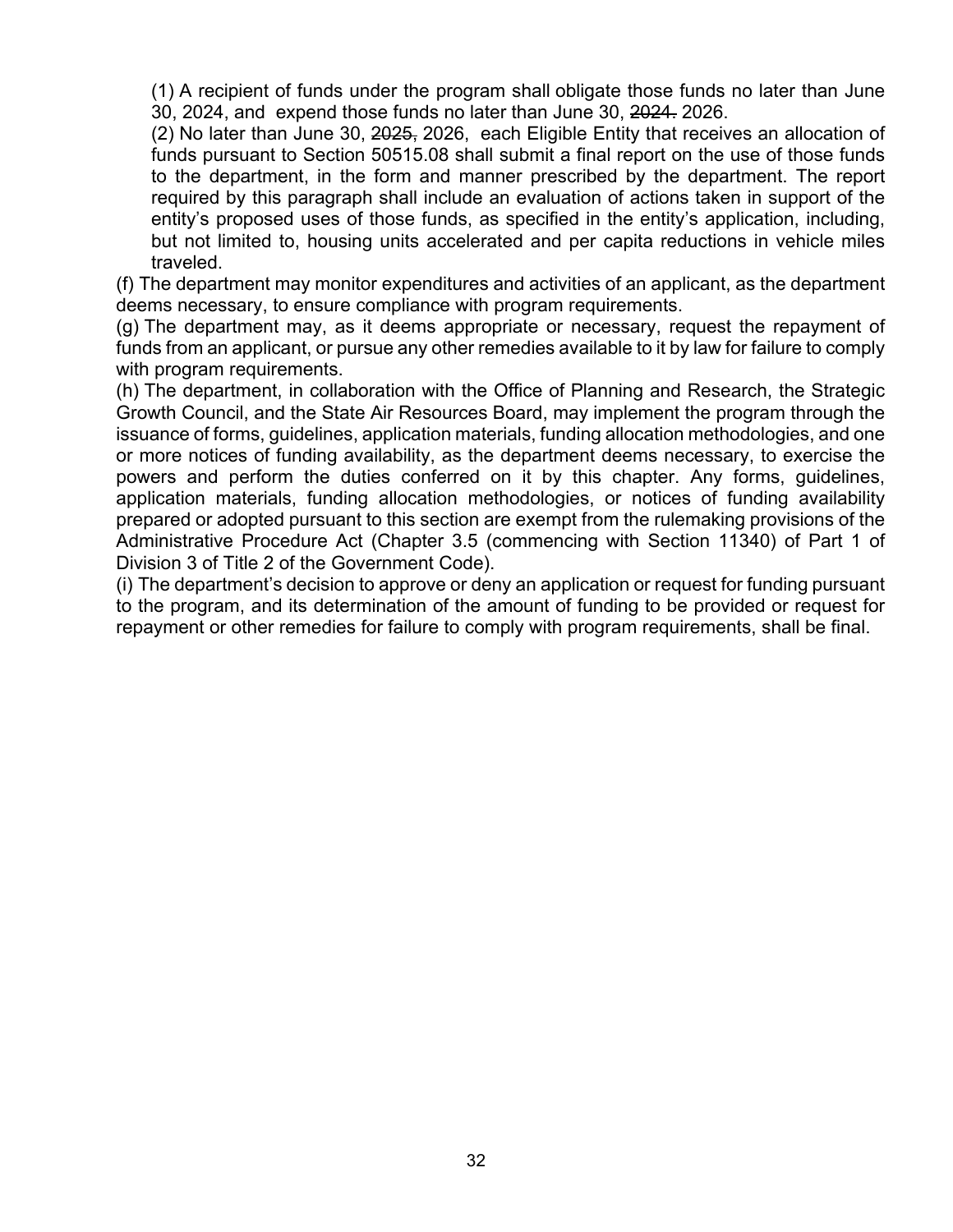# <span id="page-32-0"></span>**Attachment 2: Definitions**

All terms not defined below shall, unless their context suggests otherwise, be interpreted in accordance with the meanings of terms described in Chapter 3.15 of Health and Safety Code sections 50515.06 to 50515.10.

- 1. "Accelerating housing production" means planning, infrastructure, and other investment and actions that improve the affordability, timing, cost, feasibility, approval, and amount of housing development.
- 2. "Affirmatively Furthering Fair Housing", pursuant to Government Code section 8899.50 means taking meaningful actions, in addition to combating discrimination, that overcome patterns of segregation and foster inclusive communities free from barriers that restrict access to opportunity based on protected characteristics. Specifically, affirmatively furthering fair housing means taking meaningful actions that, taken together, address significant disparities in housing needs and in access to opportunity, replacing segregated living patterns with truly integrated and balanced living patterns, transforming racially and ethnically concentrated areas of poverty into areas of opportunity, and fostering and maintaining compliance with civil rights and fair housing laws.
- 3. "Affordable" means housing that is affordable (generally 30 percent of gross income) to all income groups, including lower, moderate, and above moderate-income.
- 4. "Annual Progress Report" (APR) means the housing element annual report required to be submitted to the Department pursuant to paragraph (2) of subdivision (a) of section 65400 of the Government Code.
- 5. "Council of Governments" or "COG" means a single or multicounty council created by a joint powers agreement pursuant to Chapter 5 (commencing with section 6500) of Division 7 of Title 1 of the Government Code that is responsible for allocating regional housing needs pursuant to sections 65584,65584.04, and 65584.05 of the Government Code.
- 6. "Department" means the California Department of Housing and Community Development.
- 7. "Disadvantaged and Historically Underserved Communities" means concentrated areas of poverty, areas of high segregation and poverty, areas of low to moderate access to opportunity (e.g., [TCAC/HCD Opportunity Area Maps\)](https://www.treasurer.ca.gov/ctcac/opportunity.asp), Communities of Concern, Disadvantaged Communities, and Low-Income Communities (Maps) pursuant to Senate Bill 535 (De Leon, Chapter 830, Statutes of 2012) and Assembly Bill 1550 (Gomez, Chapter 369, Statutes of 2016), areas of high housing cost burdens, areas with high vulnerability of displacement, areas related to Tribal Entities and other areas experiencing disproportionate impacts of California's housing and climate crisis. Applicants may propose alternative definitions to disadvantaged and historically underserved communities in consultation with the Department and State Collaborative Partners.
- 8. "Eligible Entity" means any recipient of these funds either through direct allocation from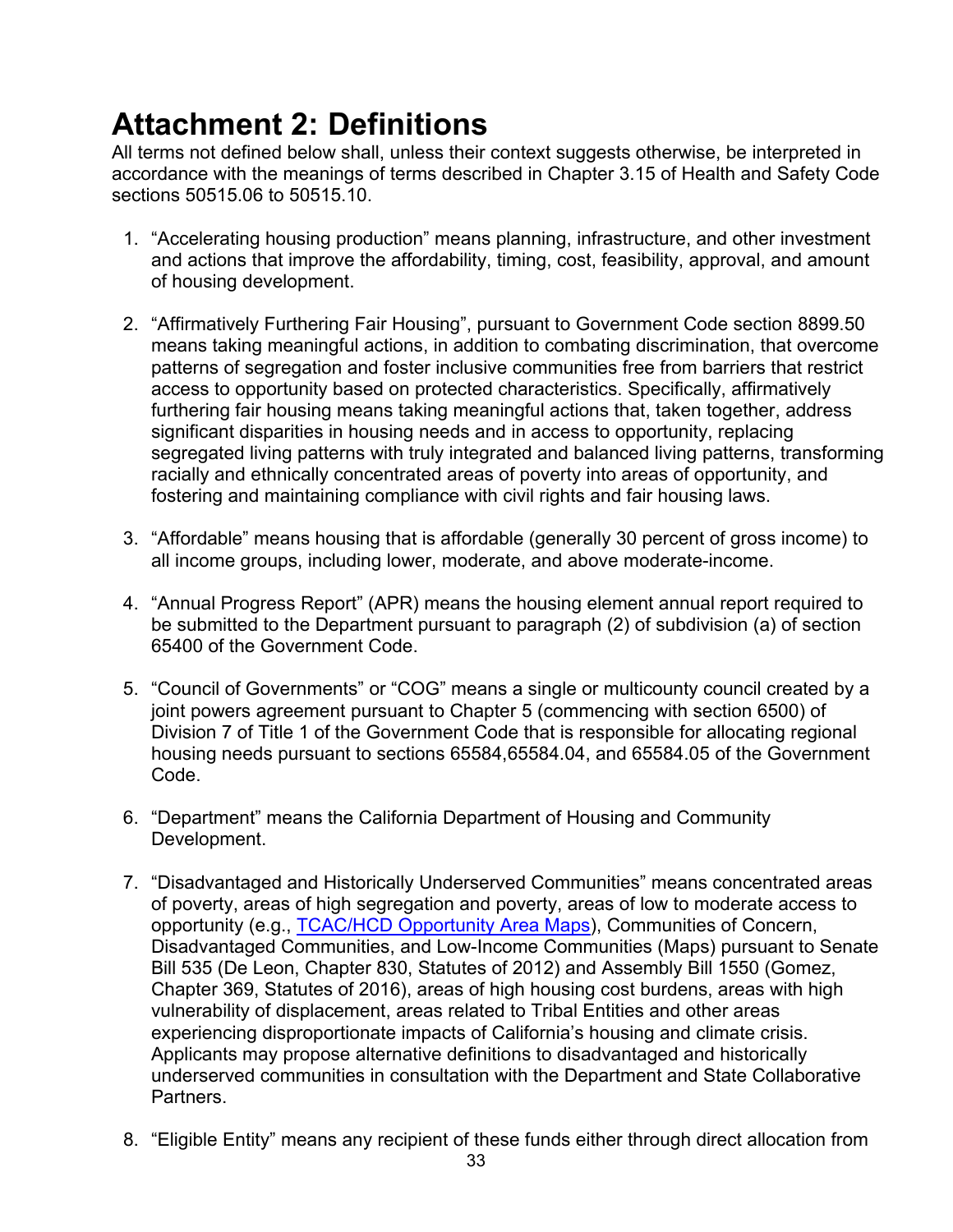the Department or through a suballocation from a recipient. For the purposes of this chapter, an Eligible Entity can include a metropolitan planning organization (MPO), a single or multicounty Council of Governments (COG), a regional transportation planning agency (RTPA), a county, a city, a city and county, a transit agency or district, a county transportation agency, or a Tribal Entity.

- 9. "High Quality Transit Station" is defined by subdivision (b) of section 21155 of the California Public Resources Code.
- 10."Housing" means any development that includes a house, an apartment, a mobilehome, manufactured home, ortrailer, a group of rooms, or a single room that is occupied as separate living quarters, or, if vacant, is intended for occupancy as separate living quarters. Separate living quarters are those in which the occupants live separately from any other individuals in the building, and which have a direct access from the outside of the building or through a common hall.

Note: accessory dwelling units (ADU) and junior accessory dwelling units (JADU) pursuant to Government Code sections 65852.2 and 65852.22 meet the definition above.

- 11."Housing Element" or "element" means the Housing Element of a community's General Plan, as required pursuant to subdivision (c) of section 65302 of the Government Code and prepared in accordance with Article 10.6(commencing with section 65580) of Chapter 3 of Division 1 of Title 7 of the Government Code.
- 12."Housing Trust Fund" means a Local or Regional Housing Trust Fund is required to be a public, joint public and private, or charitable nonprofit organization organized under Section 501(c)(3) of the Internal Revenue Code, which was established by legislation, ordinance, resolution (including nonprofit articles of incorporation), or a public-private partnership organized to receive specific public, or public and private, revenue to address local or regional housing needs.
- 13."Infill Development" means housing and other buildings on unused and underutilized lands within existing development patterns, typically but not exclusively in urban areas, that are accessible to destinations and daily services by transit, walking, or bicycling and include housing affordability.
- 14."Infill" means, for the purposes of this Program, areas where all the following apply: (1) the area consists of unused and underutilized lands (2) within existing development patterns that include a diversity of land uses (3) that is accessible to destinations and daily services by transit, walking, or bicycling and located in either:
	- a. An urban center, urban corridor, or area with transit-supportive densities, or
	- b. An established community that meets all the following criteria:
		- i. The area is surrounded by parcels that are developed with qualified urban uses, or
		- ii. The area adjoins parcels that have previously been developed, and
			- 1. Consisted of previously qualified urban uses, and
			- 2. No parcel within the area is classified as agricultural or natural and working lands.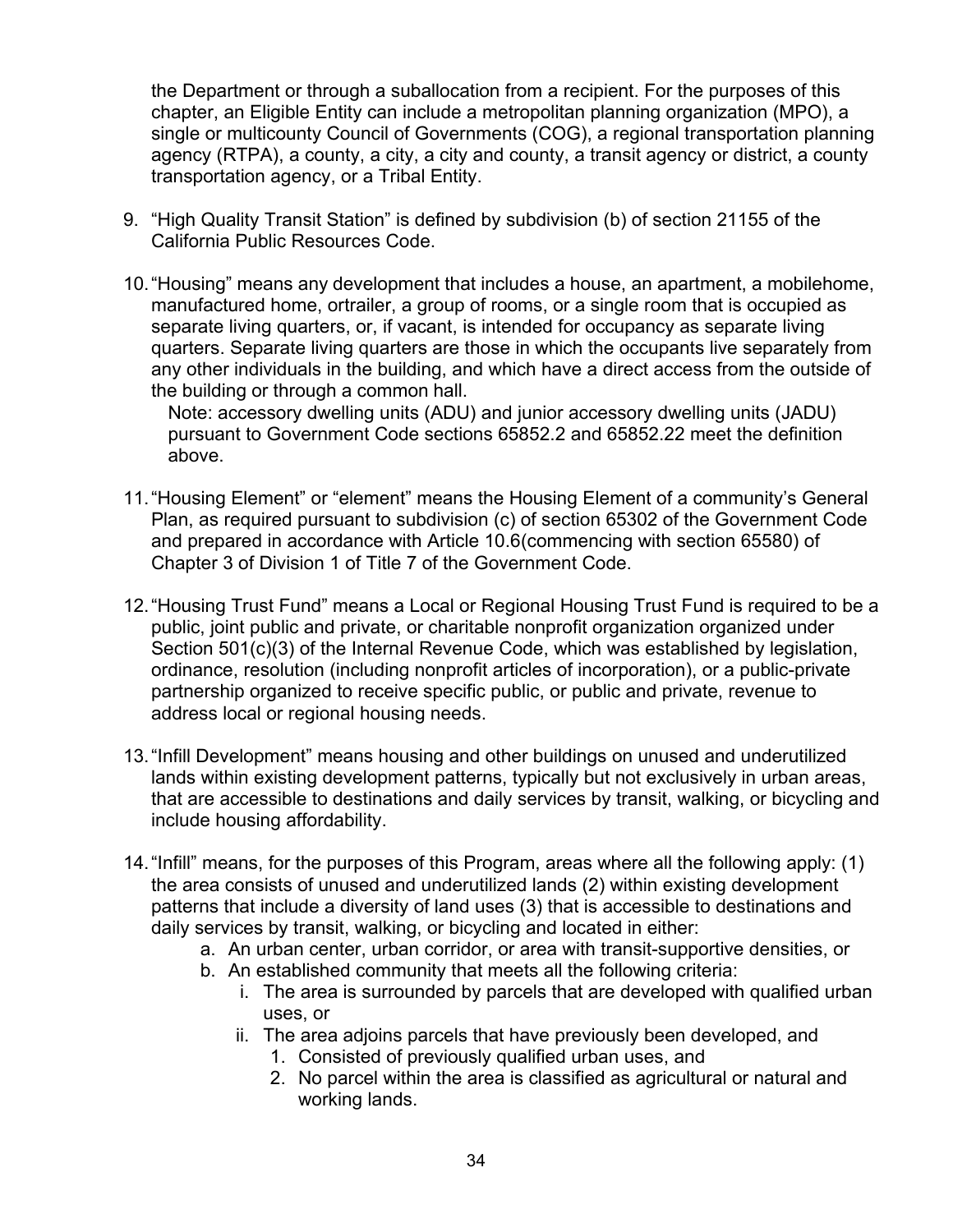- 15."Jurisdiction" means any city, including a charter city, county, including a charter county, or city and county, including a charter city and county.
- 16."Low-income Households" as defined by Section 50079.5 the California Health and Safety Code mean individual households with either 1) household incomes at or below 80 percent of the statewide median income, or 2) household incomes at or below the threshold designated as low-income by Department of Housing and Community Development's State Income Limits adopted pursuant to Health and Safety Code Section 50093.
- 17."Moderate-income Households", mean individual households with either 1) household incomes between 80 and 120 percent of the statewide median income, or 2) household incomes at or below the threshold designated as moderate-income by Department of Housing and Community Development's State Income Limits adopted pursuant to Health and Safety Code Section 50093.
- 18."Objective Zoning Standard", "objective subdivision standard", and "objective design review standard" means standards that involve no personal or subjective judgment by a public official and are uniformly verifiable by reference to an external and uniform benchmark or criterion available and knowable by both the development applicant or proponent and the public official prior to submittal.
- 19."Objective Design Review Standards" means only objective design standards published and adopted by ordinance or resolutionby a local jurisdiction before submission of a development application, which are broadly applicable to development within the jurisdiction.
- 20."Policy Outcomes" means measures that are a direct result of and demonstrate efficacy of the REAP 2.0 Program.
- 21."Program" means the Regional Early Action Planning Grants of 2021 established pursuant to this chapter.
- 22."Proposed Use" means an eligible use or combination of eligible uses at a program level and does not mean subcomponents, task, or sub-task of an eligible use.
- 23."Regional Housing Needs Assessment" means the existing and projected need for housing for each region, as determined by the Department pursuant to Section 65584.01 of the Government Code."
- 24."State Collaborative Partners" means the California Air Resources Board (CARB), Governor's Office of Planning and Research and California Strategic Growth Council.
- 25."State Planning Priorities" means priorities that are intended to promote infill development and equity, protect environmental and agricultural resources and encourage efficient development patterns outside of infill areas pursuant to Government Code section 65041.1.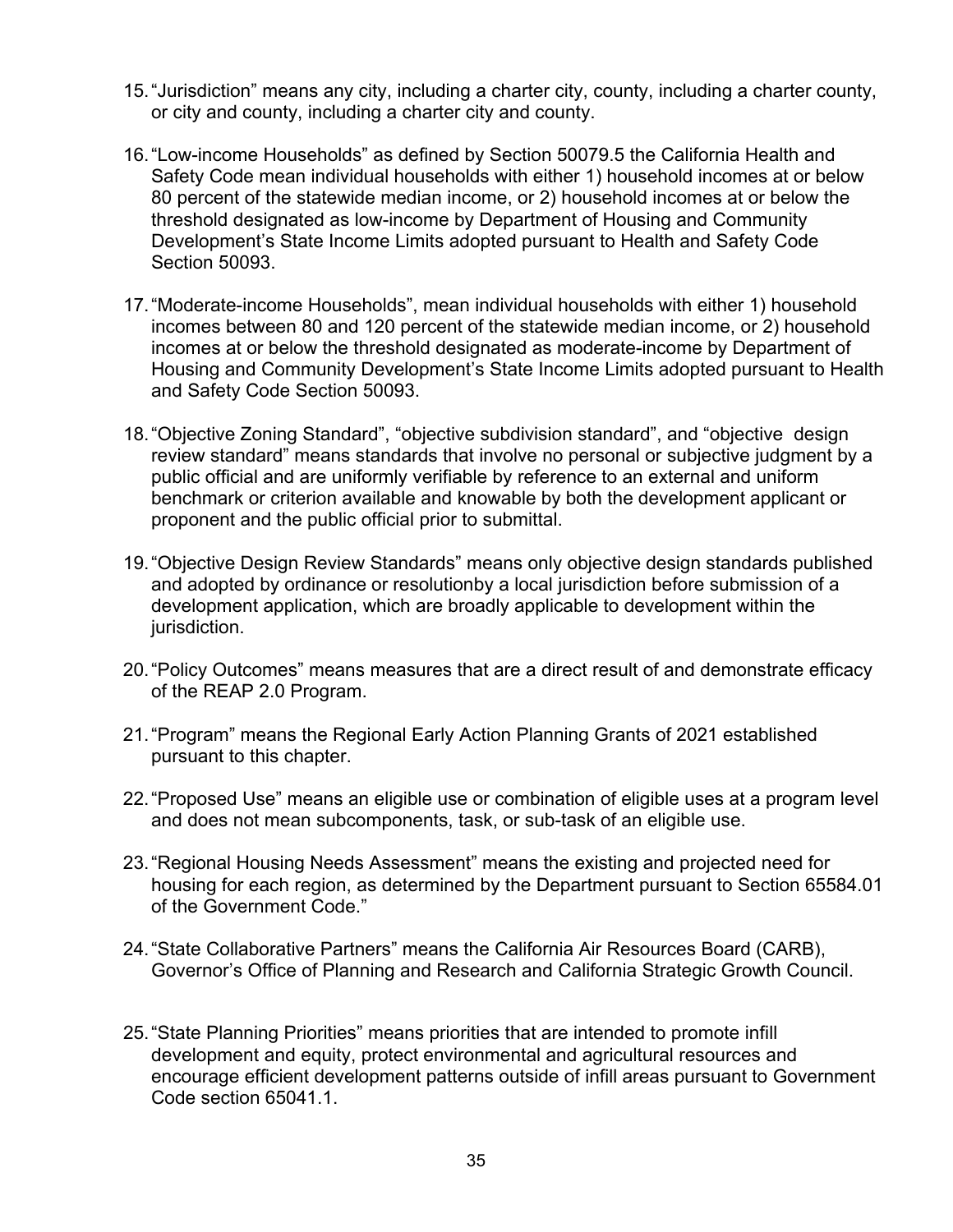- 26."Sustainable Communities Strategy" refers to the plan prepared by each metropolitan planning organization pursuant to paragraph (2) of subdivision (b) of Section 65080 of the Government Code.
- 27."Streamlined Housing Production" means improving the entitlement process through actions such as removing, mitigating, or minimizing local regulatory requirements, reforming the local approval process to reduce processing times, reducing the number of local discretionary approvals and permits needed for projects, improving approval certainty, establishing non-discretionary processes, modifying development standards such as reducingparking requirements, and increasing height limits or other efforts such as taking the fullest advantage of existing streamlining mechanisms provided instate law.
- 28."Transformative Planning and Implementation Activities" means housing, planning, infrastructure investments supporting infill development, and other actions that enable meeting housing goals that also result in per capita vehicle miles traveled reductions, including accelerating infill development, supporting residents through realizing multimodal communities, shifting travel behavior through reducing driving, and increasing transit ridership. Transformative planning and implementation activities are meant to address these goals together and to lead to changes in land use patterns and behaviors. Transformative planning and implementation activities shall be in furtherance of all of the following:
	- a. State planning priorities, as described in Section 65041.1 of the Government Code.
	- b. Affirmatively furthering fair housing pursuant to Section 8899.50 of the Government Code.
	- c. Facilitating housing element compliance for the sixth cycle Regional Housing Needs Assessment pursuant to Section 65302 of the Government Code prepared in accordance with Article 10.6 (commencing with Section 65580) of Chapter 3 of Division 1 of Title 7 of the Government Code.
	- d. A region's sustainable community strategy, as described in paragraph (2) of subdivision (b) of Section 65080 of the Government Code, or alternative planning strategy, as described in paragraph (2) of subdivision (b) of Section 65080 of the Government Code, as applicable.
- 29."Tribal Entity" means an Entity formed by the duly constituted governing body of a California Native American Tribe in Chapter 905 of the Statutes of 2004, as described in Section 21073 of the Public Resources Code. Tribal Entity may include Tribally Designated Entity as defined in Section 4103 of Title 25 of the United States Code and Section 50104.6.5.
- 30."Vehicle Miles Traveled" means one vehicle traveling on a roadway for one mile.
- 31."Vehicle Miles Traveled Per Capita" means the number of vehicle miles traveled, per person.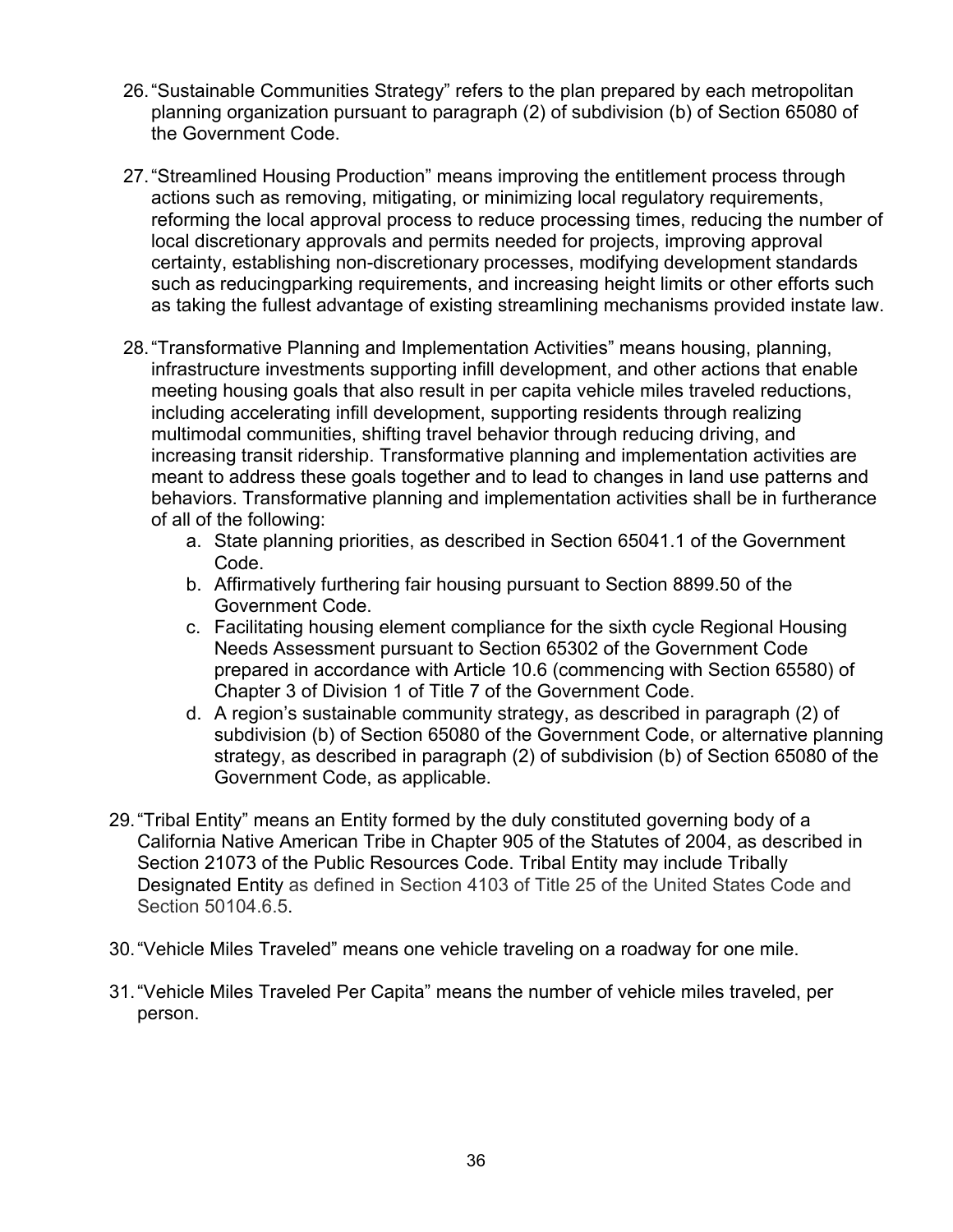# <span id="page-36-0"></span>**Attachment 3: Award Amounts by Eligible Applicant**

| <b>Geographic category</b>     | <b>Counties</b>  | <b>Maximum amount available</b> | <b>Population</b> |
|--------------------------------|------------------|---------------------------------|-------------------|
| <b>Eastern Slope</b>           |                  | \$672,144.65                    | 33,323            |
|                                | Alpine           |                                 |                   |
|                                | Inyo             |                                 |                   |
|                                | Mono             |                                 |                   |
| <b>Far North</b>               |                  | \$2,060,042.77                  | 102,131           |
|                                | Lassen           |                                 |                   |
|                                | Modoc            |                                 |                   |
|                                | Plumas           |                                 |                   |
|                                | Sierra           |                                 |                   |
|                                | Siskiyou         |                                 |                   |
| <b>Motherlode</b>              |                  | \$5,132,972.02                  | 254,478           |
|                                | Amador           |                                 |                   |
|                                | Calaveras        |                                 |                   |
|                                | Mariposa         |                                 |                   |
|                                | Nevada           |                                 |                   |
|                                | Tuolumne         |                                 |                   |
| <b>North Coast</b>             |                  | \$6,603,327.52                  | 327,374           |
|                                | <b>Del Norte</b> |                                 |                   |
|                                | Humboldt         |                                 |                   |
|                                | Lake             |                                 |                   |
|                                | Mendocino        |                                 |                   |
|                                | <b>Trinity</b>   |                                 |                   |
| <b>Upper Sacramento Valley</b> |                  | \$2,406,513.04                  | 119,308           |
|                                | Colusa           |                                 |                   |
|                                | Glenn            |                                 |                   |
|                                | Tehama           |                                 |                   |
| Counties (geographic set       |                  |                                 | 836,614           |
| aside)                         |                  | \$16,875,000.00                 |                   |
| <b>Counties (residual)</b>     |                  | \$5,625,000.00                  |                   |
| <b>Tribal Entities</b>         |                  | \$7,500,000.00                  |                   |
| <b>Total</b>                   |                  | \$30,000,000.00                 |                   |

### **Proposed Non-MPO Award Amounts**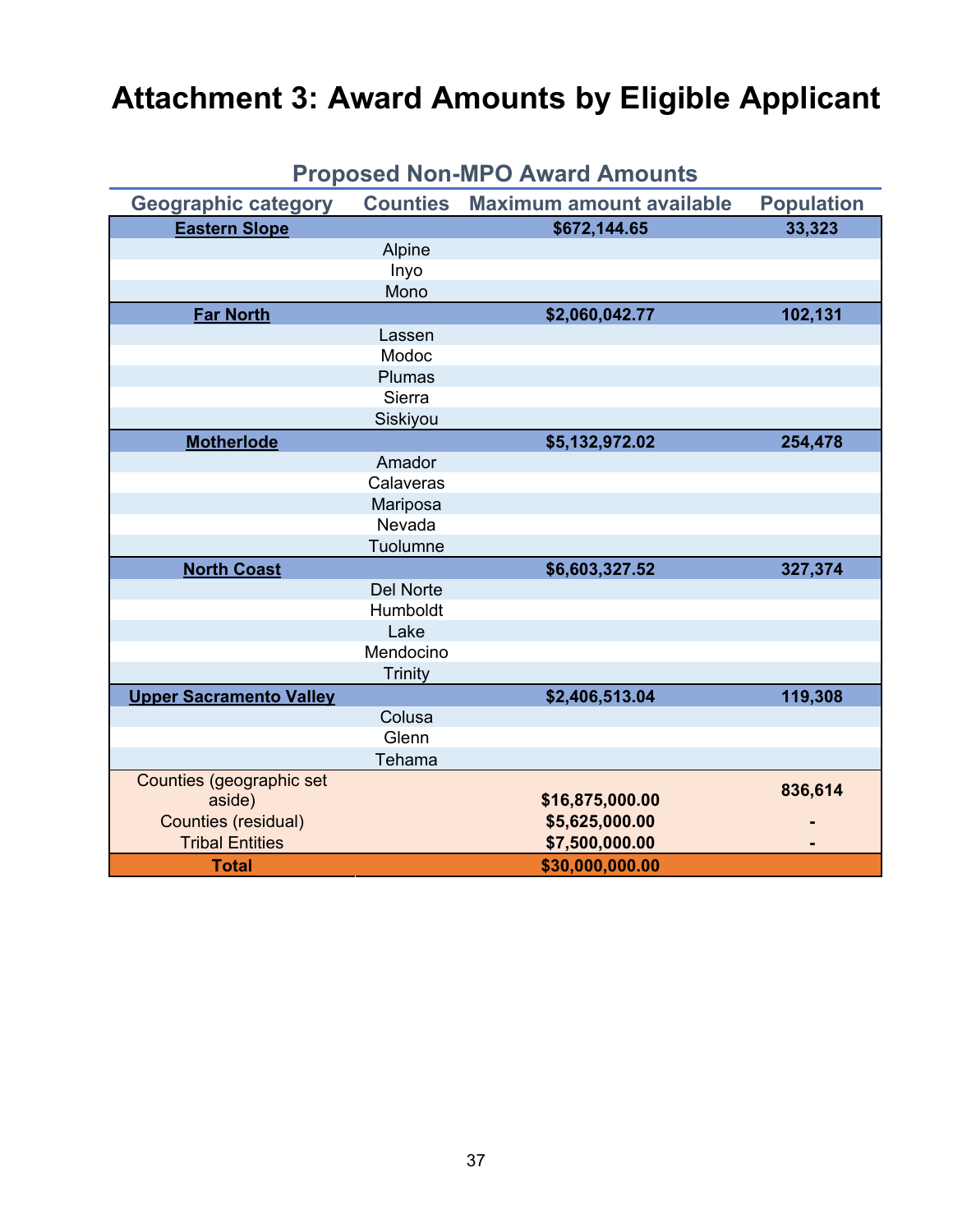# <span id="page-37-0"></span>**Attachment 4: Applying Units of Measurement**

Applicants must provide sufficient evidence that demonstrates a nexus between a proposed use and meeting all REAP 2.0 goals and objectives.

| Step 1: Meeting<br>all Program<br><b>Thresholds</b>                                                    | The proposed use must have a geographic or region-wide impact and focus<br>implementation in areas that satisfy an applicable definition of infill<br>development.                                |                                                                                                                                                                                                                                                                         |                                                                                                                                                                                                                                                                                                                                                                                                                                            |  |  |
|--------------------------------------------------------------------------------------------------------|---------------------------------------------------------------------------------------------------------------------------------------------------------------------------------------------------|-------------------------------------------------------------------------------------------------------------------------------------------------------------------------------------------------------------------------------------------------------------------------|--------------------------------------------------------------------------------------------------------------------------------------------------------------------------------------------------------------------------------------------------------------------------------------------------------------------------------------------------------------------------------------------------------------------------------------------|--|--|
| Step 2:<br><b>Achieving All</b><br>Program<br><b>Objectives</b>                                        | <b>Locational</b><br><b>Considerations</b><br>The proposed use is<br>located or<br>implemented within<br>all the following:                                                                       | <b>Eligible Uses</b><br>The proposed use can<br>include, but is not limited<br>to:                                                                                                                                                                                      | <b>Measurable Outcomes</b><br>The proposed use can be<br>measured by, but is not limited<br>to:                                                                                                                                                                                                                                                                                                                                            |  |  |
| Accelerating infill<br>development that<br>facilitates housing<br>supply, choice,<br>and affordability | - An existing<br>established community<br>or area with transit-<br>supportive densities,<br>and<br>- An area with existing<br>infrastructure, or<br>- An area enhanced<br>with new infrastructure | - Jobs and housing fit,<br>- Access to housing<br>options, and/or<br>- Access to affordable<br>housing<br>- Avoids any conversion of<br>agricultural, natural, or<br>working lands                                                                                      | - Count of sites developable for<br>future housing, and<br>- Number of housing units (total,<br>type, affordable, and per acre), and<br>- Mix of land uses within/ around the<br>site (residential and other),<br>- Increasing land use intensities,<br>and/or<br>- Number of new housing units,<br>and/or<br>- Housing/Development processing<br>times                                                                                    |  |  |
| Affirmatively<br><b>Furthering Fair</b><br>Housing (AFFH)                                              | -higher or moderate<br>resource communities<br>or areas, and/or<br>- lower resource areas<br>coupled with measures<br>to promote equitable<br>quality of life and<br>access to opportunities      | - Mobility strategies, and/or<br>- Affordable housing unit<br>production,<br>- Reductions to barriers to<br>higher density housing,<br>buildings with 4 or more<br>units, and accessibility,<br>- Outreach strategies to<br>address local opposition to<br>proposed use | - Number of new affordable housing<br>units, and/or<br>- Number of existing housing units<br>continued to be made available and<br>affordable,<br>- Zoning, permit streamlining, fees,<br>incentives, and other approaches to<br>increase housing choices and<br>affordability,<br>- Increase accessible number of<br>units above state law<br>- Increase in rate of Housing Choice<br>Voucher usage in high opportunity<br>census tracts, |  |  |